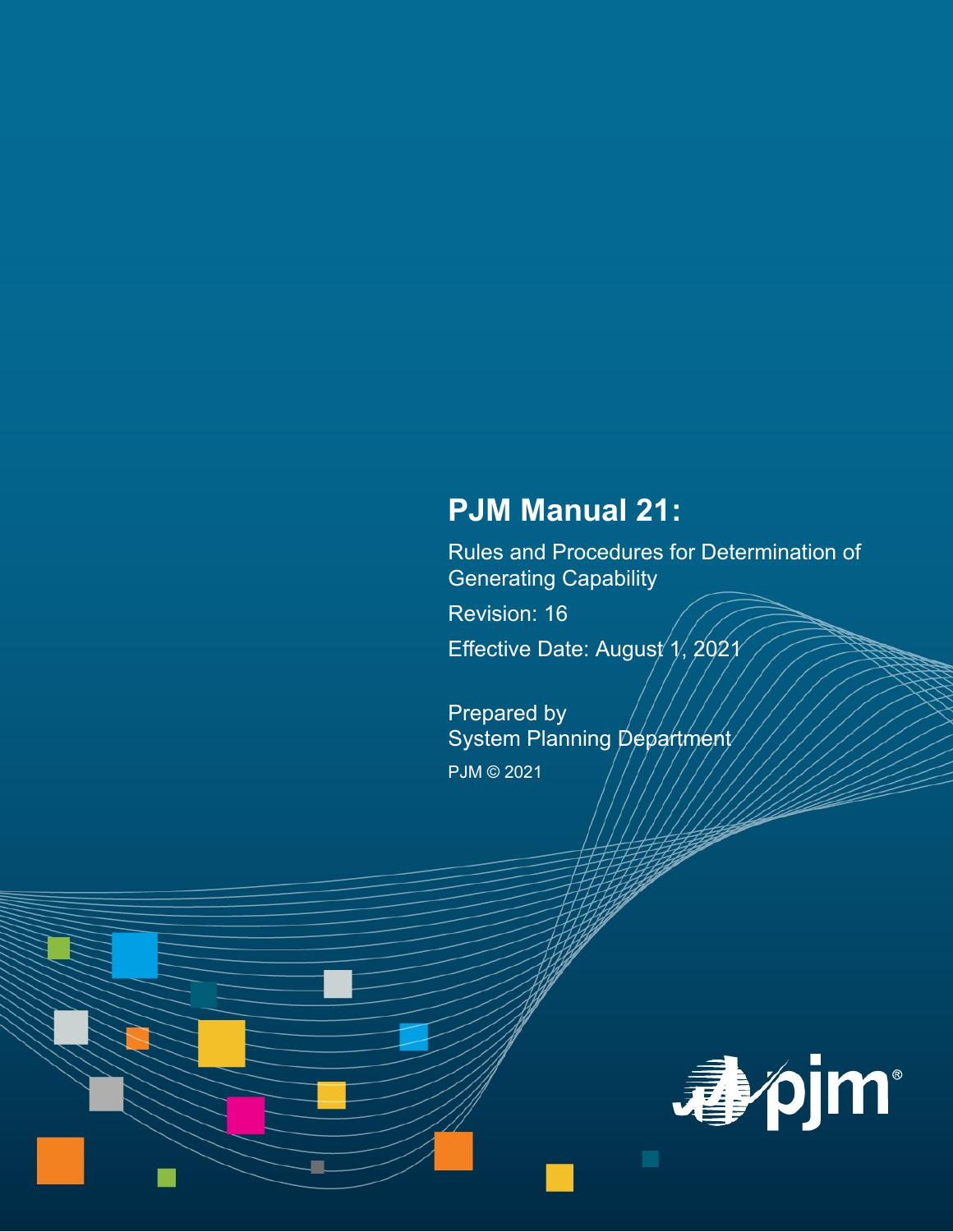

# **Table of Contents**

| 1.2.1 Determining Rated Capability (Rated ICAP, Claimed Installed Capacity,     |  |
|---------------------------------------------------------------------------------|--|
|                                                                                 |  |
|                                                                                 |  |
|                                                                                 |  |
|                                                                                 |  |
|                                                                                 |  |
| 1.3.4 Summer Capability Verification Testing Requirements 17                    |  |
|                                                                                 |  |
|                                                                                 |  |
|                                                                                 |  |
| 1.4.1 PJM Required Simultaneous Multiple Unit Capability Verification Testing23 |  |
| 1.4.2 CIR retention for units subject to PJM Required Simultaneous Multiple     |  |
|                                                                                 |  |
| 1.4.3 Simultaneous testing for Capacity Storage and Intermittent Units24        |  |
|                                                                                 |  |
| 1.5 Changes for ELCC Resources Commencing Delivery Year 2023/202424             |  |
|                                                                                 |  |
|                                                                                 |  |
|                                                                                 |  |
|                                                                                 |  |

[2.1.2 Conventional Generating Units.......................................................................27](#page-26-0)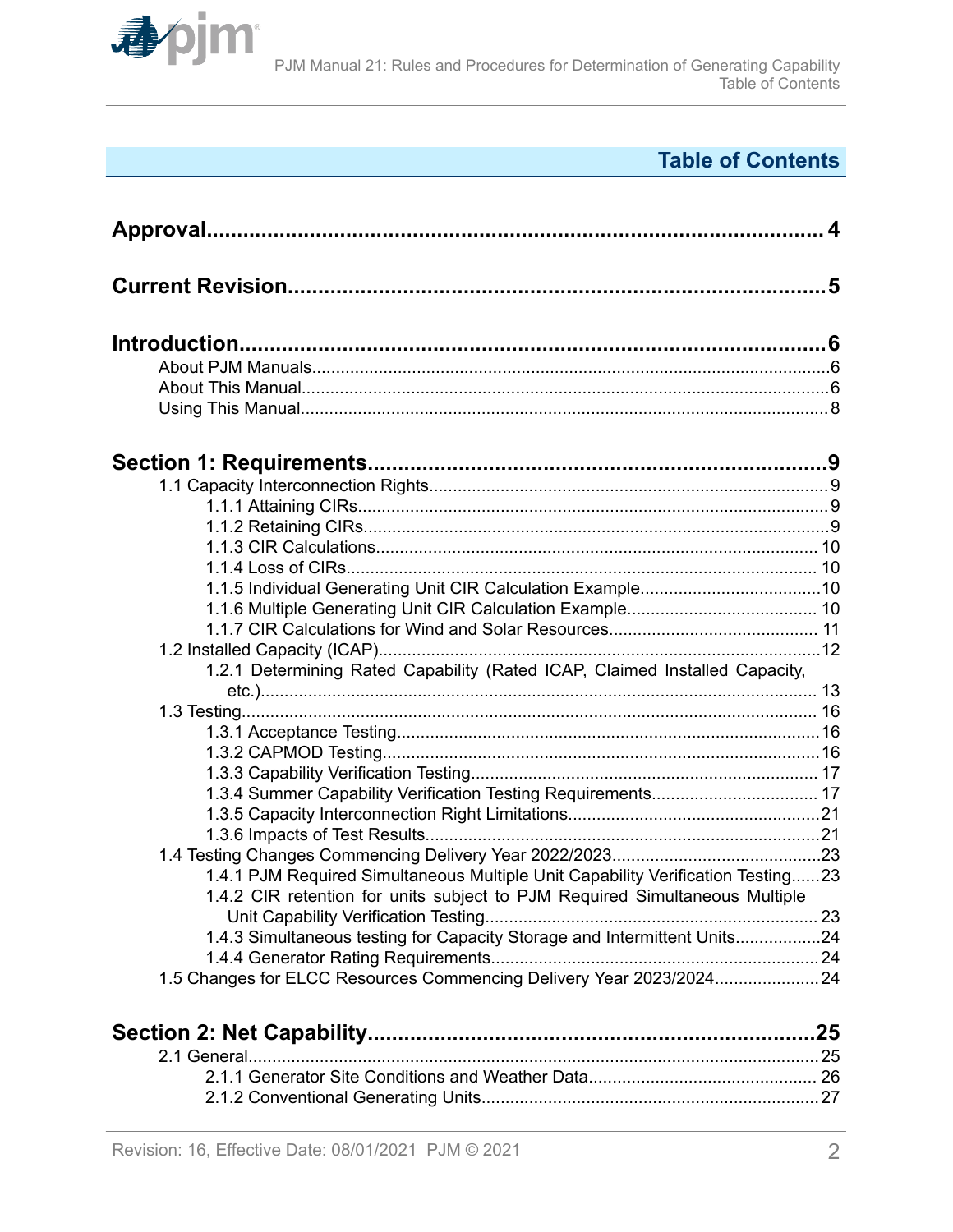

| 2.1.4 Run of River Hydroelectric Units (with pooling/storage/dispatch capability)28 |  |
|-------------------------------------------------------------------------------------|--|
|                                                                                     |  |
|                                                                                     |  |
|                                                                                     |  |
|                                                                                     |  |
| 2.2.3 Run of River Hydroelectric Units (with pooling/storage/dispatch capability)30 |  |
|                                                                                     |  |
|                                                                                     |  |
|                                                                                     |  |
|                                                                                     |  |
| 2.3.3 Run of River Hydroelectric Units (with pooling/storage/dispatch capability)32 |  |
|                                                                                     |  |
|                                                                                     |  |

| Appendix A: Net Capability Verification Guidelines33 |  |
|------------------------------------------------------|--|
|                                                      |  |

| Appendix B: Calculating Capacity Values for Wind and Solar |  |  |  |  |
|------------------------------------------------------------|--|--|--|--|
|                                                            |  |  |  |  |
|                                                            |  |  |  |  |
|                                                            |  |  |  |  |
|                                                            |  |  |  |  |
|                                                            |  |  |  |  |
|                                                            |  |  |  |  |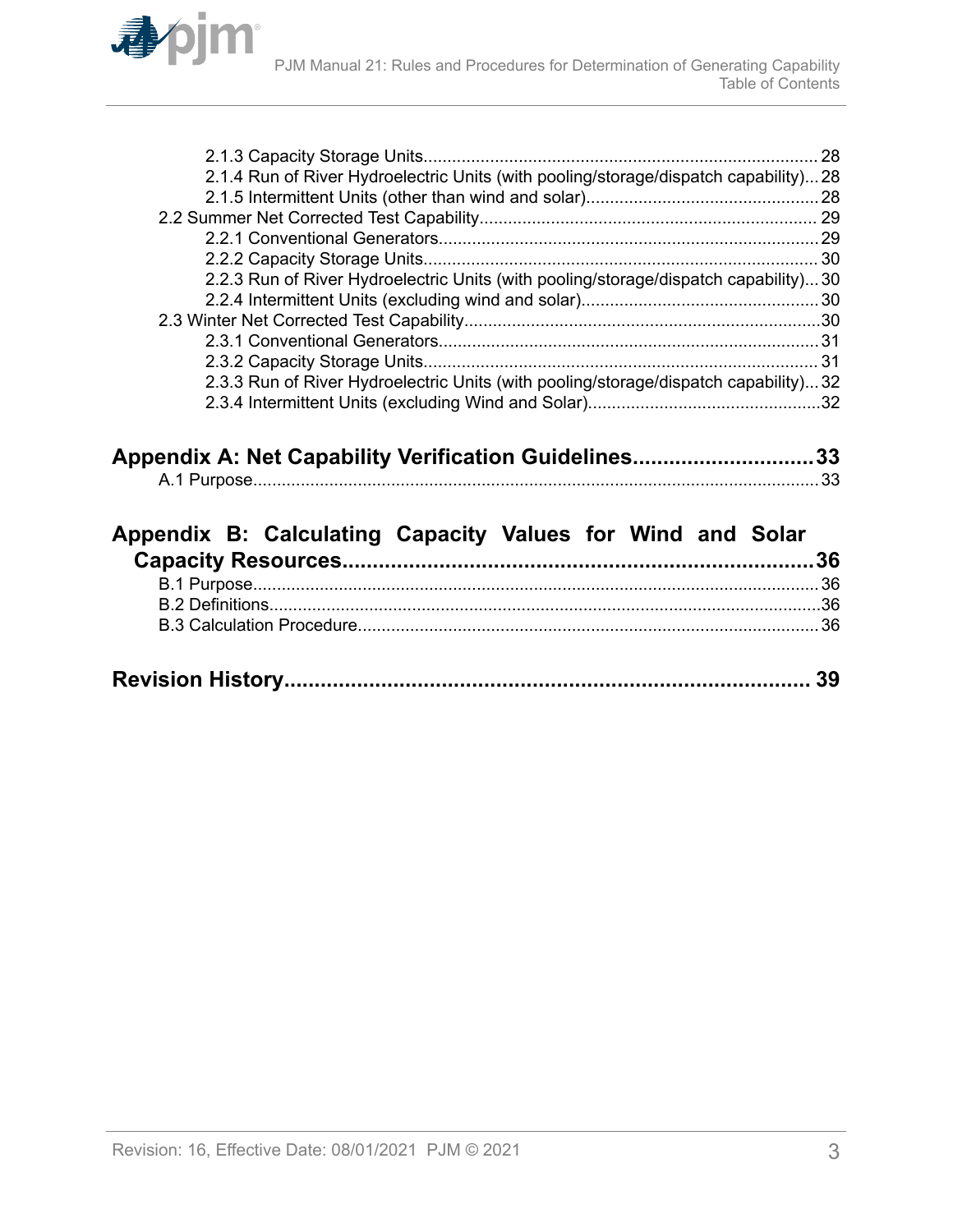<span id="page-3-0"></span>

# **Approval**

Approval Date: 07/28/2021 Effective Date: 08/01/2021

> Thomas Falin, Director Resource Adequacy Planning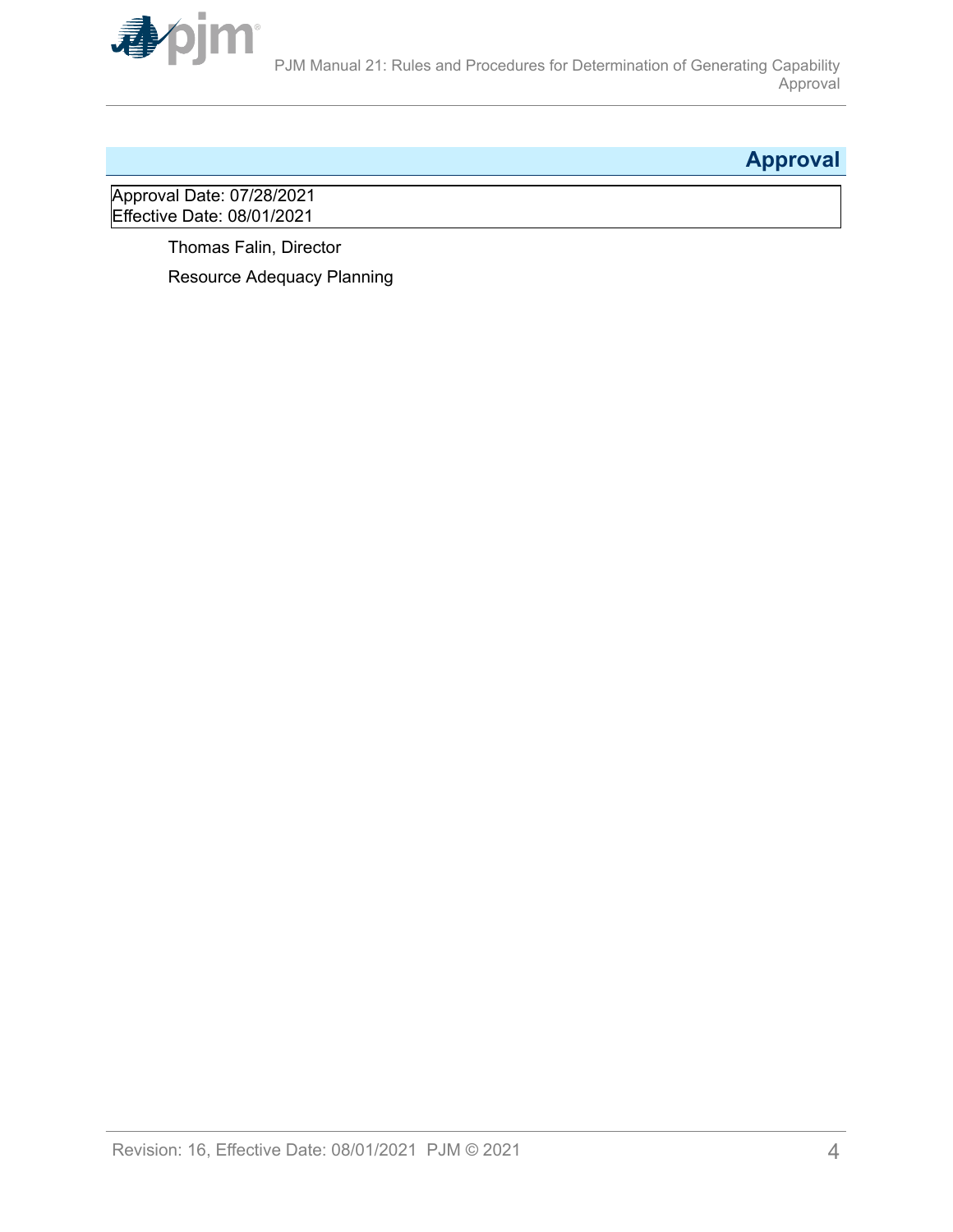<span id="page-4-0"></span>

## **Current Revision**

#### **Revision 16 (08/01/2021):**

- Section 1.5 added an expiration date for the application of Manual 21 provisions to various types of renewable and storage resources that together are the ELCC Resources in order to transition such rules to Manual 21A.
- Section 2.1 deleted the "10 hour rule" which caps the net capability of limited duration resources. This is now the "X-hour rule" in Manual 21A.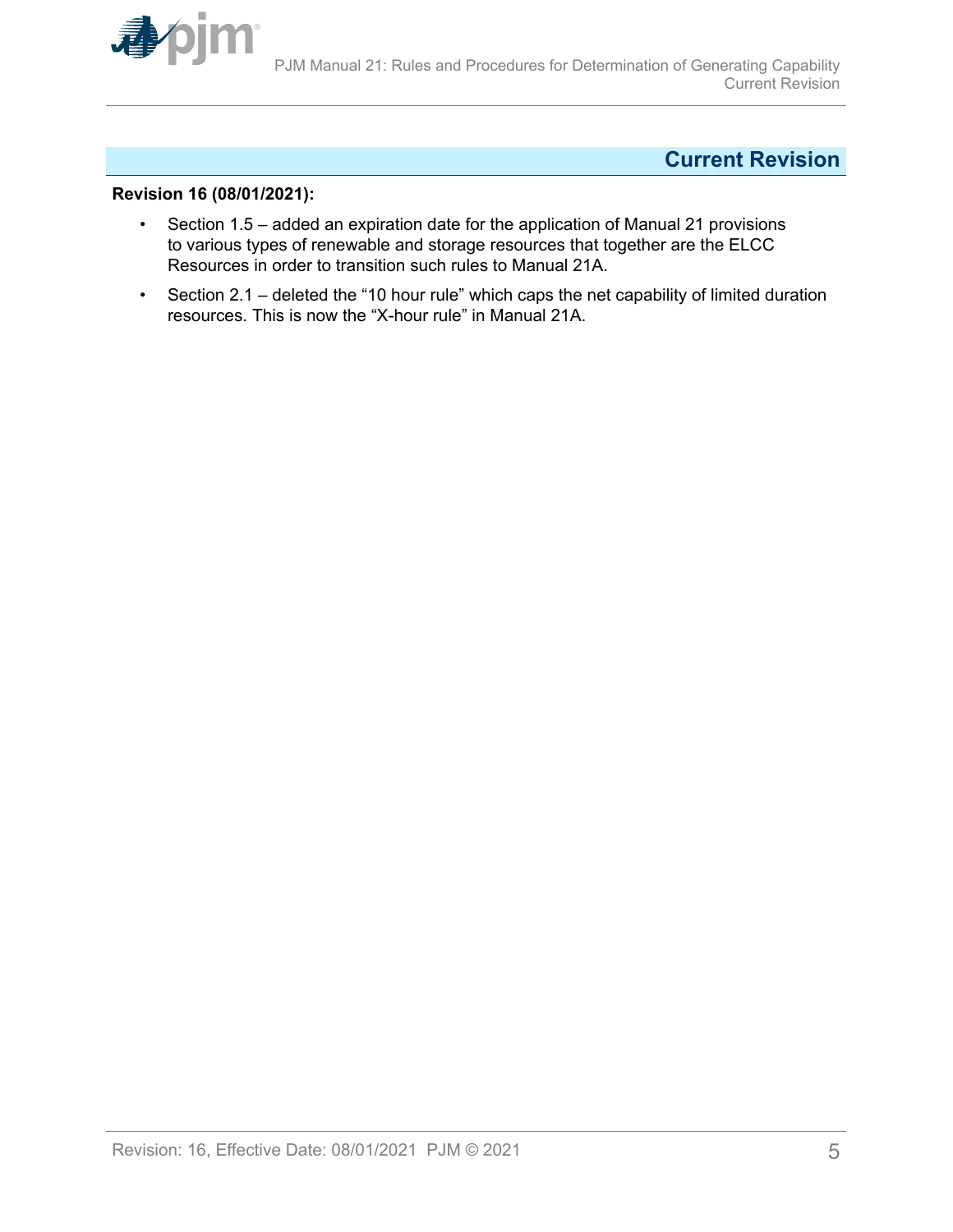<span id="page-5-0"></span>

## **Introduction**

Welcome to the **PJM Manual for Rules and Procedures for Determination of Generating Capability**. In this Introduction, you will find the following information:

- What you can expect from the PJM Manuals in general (see "About PJM Manuals").
- What you can expect from this PJM Manual (see "About This Manual").
- How to use this manual (see "Using This Manual")

## **About PJM Manuals**

The PJM Manuals are the instructions, rules, procedures, and guidelines established by the PJM for the operation, planning, and accounting requirements of the PJM and the PJM Energy Market. The manuals are grouped under the following categories:

- **Transmission**
- PJM Energy Market
- Generation and Transmission Interconnection
- Reserve
- Accounting and Billing
- PJM Administrative Services
- **Miscellaneous**

For a complete list of all PJM manuals, go to the Library section on PJM.com.

## **About This Manual**

#### **Purpose**

The PJM Manual for *Rules and Procedures for Determination of Generating Capability* is one of a series of manuals within the Reserve group of manuals. These rules and procedures for determining the capability of generating units on the systems of PJM have been adopted to provide uniformity for planning, operating, accounting and reporting purposes, and have been designed to meet the following requirement in the coordinated operation of PJM:

• **Net Capability** of generating units installed in, scheduled for installation in or transacted into the PJM Control Area is required for planning and reporting purposes and for use in accounting for deficiencies of a Party to obligations under the Operating and Reliability Assurance Agreements of PJM.

The PJM Manual for *Rules and Procedures for Determination of Generating Capability* consists of the two sections and two attachments. These are listed in the Table of Contents beginning on page 2. This manual is specifically intended to re-inforce and augment Schedule 9 of the Reliability Assurance Agreement.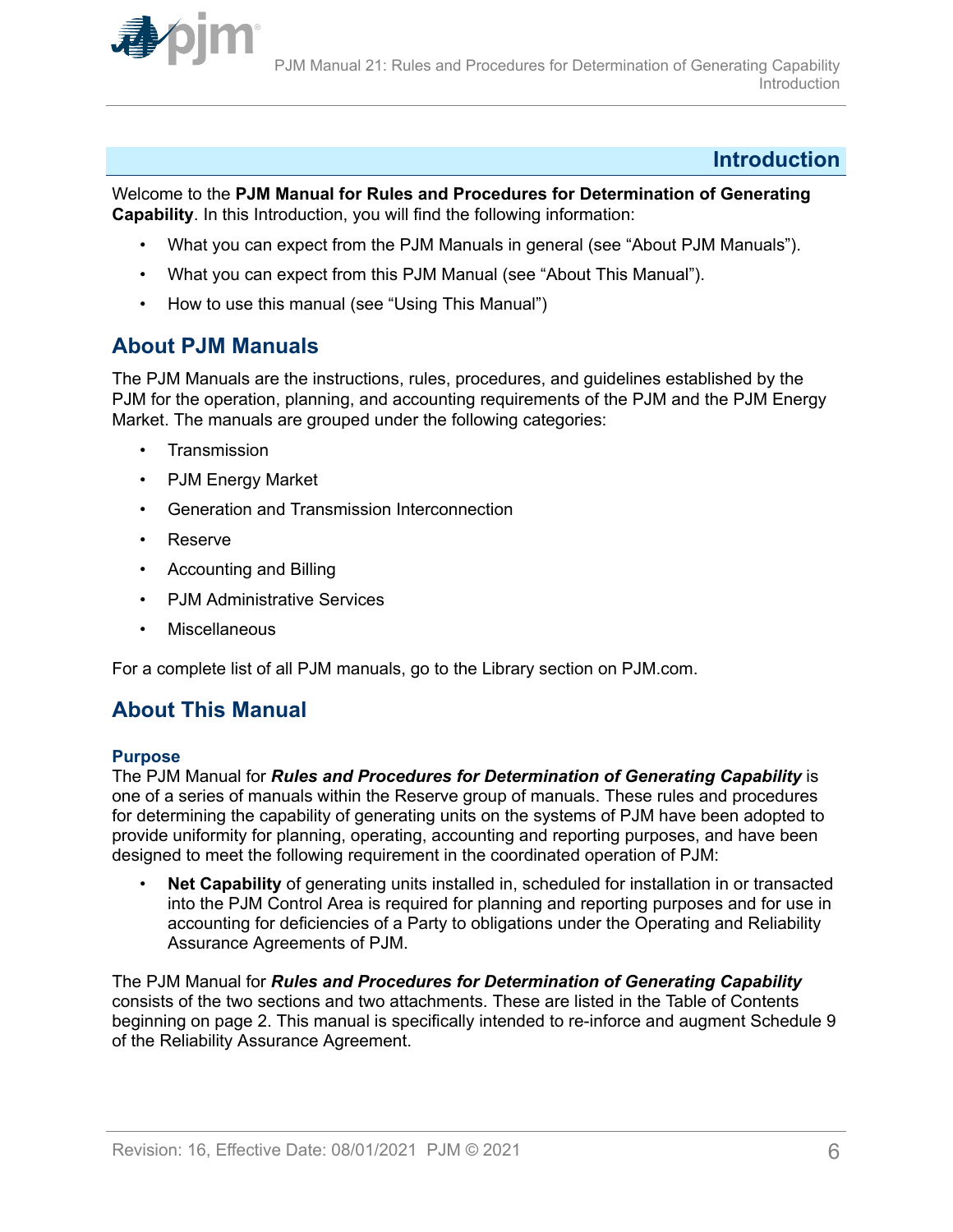

### **Intended Audience**

The intended audiences for the PJM Manual for *Rules and Procedures for Determination of Generating Capability* are:

- PJM Board of Managers The PJM Board of Managers is responsible for the administration and approval of the forecast obligation and techniques for its determination.
- PJM Markets and Reliability Committee (MRC) Members are responsible for the review and submittal of the obligations to the PJM Board of Managers.
- PJM Market Implementation Committee (MIC) Members initiate and develop proposals to advance and promote competitive wholesale electricity markets in the PJM region for consideration by the Markets and Reliability Committee.
- PJM Planning Committee Members are responsible for reviewing PJM Capacity Adequacy Planning staff recommendations on reserve requirement matters and the parameters used in their determination.
- PJM Resource Adequacy Planning Staff PJM staff are responsible for the compilation, review and processing of the acceptance and verification tests as well as the continual collection and review of generating unit event and performance records via the Generating Availability Data System (GADS).
- PJM Market Services PJM staff are responsible to assess generation resource rating test failure penalties under the RPM process.
- Parties to Other PJM Agreements The staff of these Parties are responsible for supplying load and generator data in the required format and time period to assist in the calculation and submittal of required quantities.
- Generator Availability Analyzers Industry personnel charged with reviewing and interpreting the impacts of generator unavailability on the reliability and markets of their respective systems.

#### **References**

There are several references to other documents that provide background or additional detail. The PJM Manual for *Rules and Procedures for Determination of Generating Capability* does not replace any information in these reference documents. The following documents are the primary source of specific requirements and implementation details:

- Amended and Restated Operating Agreement of PJM Interconnection, L.L.C.
- PJM Reliability Assurance Agreement
- PJM Open Access Transmission Tariff (OATT)
- PJM Manual for Pre-Scheduling Operations (M-10)
- PJM Manual for Generator Operational Requirements (M-14D)
- PJM Manual for PJM Capacity Market (M-18)
- PJM Manual for Load Forecasting and Analysis (M-19)
- PJM Manual for Generator Resource Performance Indices (M-22)
- PJM Manual for Billing (M-29)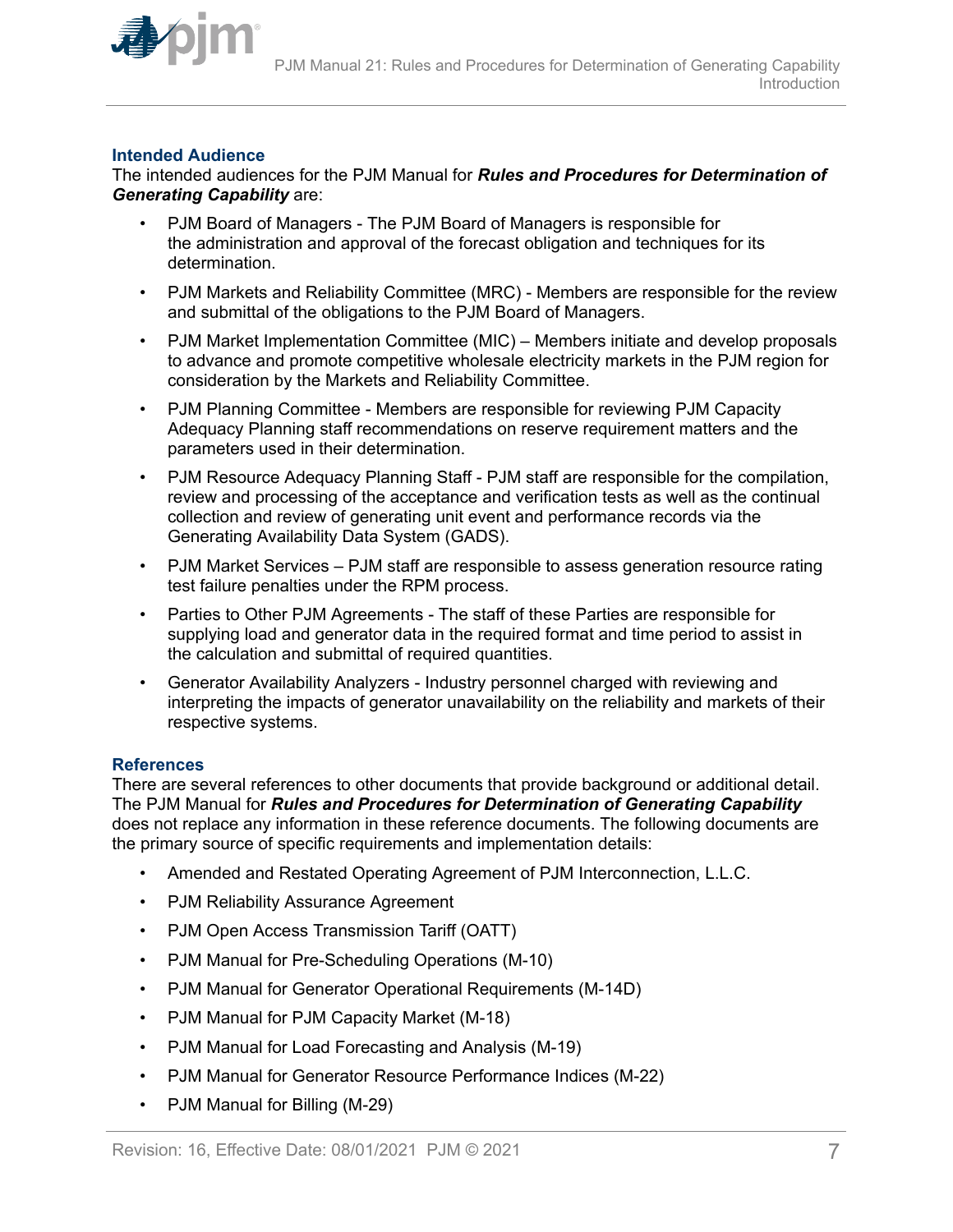<span id="page-7-0"></span>

• PJM eGADS User Guide

## **Using This Manual**

We believe that explaining concepts is just as important as presenting procedures. This philosophy is reflected in the way we organize the material in this manual. We start each section with an overview. Then we present details, procedures or references to procedures found in other PJM manuals. The following provides an orientation to the manual's structure.

### **What You Will Find in This Manual**

- A Table of Contents that lists two levels of subheadings within each of the sections.
- An approval page that lists the required approvals and a brief outline of the current revision.
- Sections containing the specific guidelines, requirements, or procedures including PJM actions and PJM Member actions.
- A section at the end detailing all previous revisions of this PJM manual.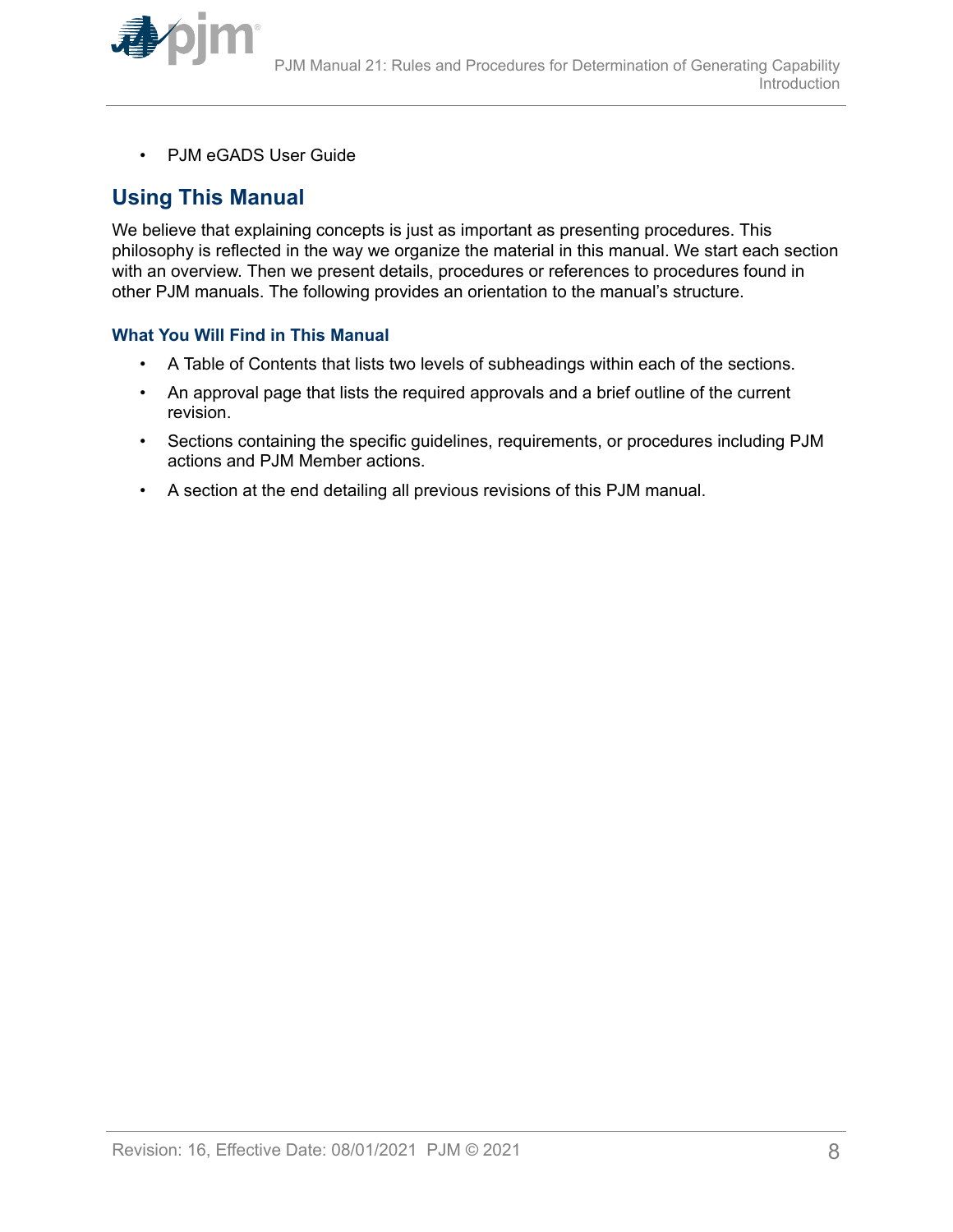<span id="page-8-0"></span>

## **Section 1: Requirements**

## **1.1 Capacity Interconnection Rights**

Capacity Interconnection Rights (CIRs) are granted as a function of a control area integration, or the execution of an Interconnection Service Agreement (ISA) or Wholesale Market Participant Agreement (WMPA) as delineated in the specifications section of the respective ISA or WMPA after completion of all required work. Rights may also be granted on interim bases in the ISA or WMPA.

PJMs planning department determines whether the transmission and/or distribution system can receive power commensurate with the CIR level of a generating unit and whether upgrades to the system are needed in order to receive the power therein. CIRs are evaluated under summer peak conditions.

The CIR level of a generating unit is reflective of the net capability of the generating unit at the time of the expected summer peak (this does not include wind and solar units; wind and solar units CIRs are discussed in section 1.1.7 below). Net capability is discussed in section 2 of this manual and cannot be higher than the CIR level; however, it can be lower. CIRs are typically granted on an individual generating unit basis, but, in some cases, can be issued in aggregate at the Point of Interconnection (POI).

### **1.1.1 Attaining CIRs**

CIRs can only be attained or increased by entering the New Services Queue and executing an ISA or WMPA following the study process. These increases are expected to be for improvements to the generating units such as, but not limited to, more efficient components, improved control systems, and for capital projects that restore generating unit capability such as boiler rebuilds and turbine overhauls. If the studies identify any system upgrades are required to obtain the rights, then those upgrades must be completed before the rights are available for use by the generating unit in the market. The three year clock on the new CIR level commences at the beginning of the next summer test period after the CIRs are declared in-service, regardless if the owner exercised the rights in the market or they are interim rights. If CIRs are declared in-service during the summer test period the three year clock will have started on the declared in service date.

## **1.1.2 Retaining CIRs**

CIRs are retained when a generating unit proves its CIR level in the PJM Summer Capability Verification Test once in the most recent consecutive three year period. Out-of-period tests cannot be used for CIR retention calculations; out-of-period tests are described later in this document.

If CIRs are granted on an interim bases, in advance of the studied delivery year identified in the System Impact Study, the three year clock to maintain the rights commences at the beginning of the next summer test period after the CIRs are declared in-service, regardless if the owner exercised the rights in the market or they are interim rights. If CIRs are declared in-service during the summer test period the three year clock will have started on the declared in service date. CIR retention will be analyzed based on only those summer verification tests performed within the summer test period. Results of out of period tests cannot be used in CIR retention calculations.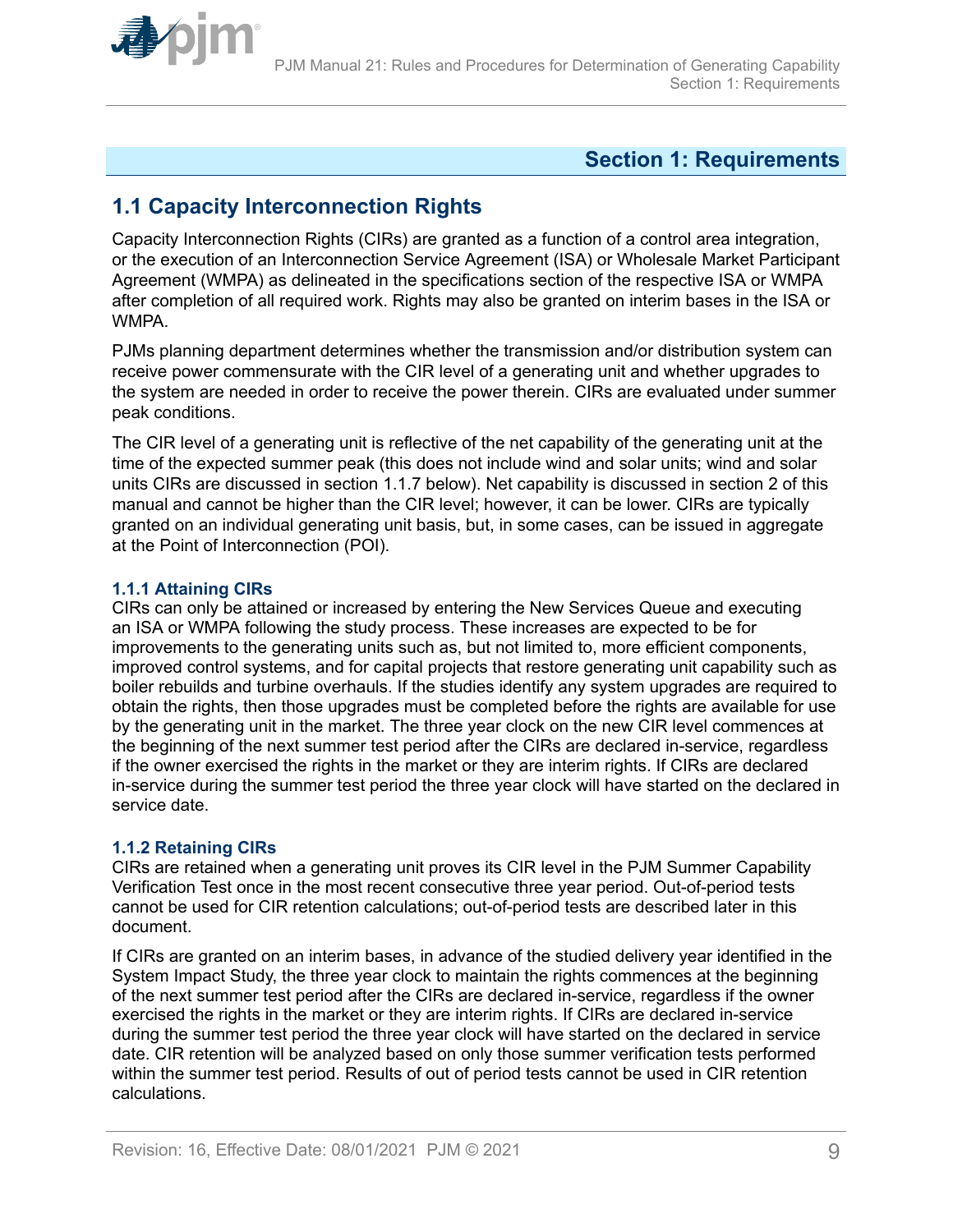<span id="page-9-0"></span>

### **1.1.3 CIR Calculations**

Retention or loss of CIRs is determined by PJM for each generating unit that holds CIRs by performing calculations annually, in the fourth quarter of the calendar year, after the PJM Summer Capability Verification Tests have been submitted to PJM near the end of the third quarter of the calendar year.

### **1.1.4 Loss of CIRs**

CIRs are lost when a generating unit fails to prove its CIR level in the PJM Summer Capability Verification Test once in the most recent consecutive three year period. If CIRs are lost, the quantity lost will be the difference between the current CIR level and highest Net Corrected Test Capability proved in the most recent three consecutive years' PJM Summer Capability Verification Test. CIRs, if lost, are lost immediately after the summer testing period (September 1<sup>st</sup>). For generators that have lost CIRs and whose ICAP after the CIR loss is greater than the CIR level of the generator, the ICAP of the generator must be reduced to the new CIR level or lower on February 1<sup>st</sup> of the next calendar year. This delay in reducing the ICAP at a later date than the CIR loss, provides the generator with sufficient time to provide for replacement capacity, if needed, and time for PJM staff to officially communicate that a reduction in ICAP is necessary due to the loss of CIRs. Section 1.3.5 of this manual has similar details.

#### **1.1.5 Individual Generating Unit CIR Calculation Example**

A generating unit is granted 105 MW CIRs as a result of a newly executed ISA and is declared in service on 6/1/2018. The generating unit tests to 105.2 MW, 102.5 MW and 103.5 MW in the next three consecutive years PJM Summer Capability Verification Tests. Since the generating unit met its CIR level in the first test year of the most recent three, the generating unit retains its 105 MW of CIRs until the next evaluation of CIRs occurs (in this case the next evaluation will occur in the  $4<sup>th</sup>$  quarter of 2021).

Suppose in the next PJM Summer Capability Verification Test (in the fourth test summer), the unit tests to 103.0 MW. In the  $4<sup>th</sup>$  quarter of 2021, the highest of the most recent three years PJM Summer Capability Verification tests is then 103.5 MW. The generating unit will then lose 1.5 MW of CIRs.

If the new CIR level is below the PJM RPM ICAP value on or after 2/1/2022, the generating unit's owner must CAPMOD the unit down to its CIR level or lower, effective 2/1/2022. This is discussed further in section 1.3.5 under the heading Capacity Interconnection Right Limitations.

#### **1.1.6 Multiple Generating Unit CIR Calculation Example**

A Combined Cycle generating unit (2 combustion turbine generators and one steam turbine generator) is granted 750 MW CIRs as a result of a newly executed ISA and is declared in service on 6/1/2018. If the three component generators are issued unit specific CIRs (this should be delineated in the executed agreement) their evaluation will follow the rules for individual generating unit CIR evaluation. Also, if the generating unit is an aggregate of multiple generating units (i.e. combined cycle block or group of units) and it is reported as one unit, its evaluation will follow the rules for individual generating unit CIR evaluation in section 1.1.5 above.

In this example, the individual units CIRs were not delineated. The combined cycle generating unit tests to 750.0 MW, 745.3 MW and 746.2 MW in the next three consecutive years PJM Summer Capability Verification Tests. Its individual components test as follows: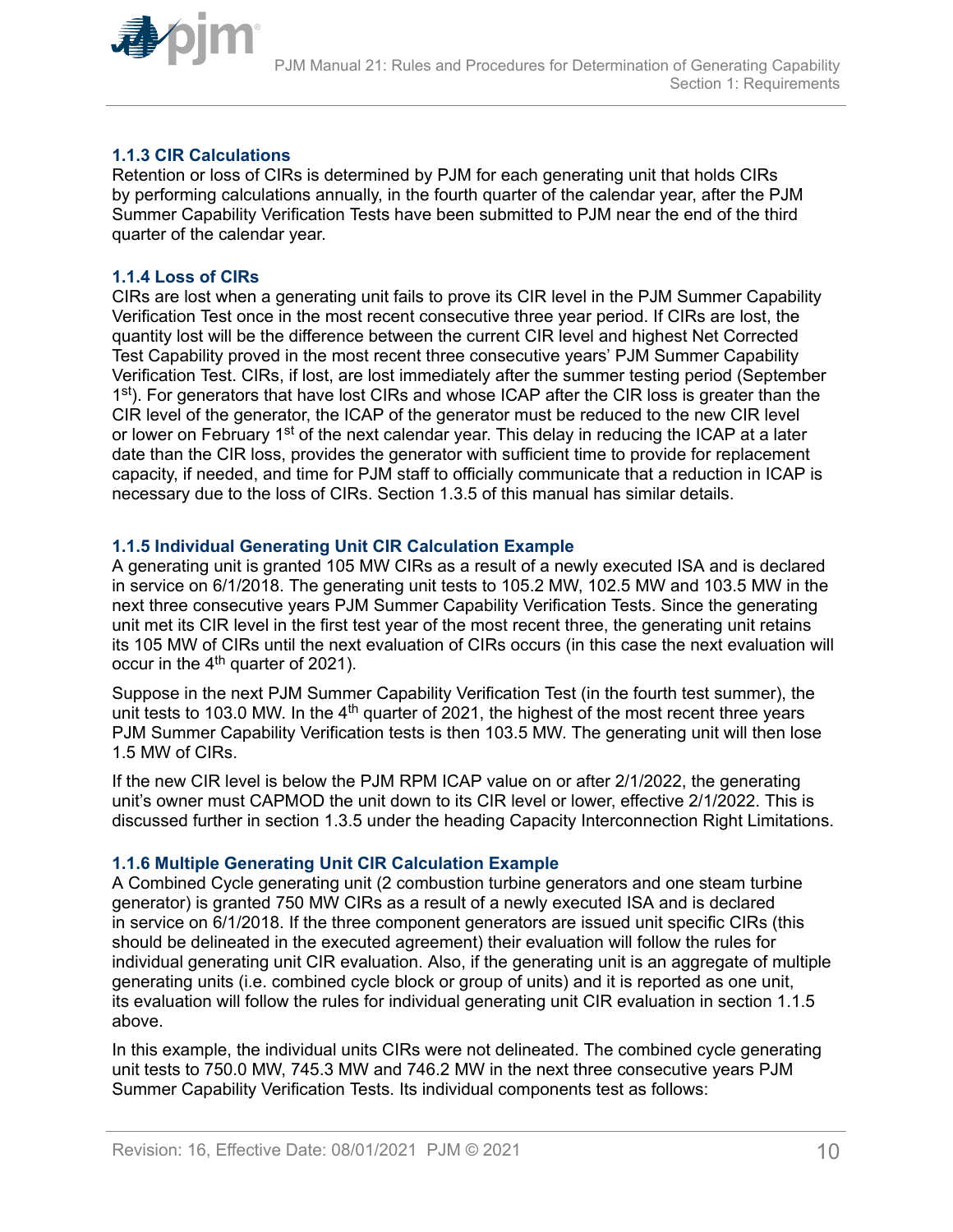<span id="page-10-0"></span>

| Unit            | Summer 2018 Test | Summer 2019 Test | Summer 2020 Test | Summer 2021 Test |
|-----------------|------------------|------------------|------------------|------------------|
| CT <sub>1</sub> | 201.0            | 200.0            | 199.0            | 200.0            |
| CT <sub>2</sub> | 199.0            | 199.0            | 199.0            | 201.0            |
| <b>ST</b>       | 350.0            | 346.3            | 348.2            | 349.0            |
| Total           | 750.0            | 745.3            | 746.2            | 750.0            |

Since the generating unit met or exceeded its CIR level in the first test year of the most recent three, the generating unit retains its 750 MW of CIRs until the next evaluation of CIRs occurs (in this case the next evaluation will occur in the 4th quarter of 2021). The CIRs for each component have now been established after the third year of testing. CT1 has 201.0 MW of CIRs; CT2 has 199.0 MW of CIRs; ST1 has 350.0 MW CIRs; these CIRs in aggregate total 750.0 MW.

Suppose in the next PJM Summer Capability Verification Test (in the fourth test summer), the unit tests to 750.0 MW as shown above. In the 4th quarter of 2021, the highest of the most recent three years PJM Summer Capability Verification Tests is then determined on the individual components of the combined cycle unit rather than the combined components. The CIRs are then evaluated as follows:

The CT1 CIR level was 201.0 MW and its highest test in the most recent three years is 200.0 MW; it loses 1.0 MW of CIRs; its new CIR level is 200.0 MW

The CT2 CIR level was 199.0 MW and its highest test in the most recent three years is 201.0 MW; it loses no CIRs; it retains its existing CIRs of 199.0 MW

The ST CIR level was 350.0 MW and its highest test in the most recent three years is 349.0 MW; it loses 1.0 MW of CIRs; its new CIR level is 349.0 MW

The combined cycle in aggregate now has 748.0 MW of CIRs.

If the new CIR level is below the PJM RPM ICAP value on or after 2/1/2022, the generating unit's owner must CAPMOD the unit down to its CIR level or lower on each component, effective 2/1/2022. This is discussed further in section 1.3.5 under the heading Capacity Interconnection Right Limitations.

#### **1.1.7 CIR Calculations for Wind and Solar Resources**

CIR calculations for wind and solar resources are based on the summer peak hour capacity factor of each wind/solar resource. CIRs are retained when a wind or solar units highest summer capacity factor of the most recent thee summer periods meets or exceeds the capacity factor associated with its CIRs. If a wind or solar units highest capacity factor of the most recent three summers does not meet or exceed the capacity factor associated with its CIRs, the wind or solar unit will lose CIRs in the amount associated with the difference between the highest capacity factor of the most recent three years and the capacity factor associated with its CIRs. For example, if a wind unit with a 100 MW installed capacity is granted 18 MW of CIRs associated with a 18% capacity factor in its ISA or WMPA, and the wind unit, in its first three summers of operation, respectively, produced at capacity factors of 18%, 16% and 17%, there will be no loss of CIRs since the unit achieved its CIR level capacity factor in its first summer of operation. If, in the next summer, it only produces at a 15% capacity factor, it will then lose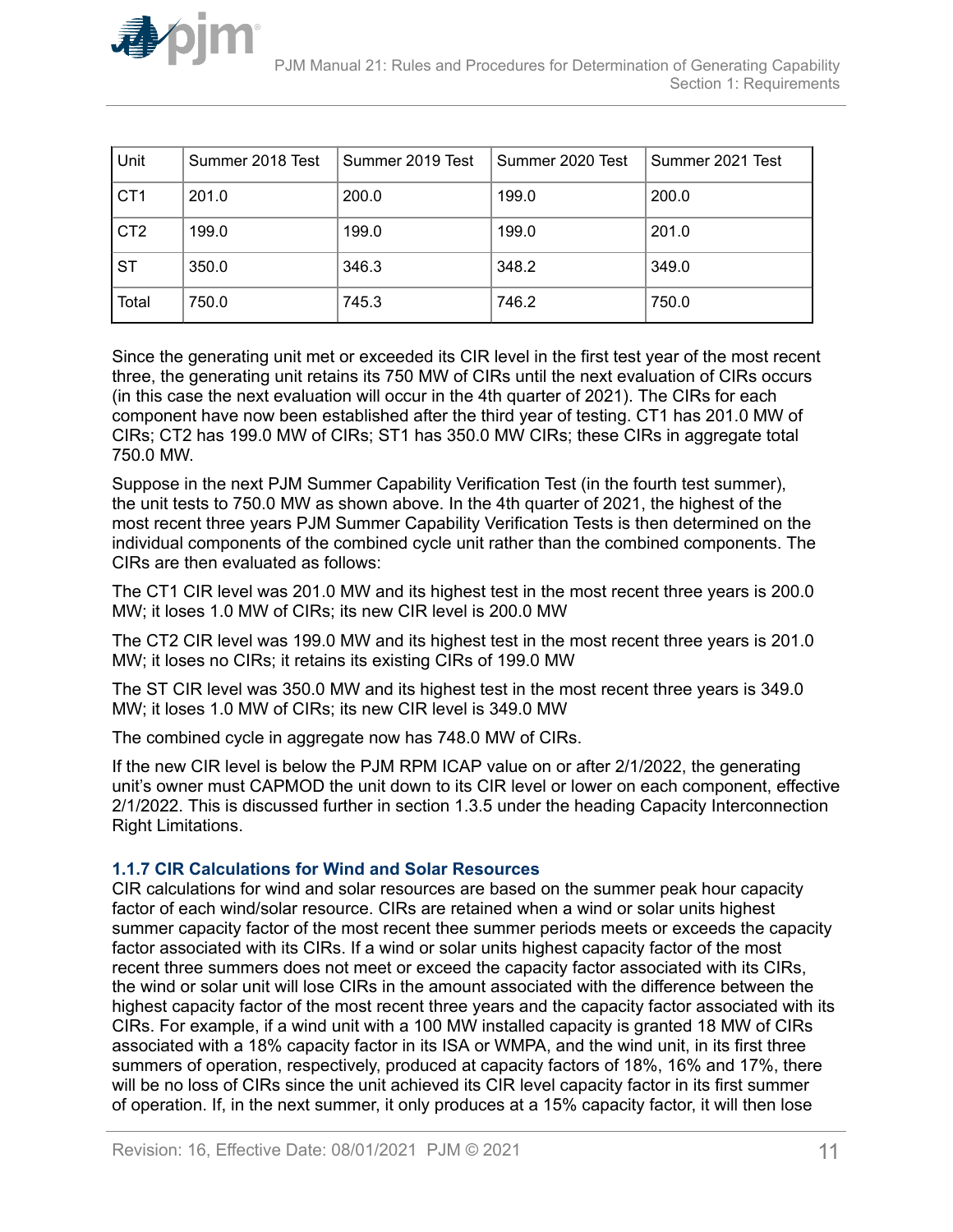<span id="page-11-0"></span>

the difference between the 18% CIR capacity factor and the highest capacity factor of the three most recent years (17%), multiplied by the installed capacity (100 MW); hence the next year, the new CIR level will be 17 MW.

# **1.2 Installed Capacity (ICAP)**

Installed Capacity (ICAP) of a generation resource is defined as the summer net capability of a generating unit as determined in accordance with PJM manual *M-21, Rules and Procedures for Determination of Generation Capability* and within the capacity interconnection right limits of the bus to which it is connected. The ICAP for any generating unit is the sum of the summer based capacity modifications (CAPMODs) in the RPM Capacity Markets system for that date. The ICAP is equivalent to the claimed installed capacity in PJM eGADS and the Summer Net Capability defined in section 2.2 of this document.

ICAP is also the capability of the generating unit at the expected time of the PJM Summer Peak. This is also referred to as the "rated capability" or "rated ICAP." Rated capability or rated ICAP is determined by adjusting the generators capability for generator site conditions coincident with the dates and times of the last 15 years PJM summer peaks. *Generator site conditions coincident with the last 15 years' PJM summer peaks are also known as summer conditions.* Summer Conditions are specifically defined in section 2.2, item 2 of this manual. Generator capability corrected to summer conditions is a proxy for a generators capability at future PJM summer peaks. All generators that are affected by generator site conditions that participate in the PJM Markets must correct their generators capability to summer conditions. Some generating units may not be affected by any of the conditions below; hence, they do not have to correct their capability to those conditions. Generator site conditions include, but are not limited to, dry bulb temperature, relative humidity, wet bulb temperature, dew point temperature, barometric pressure and cooling body (intake) water temperature. It is assumed that all generators have already adjusted their capability for their respective elevation. Simply put, if generator capability has not been adjusted for barometric pressure under summer/ winter conditions it is expected that it has been adjusted for standard barometric pressure at its elevation. Calculating a generators capability at sea level standard barometric pressure is improper if the generator is not located at zero elevation. Additionally, streamflow and forebay (reservoir) elevation (head) are generator site conditions specific to hydroelectric units and state of charge is a generator site condition applicable to battery storage units.

Calculation of ICAP must also take into consideration station service power use and other load, such as, but not limited to, host process load (including steam, mechanical and electrical loads), scrubber load, cooling load, supplemental cooling load and any other load that supports the generating unit.

Station service and auxiliary loads should be commensurate with those experienced coincident with the most recent 15 years PJM summer peaks (i.e. under summer conditions). Additionally, if other load is used only under extreme conditions, and those conditions existed during any of the most recent 15 years PJM summer peaks, that load must be accounted for in the ICAP calculation. For example, if supplemental cooling load has been used during 10 of the 15 most recent PJM summer peaks, then two thirds of that load (the average supplemental cooling load used during the 10 years) should be removed from the generators ICAP to account for the expected supplemental cooling load. Additionally, if there is common load that is split among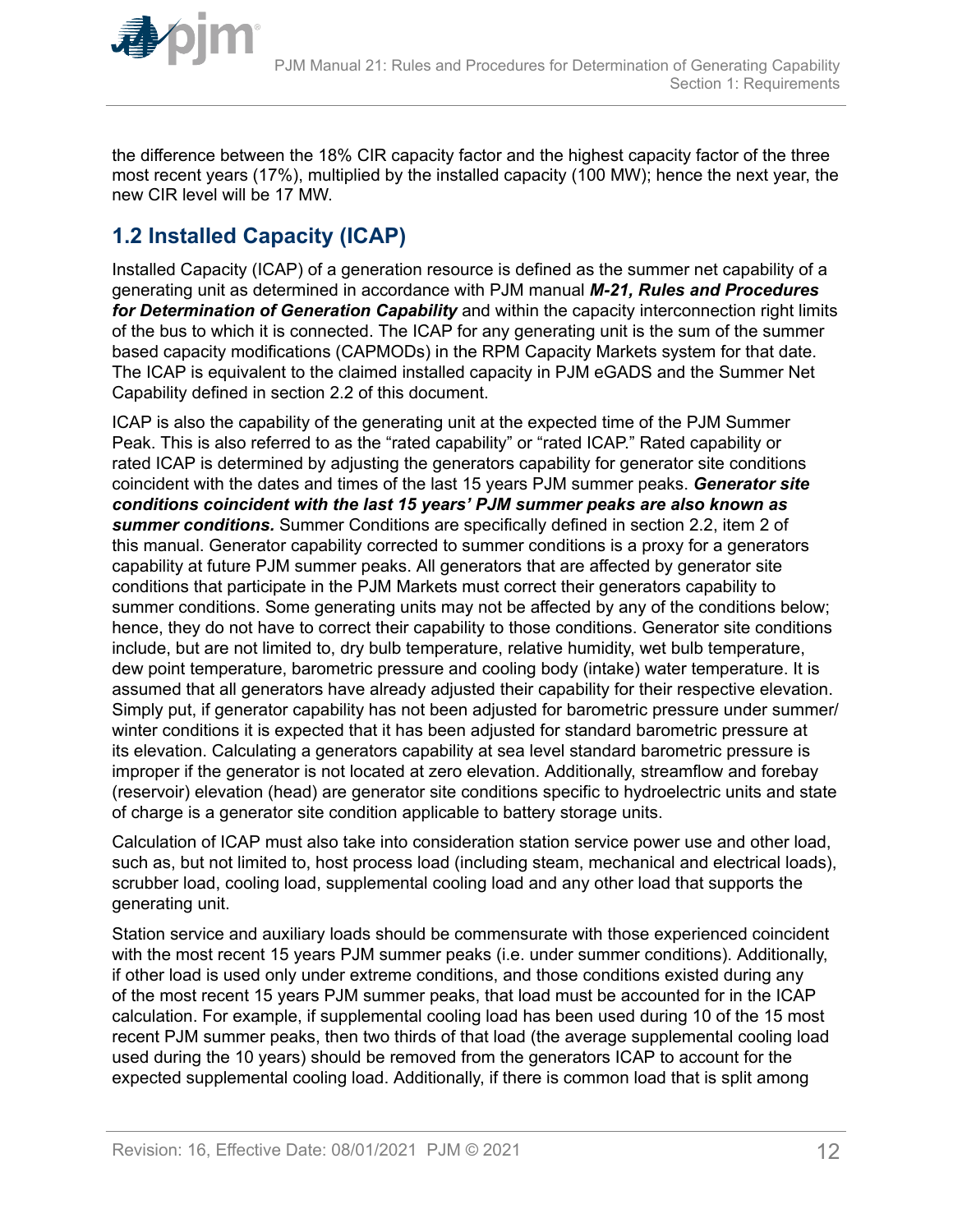

<span id="page-12-0"></span>

the generators at a plant, such as, but not limited to, scrubber load, that load must also be accounted for in the determination of ICAP.

In addition to consideration of station service, auxiliary and other load that is used to support the operation of the generating unit, the ICAP of a generation resource must also take into consideration host/process load that is located behind the generation resource's Point of Interconnection. Such load must be removed from the generator's ICAP and must be measured and reported separately for the generation resource net of station service load and other load that supports the operation of the generation resource. Co-Generators and generators supplying energy to industrial complexes typically have host and/or process loads.

It is important to remember, if a generators rated ICAP is determined by using a particular set of generator site conditions, the summer/winter capability verification tests, CAPMOD tests and acceptance tests must be corrected for the same set of generator site conditions under summer/winter conditions. In other words, if a generator's rated ICAP is determined using only dry bulb temperature and relative humidity, then the generators summer/winter capability verification tests, CAPMOD tests and acceptance test must use only dry bulb temperature and relative humidity to correct the tests to summer/winter conditions. If it is desired that additional generator site conditions be used to correct summer/winter capability verification tests, CAPMOD tests and acceptance tests, then the rated capability (rated ICAP) must be redetermined to include those additional generator site conditions. The generator site conditions under which a generators rated ICAP is determined are known as rated conditions. Specifically, rated conditions such as, but not limited to, rated temperature, rated relative humidity and rated intake water temperature are typically submitted with all tests. Observed conditions, those generator site conditions under which the test was performed, are also submitted with all tests.

Regarding Wind and Solar Capacity Resources, the information regarding the calculation of their capacity value can be found in Appendix B of this manual.

#### **1.2.1 Determining Rated Capability (Rated ICAP, Claimed Installed Capacity, etc.)**

- 1. Steam Units
	- a. Steam units with only once through or multipass cooling must have their ICAP determined by adjusting for cooling body (intake) water temperature under summer conditions.
	- b. Steam units with only wet cooling towers must have their ICAP determined by adjusting for wet bulb temperature under summer conditions. Basically this is an adjustment for temperature and relative humidity; however, barometric pressure can affect the wet bulb temperature and adjustments for barometric pressure are permitted and encouraged.
	- c. Steam units with only dry cooling towers must have their ICAP determined by adjusting for dry bulb temperature under summer conditions.
	- d. Steam units with both wet and dry cooling towers must have their ICAP determined by adjusting appropriately for the generator site conditions listed in (b) and (c) above under summer conditions.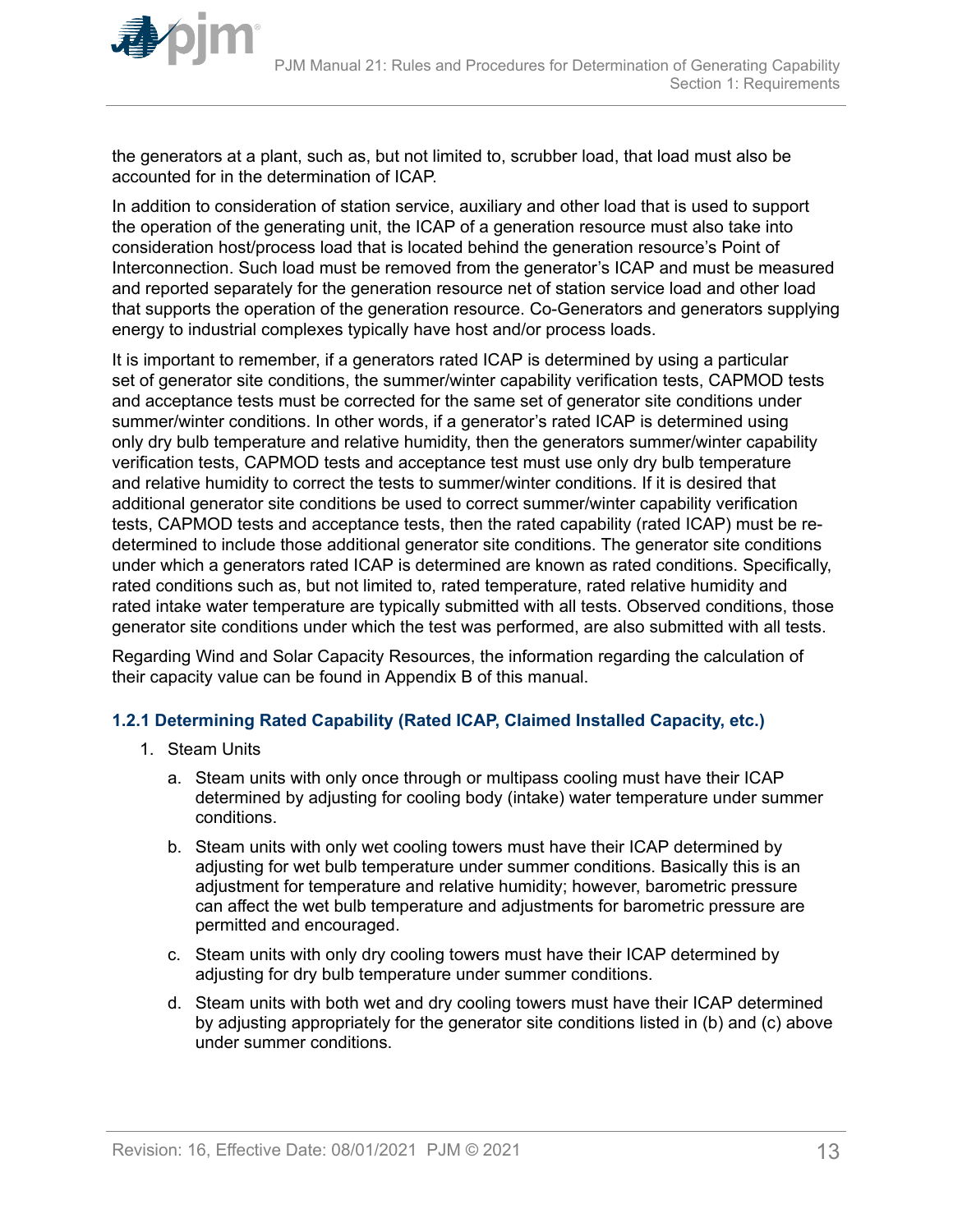

- e. Steam units with a combination of once through/multipass cooling and wet cooling towers must have their ICAP determined by adjusting appropriately for the generator site conditions in (a) and (b) above under summer conditions.
- 2. Nuclear Units
	- a. Nuclear units with only once through/multipass cooling must have their ICAP determined by adjusting for cooling body (intake) water temperature under summer conditions.
	- b. Nuclear units with only wet cooling towers must have their ICAP determined by adjusting for wet bulb temperature under summer conditions. Basically this is an adjustment for temperature and relative humidity; however, barometric pressure can affect the wet bulb temperature and adjustments for barometric pressure are permitted and encouraged.
	- c. Nuclear units with a combination of once through/multipass cooling and wet cooling towers must have their ICAP determined by adjusting appropriately for the generator site conditions in (a) and (b) above under summer conditions.
- 3. Combustion Turbine Units
	- a. Combustion turbine units with no compressor inlet cooling or conditioning must have their ICAP determined by adjusting for dry bulb temperature under summer conditions. However, adjustments for relative humidity are permitted and encouraged.
	- b. Combustion turbine units with compressor inlet cooling or conditioning must have their ICAP determined by adjusting for wet bulb temperature under summer conditions. Basically this is an adjustment for temperature and relative humidity; however, barometric pressure can affect the wet bulb temperature and adjustments for barometric pressure are permitted and encouraged. Compressor inlet cooling or conditioning includes, but is not limited to, evaporative cooling, use of chillers, fogging and wet compression. In cases where these units have performance info such as charts/graphs/equations/tables that use only dry bulb temperature and relative humidity to determine performance, it is proper to use the aforementioned performance information to determine their ICAP, if and only if, the performance information includes the effects of the inlet cooling or conditioning on generator output.
- 4. Combined Cycle Units
	- a. Combined cycle units with no combustion turbine compressor inlet cooling or conditioning must have their combustion turbine ICAP determined by adjusting for dry bulb temperature under summer conditions.
	- b. Combined cycle units with compressor inlet cooling or conditioning must have their combustion turbine ICAP determined by adjusting for wet bulb temperature under summer conditions. Basically this is an adjustment for temperature and relative humidity; however, barometric pressure can affect the wet bulb temperature and adjustments for barometric pressure are permitted and encouraged. Compressor inlet cooling or conditioning includes, but is not limited to, evaporative cooling, use of chillers, fogging and wet compression. In cases where these units have performance info such as charts/graphs/equations/tables that use only dry bulb temperature and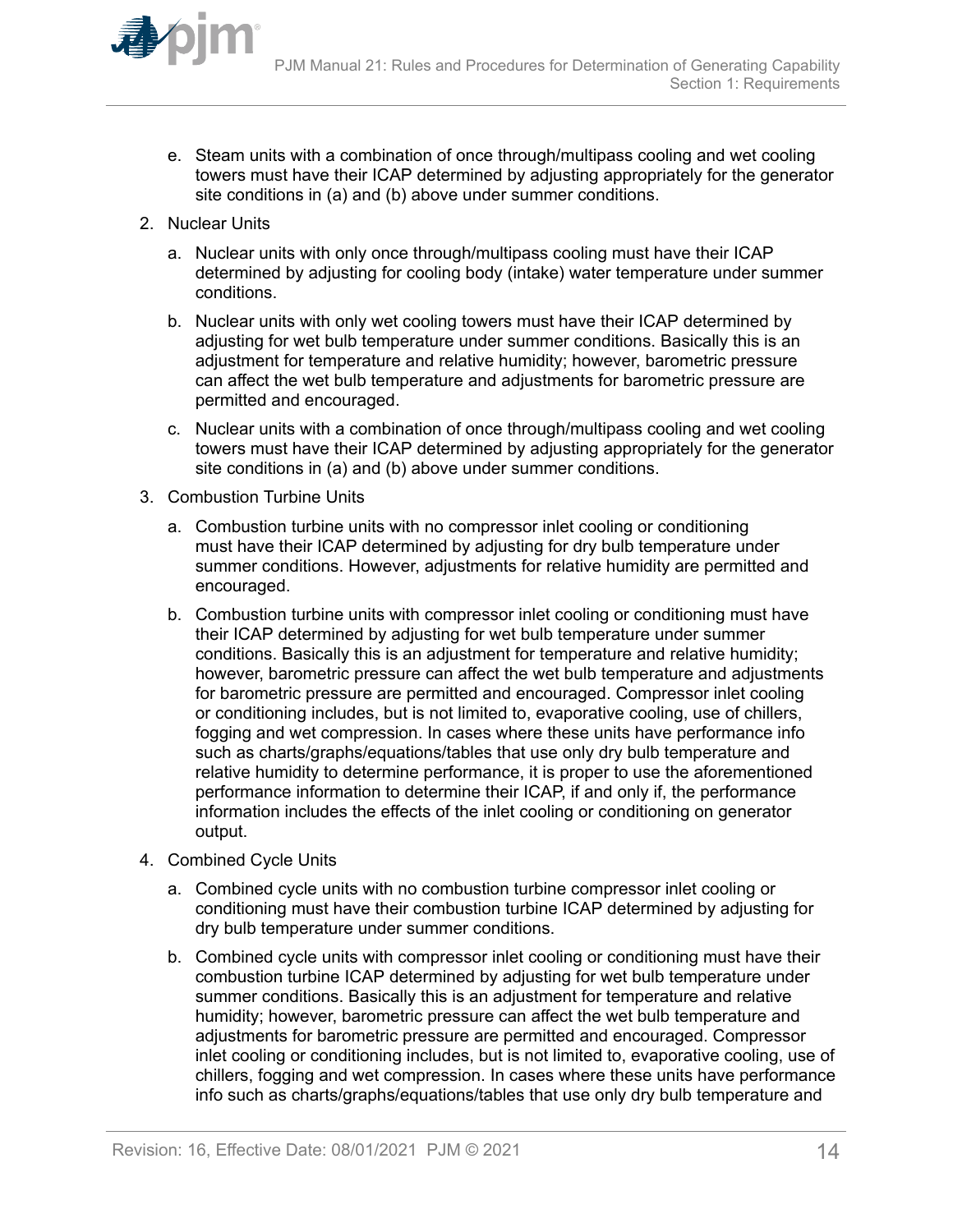

relative humidity to determine performance, it is proper to use the aforementioned performance information to determine their ICAP, if and only if, the performance information includes the effects of the inlet cooling or conditioning on generator output.

- c. Combined cycle units with only once through/multipass cooling on the steam components must have their steam unit ICAP determined by adjusting for cooling body (intake) water temperature under summer conditions.
- d. Combined cycle units with only wet cooling towers on the steam components must have their steam unit ICAP determined by adjusting for wet bulb temperature under summer conditions. Basically this is an adjustment for temperature and relative humidity; however, barometric pressure can affect the wet bulb temperature and adjustments for barometric pressure are permitted and encouraged.
- e. Combined cycle units with only dry cooling towers on the steam components must have their steam unit ICAP determined by adjusting for dry bulb temperature under summer conditions.
- f. Combined cycle units with both wet and dry cooling towers on the steam components must have their steam unit ICAP determined by adjusting for the generator site conditions listed in (d) and (e) above under summer conditions.
- 5. Diesel and Reciprocating Engine Units
	- a. Diesel and reciprocating engine units do not need to have their ICAP adjusted for summer conditions since they are rarely affected sufficiently to warrant adjustments for generator site conditions.
- 6. Fuel Cell Units
	- a. Fuel cell units do not need to have their ICAP adjusted for summer conditions since they are rarely affected sufficiently to warrant adjustments for generator site conditions.
- 7. Pumped Storage Hydroelectric Units
	- a. Pumped storage hydroelectric units must have their ICAP determined by adjusting for head (reservoir level/elevation) under summer conditions.
- 8. Run of River Hydroelectric Units (with pooling/storage/dispatch capability)
	- a. Run of river hydroelectric units (with pooling/storage/dispatch capability) must have their ICAP determined by adjusting for forebay inflows and head (reservoir level/ elevation) under summer conditions.
- 9. Run of River Hydroelectric Units (without pooling/storage/dispatch capability)
	- a. Run of river hydroelectric units (without pooling/storage/dispatch capability) must have their ICAP determined by adjusting for forebay inflows and head (reservoir level/elevation) under summer conditions.
- 10. Battery Storage Units
	- a. Battery storage units must have their ICAP determined by adjusting for state of charge under summer conditions. Also, all units at the plant must have their rated ICAP based on simultaneous operation.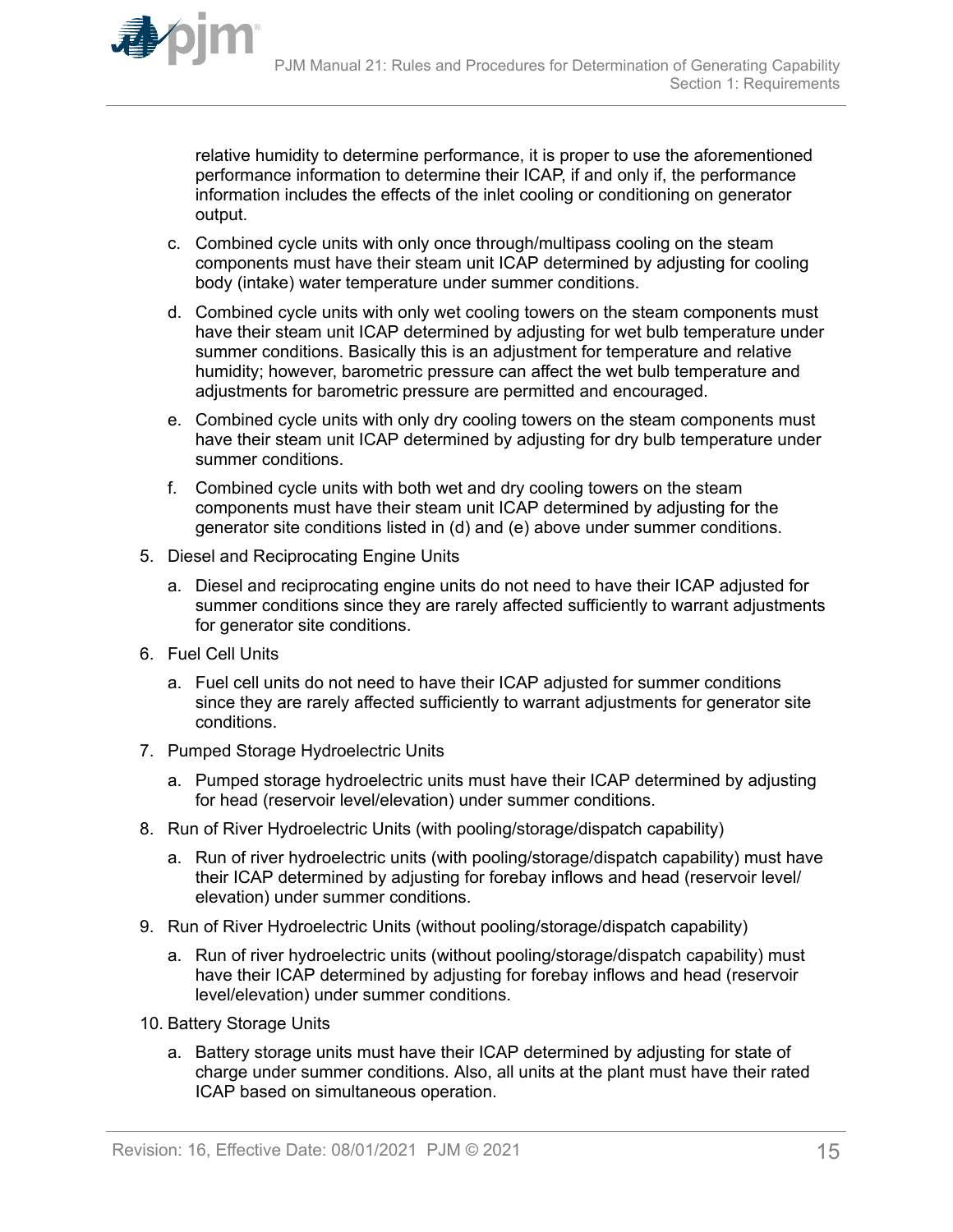<span id="page-15-0"></span>

## **1.3 Testing**

There are three types of testing required of generating units in PJM: Acceptance testing, CAPMOD testing and Capability Verification testing. Acceptance testing is required of all newly constructed generators in PJM. CAPMOD testing is required of all generators that increase their ICAP values in the PJM Capacity Markets. Capability Verification testing is required of all generators that participate in the PJM RPM Capacity Markets or have a commitment in those markets. Capability Verification testing is recommended for those generators that hold Capacity Interconnection Rights (CIRs) and do not participate in the PJM RPM Capacity Markets.

## **1.3.1 Acceptance Testing**

- 1. Acceptance tests for newly constructed generating units must be completed prior to any new generating unit's CAPMOD effective date in the PJM Capacity Markets. These acceptance tests can be performed simultaneously with vendor/architect/engineering firm acceptance tests; however, the initial CAPMOD effective date must follow successful vendor/architect/engineering firm acceptance tests and successful emissions testing. In other words, the unit must have a valid emissions permit and have been released to the generator owner by the vendor/architect/engineering firm for participation in the PJM Markets. These tests must be corrected to summer conditions (pursuant to Section 2 of this document) and must meet or exceed the newly constructed generating units ICAP and this ICAP cannot exceed the CIR level delineated in the generating units ISA or WMPA.
- 2. The newly constructed generators ICAP (Rated ICAP) value must be determined in accordance with section 1.2 of this manual.
- 3. In cases when a newly constructed generating unit's participation in the PJM Capacity Markets increases by a series of CAPMODs, subsequent acceptance test(s) must be conducted prior to any subsequent CAPMOD effective date(s). Failure to meet or exceed the ICAP in any acceptance test will be remedied by entering a CAPMOD that causes the PJM RPM Markets ICAP value to be equal to or lower than the Net Corrected Test Capacity in the Acceptance test; however, the ICAP value must not exceed the CIR level delineated in the generating units ISA or WMPA.
- 4. A final acceptance test, conducted within the summer test period, will also be accepted as the Summer Capability Verification test for that year as long as it is corrected for summer conditions (pursuant to section 2 of this document) and meets the requirements of section 1.3.4 of this manual.

## **1.3.2 CAPMOD Testing**

- 1. In cases when a generating unit's ICAP increases in the PJM Capacity Market by a CAPMOD, a CAPMOD test must be conducted within 30 days of the CAPMOD effective date.
- 2. A CAPMOD test is required to accompany any existing generating unit being included in the PJM capacity markets for the first time, returning to the PJM capacity markets after an absence, or returning the PJM capacity markets from a "mothballed" state. The included test must meet or exceed the requested ICAP and the ICAP of the generating unit cannot be greater than the generating unit's capacity interconnection rights.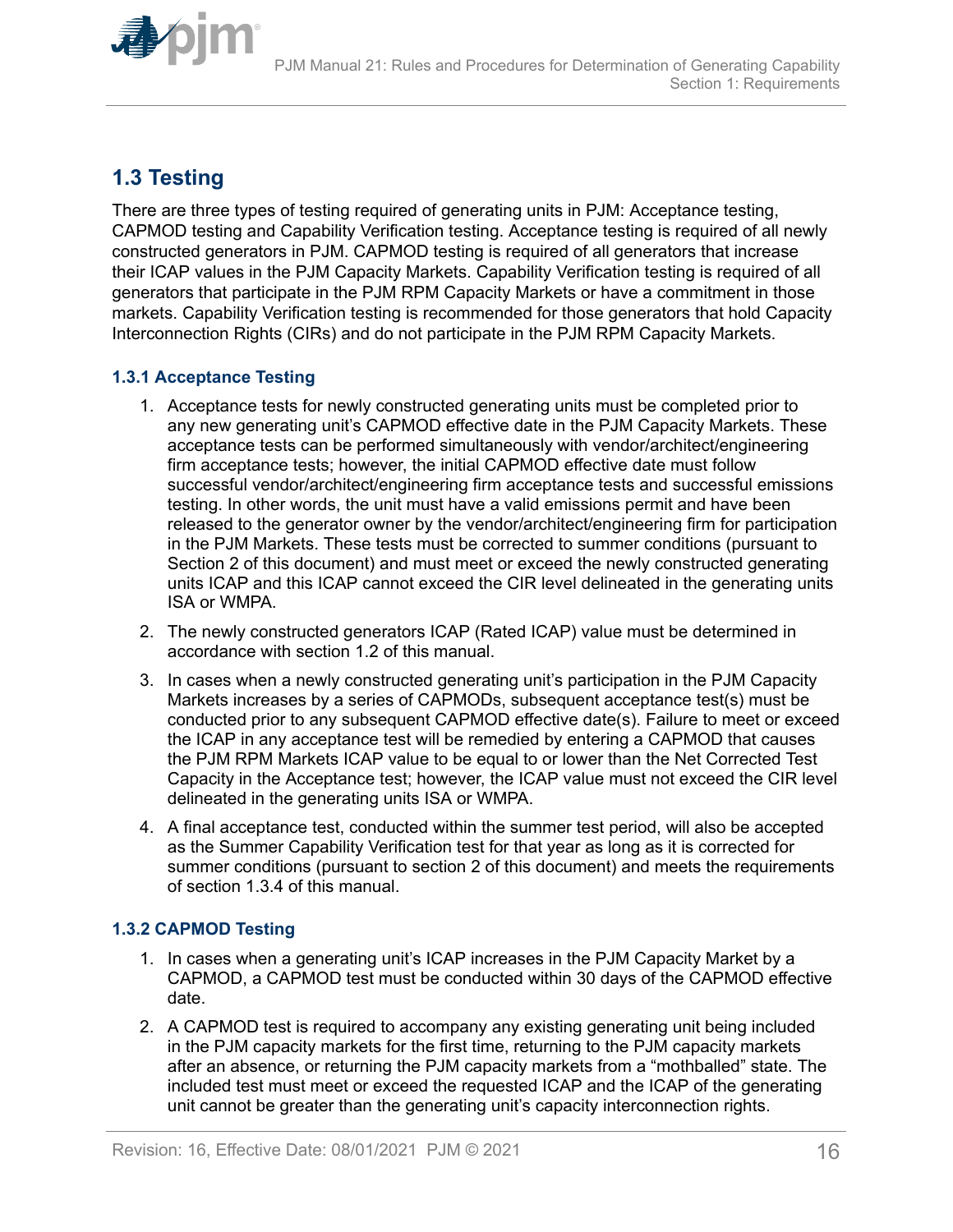<span id="page-16-0"></span>

- 3. The new ICAP (the sum of the CAPMODs to date) must be determined in accordance with section 1.2 of this manual.
- 4. This excludes new generating units that have submitted acceptance tests in, or prior to, the summer test period. Units in this category must follow the acceptance test guidelines in section 1.3.1 above.
- 5. A Summer/Winter Capability Verification test performed within the last 12 months can be used to prove a CAPMOD increasing the Summer/Winter ICAP of a generating unit. This test must meet or exceed the requested ICAP and the ICAP of the generating unit cannot be greater than the generating unit's capacity interconnection rights.
- 6. A failed test that does not meet or exceed the ICAP after a CAPMOD must be remedied by a CAPMOD down for the shortfall, effective as soon as practical. Also, a derating event for the shortfall must be entered into the PJM eGADS system that starts and ends on the respective CAPMOD effective dates.
- 7. In items (1) and (2) above, if the CAPMOD effective date is within the summer test period (June 1-August 31) the summer capability verification test (pursuant to section 2 of this document) can be used in lieu of a separate CAPMOD test. This test needs to be corrected for summer conditions (pursuant to section 2 of this document) and if the Corrected Net Test Capacity does not meet or exceed the ICAP, a CAPMOD in the amount of the difference must be entered into the RPM system effective as soon as practical. Also, a derating event for the difference must be entered into the PJM eGADS system that starts and ends on the respective CAPMOD effective dates.

## **1.3.3 Capability Verification Testing**

- 1. Verification tests for all PJM capacity resources (other than hydro, wind and solar) are to be submitted for both summer and winter test periods. Hydroelectric generators need only submit summer verification tests and hydroelectric generating units have only one test period, the summer test period, during the year. Wind and solar units' capability verification are discussed in Appendix B of this manual.
- 2. The summer test period starts at June 1 @0000 hours local plant time and ends at September 1 @0000 hours local plant time.
- 3. The winter test period starts at December 1  $@0000$  hours local plant time and ends at March 1 @0000 hours local plant time.

#### **1.3.4 Summer Capability Verification Testing Requirements**

- 1. Steam and Nuclear Units
	- a. For units with once through/multipass cooling only, tests should be conducted when the observed generator site cooling body (intake) water temperature is within 5°F of rated cooling body (intake) water temperature. Rated cooling body (intake) water temperature is equal to the average generator site cooling body (intake) water temperature coincident with the last 15 years PJM summer peaks. Tests need to be corrected for performance due to the difference between observed and rated cooling body (intake) water temperatures. The correction should be delineated separately on the test form in PJM eGADS; both the observed cooling body (intake)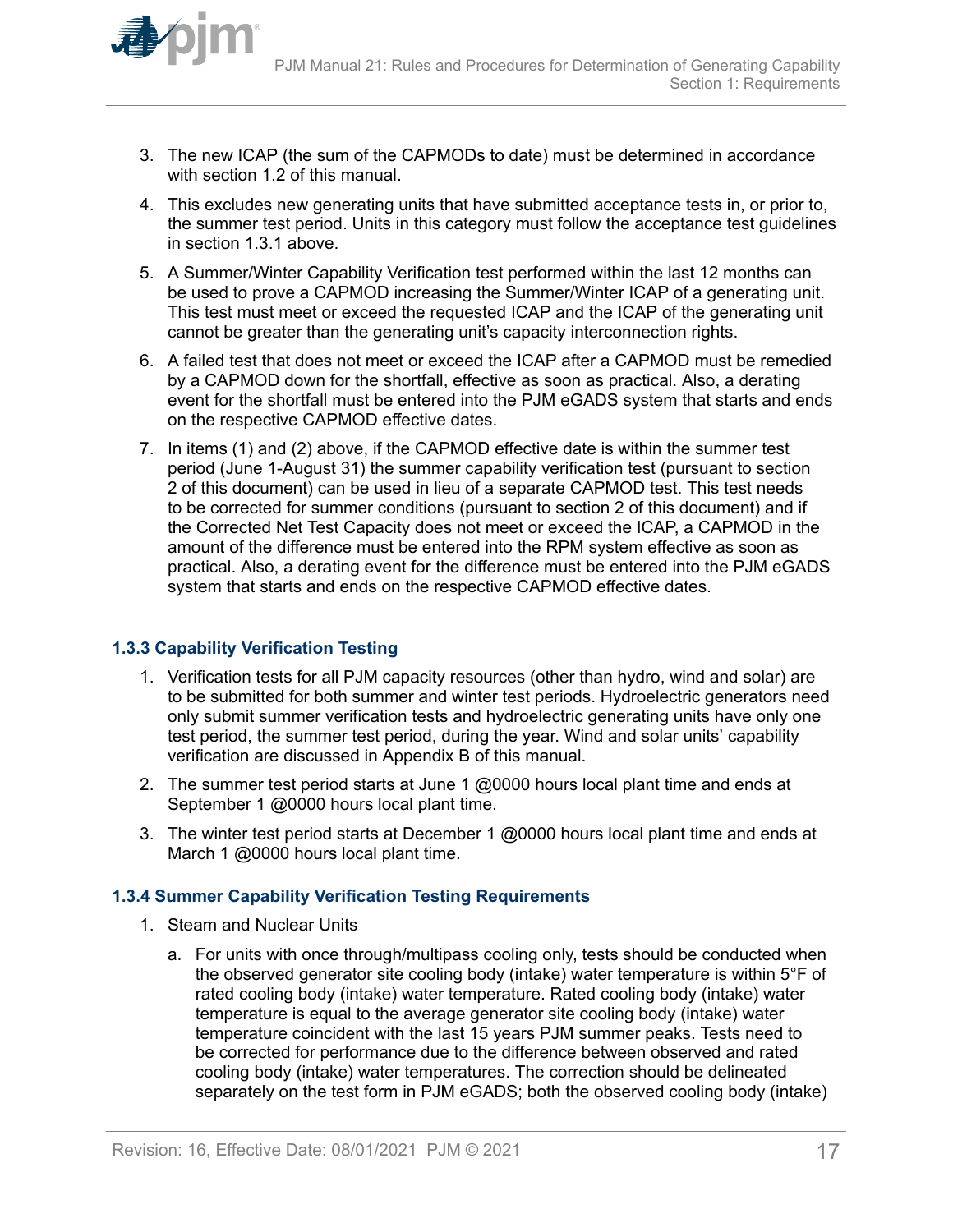

water temperature and the rated cooling body (intake) water temperature should be submitted.

- b. For units with only wet cooling towers, tests should be conducted when the observed generator site wet bulb temperature is within 10°F of rated wet bulb temperature. Rated wet bulb temperature is equal to the average generator site wet bulb temperature coincident with the last 15 years PJM summer peaks. Tests need to be corrected for performance due to the difference between observed and rated wet bulb temperatures. The correction should be delineated separately on the test form in PJM eGADS; the dry bulb temperature, relative humidity and the wet bulb temperature should be submitted for both observed and rated conditions.
- c. For units with only dry cooling, tests should be conducted when the observed generator site dry bulb temperature is within 20°F of rated dry bulb temperature. Rated dry bulb temperature is equal to the average generator site dry bulb temperature coincident with the last 15 years PJM summer peaks. Tests need to be corrected for performance due to the difference between observed and rated dry bulb temperatures. The correction should be delineated separately on the test form in PJM eGADS; the dry bulb temperature should be submitted for both observed and rated conditions.
- d. For units with a combination of once through/multipass cooling and wet cooling towers, tests should be conducted when the observed generator site cooling body (intake) water temperature is within 5°F of rated cooling body (intake) water temperature. Rated cooling body (intake) water temperature is equal to the average generator site cooling body (intake) water temperature coincident with the last 15 years PJM summer peaks and rated wet bulb temperature is equal to the average generator site wet bulb temperature coincident with the last 15 years PJM summer peaks. Tests need to be corrected for performance due to the difference between observed and rated cooling body (intake) water temperatures and observed and rated wet bulb temperatures. This correction should be delineated separately on the test form in PJM eGADS; the dry bulb temperature, relative humidity, wet bulb temperature and cooling body (intake) water temperature should be submitted for both observed and rated conditions.
- 2. Combustion Turbine Units
	- a. For units with compressor inlet cooling (chillers, fogging, evaporative cooling, wet compression, etc.), tests should be conducted when the observed generator site wet bulb temperature is within 10°F of rated wet bulb temperature. Rated wet bulb temperature is equal to the average generator site wet bulb temperature coincident with the last 15 years PJM summer peaks. Tests need to be corrected for performance due to the difference between observed and rated wet bulb temperatures. The correction should be delineated separately on the test form in PJM eGADS; the dry bulb temperature, relative humidity and the wet bulb temperature should be submitted for both observed and rated conditions.
	- b. For units without compressor inlet cooling, tests should be conducted when the observed generator site dry bulb temperature is within 20°F of rated dry bulb temperature. Rated dry bulb temperature is equal to the average generator site dry bulb temperature coincident with the last 15 years PJM summer peaks. Tests need to be corrected for performance due to the difference between observed and rated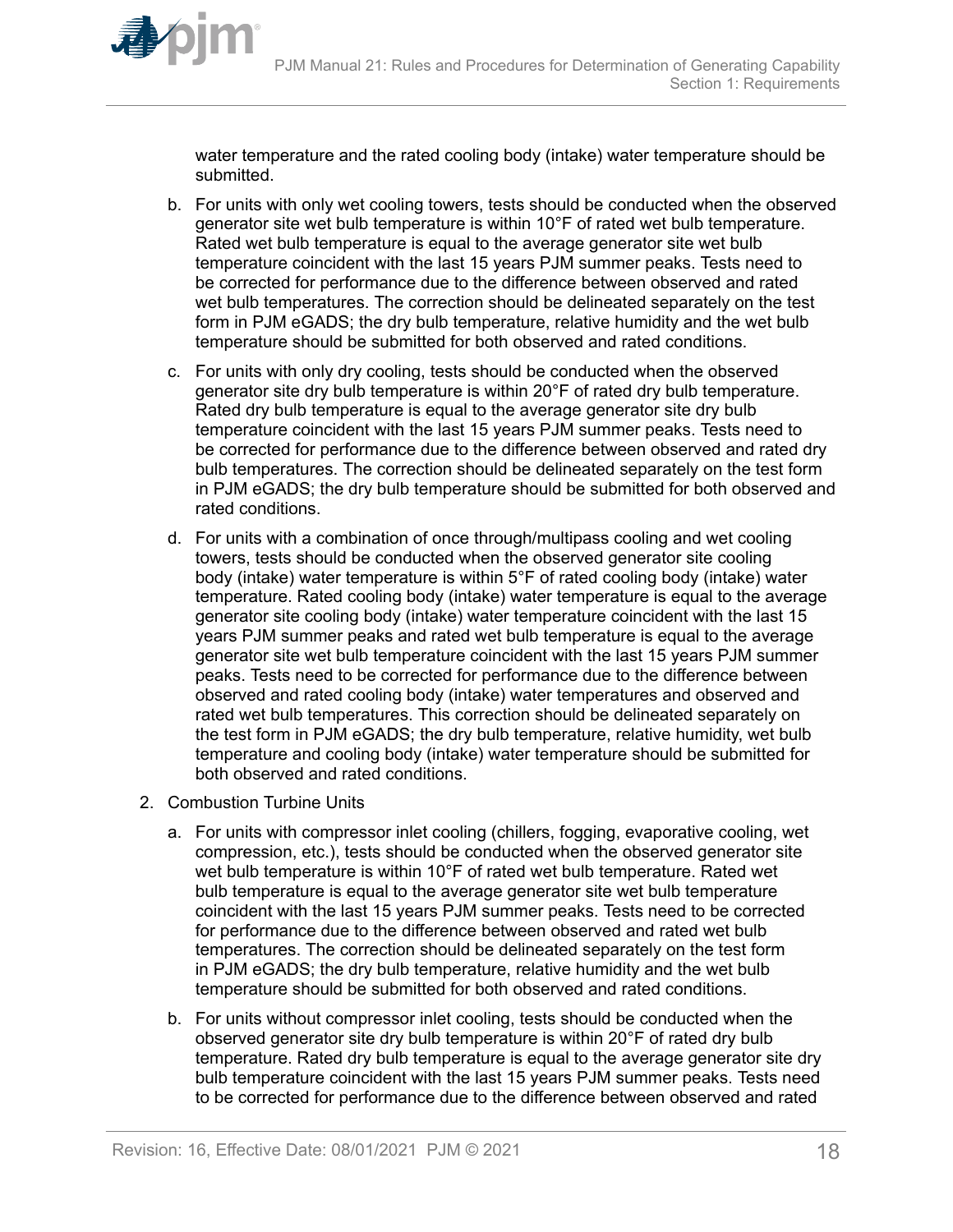

dry bulb temperatures. If corrections for relative humidity are desired, corrections for both can be calculated as long as rated conditions include both dry bulb temperature and relative humidity and they are calculated in accordance with section 1.2 of this manual. The corrections should be delineated separately on the test form in PJM eGADS; the dry bulb temperature and relative humidity should be submitted for both observed and rated conditions.

- 3. Combined Cycle Units
	- a. For combustion turbine components with compressor inlet cooling (chillers, fogging, evaporative cooling, wet compression, etc.), tests should be conducted when the observed generator site wet bulb temperature is within 10°F of rated wet bulb temperature. Rated wet bulb temperature is equal to the average generator site wet bulb temperature coincident with the last 15 years PJM summer peaks. Tests need to be corrected for performance due to the difference between observed and rated wet bulb temperatures. The correction should be delineated separately on the test form in PJM eGADS; the dry bulb temperature, relative humidity and the wet bulb temperature should be submitted for both observed and rated conditions.
	- b. For combustion turbine components without compressor inlet cooling or conditioning, tests should be conducted when the observed generator site dry bulb temperature is within 20°F of rated dry bulb temperature. Rated dry bulb temperature is equal to the average generator site dry bulb temperature coincident with the last 15 years PJM summer peaks. Tests need to be corrected for performance due to the difference between observed and rated dry bulb temperatures. It is encouraged and permitted to also correct for both observed and rated relative humidity although it is not mandatory and if corrections for relative humidity are desired, they need to be calculated in accordance with section 1.2 of this manual. The correction(s) should be delineated separately on the test form in PJM eGADS; the dry bulb temperature and relative humidity should be submitted for both observed and rated conditions.
	- c. For steam components with once through/multipass cooling only, tests should be conducted when the observed generator site cooling body (intake) water temperature is within 5°F of rated cooling body (intake) water temperature. Rated cooling body (intake) water temperature is equal to the average generator site cooling body (intake) water temperature coincident with the last 15 years PJM summer peaks. Tests need to be corrected for performance due to the difference between observed and rated cooling body (intake) water temperatures. The correction should be delineated separately on the test form in PJM eGADS; both the observed cooling body (intake) water temperature and the rated cooling body (intake) water temperature should be submitted.
	- d. For steam components with a combination of once through/multipass cooling and wet cooling towers, tests should be conducted when the observed generator site cooling body (intake) water temperature is within 5°F of rated cooling body (intake) water temperature. Rated cooling body (intake) water temperature is equal to the average generator site cooling body (intake) water temperature coincident with the last 15 years PJM summer peaks and rated wet bulb temperature is equal to the average generator site wet bulb temperature coincident with the last 15 years PJM summer peaks. Tests need to be corrected for performance due to the difference between observed and rated cooling body (intake) water temperatures and observed and rated wet bulb temperatures. This correction should be delineated separately on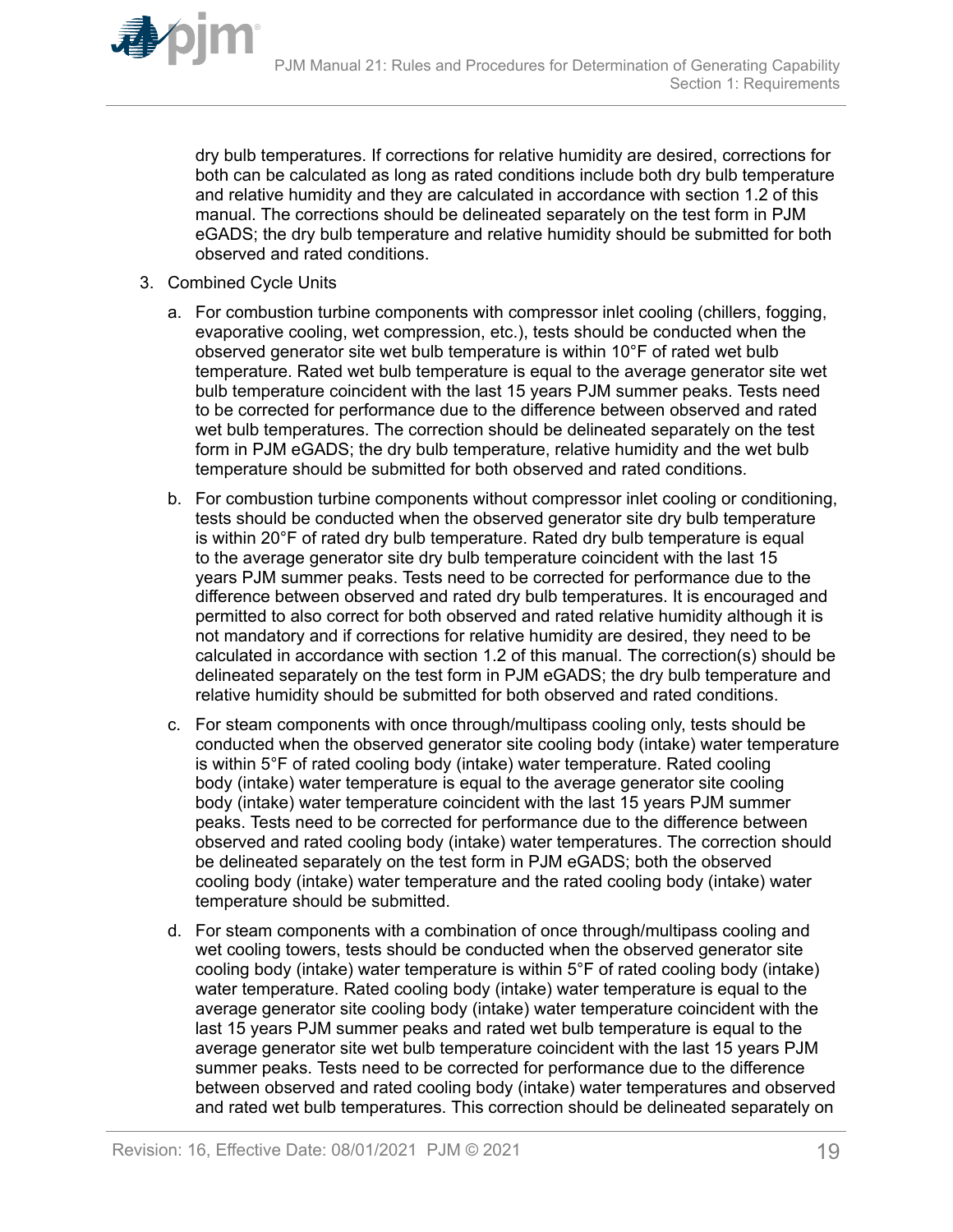the test form in PJM eGADS; the dry bulb temperature, relative humidity, wet bulb temperature and cooling body (intake) water temperature should be submitted for both observed and rated conditions.

- e. For steam components with wet cooling towers, tests should be conducted when the observed generator site wet bulb temperature is within 10°F of rated wet bulb temperature. Rated wet bulb temperature is equal to the average generator site wet bulb temperature coincident with the last 15 years PJM summer peaks. Tests need to be corrected for performance due to the difference between observed and rated wet bulb temperatures. The correction should be delineated separately on the test form in PJM eGADS; the dry bulb temperature, relative humidity and the wet bulb temperature should be submitted for both observed and rated conditions.
- f. For steam components with dry cooling, tests should be conducted when the observed generator site dry bulb temperature is within 20°F of rated dry bulb temperature. Rated dry bulb temperature is equal to the average generator site dry bulb temperature coincident with the last 15 years PJM summer peaks. Tests need to be corrected for performance due to the difference between observed and rated dry bulb temperatures. The correction should be delineated separately on the test form in PJM eGADS; the dry bulb temperature should be submitted for both observed and rated conditions.
- 4. In cases where multiple conditions must be met on any generating unit, the following observed generator site condition test correction hierarchy must be followed:
	- a. If there is once through/multipass cooling, the test must be performed within 5°F of rated cooling body (intake) water temperature.
	- b. If there is no once through cooling and there is wet cooling, the test must be performed within 10°F of rated wet bulb temperature.
	- c. If there is dry cooling and no compressor inlet cooling, the test must be performed within 20°F of rated dry bulb temperature.
- 5. All Units in section 1.3.4.1, 1.3.4.2 and 1.3.4.3 above
	- a. If it is impractical to test the unit types above, within the observed temperature and humidity limits delineated above, testing can occur without adherence to the aforementioned temperature and humidity limits as long as the testing start time is 10 am or later (local plant time) and the testing end time is 10 pm or earlier (local plant time) on any day from July 7th through August 31st.
	- b. If testing has been completed per section 1.3.4.5.a above and at a later date, within the summer test period, the generator can meet the temperature requirements listed in sections 1.3.4.1, 1.3.4.2 or 1.3.4.3 above, a re-test is not required.
	- c. For the purposes of this document "wet cooling" shall mean any wet cooling used in cooling circulating water or combustion turbine inlet cooling of any type.
- 6. Units other than those cited in sections 1.3.4.1, 1.3.4.2 and 1.3.4.3 above
	- a. All units other than those cited in sections 1.3.4.1, 1.3.4.2 and 1.3.4.3 above can test in any set of hours as long as the test start time is on or after June 1  $@0000$  hours and the test end time is on or before September 1 @0000 hours.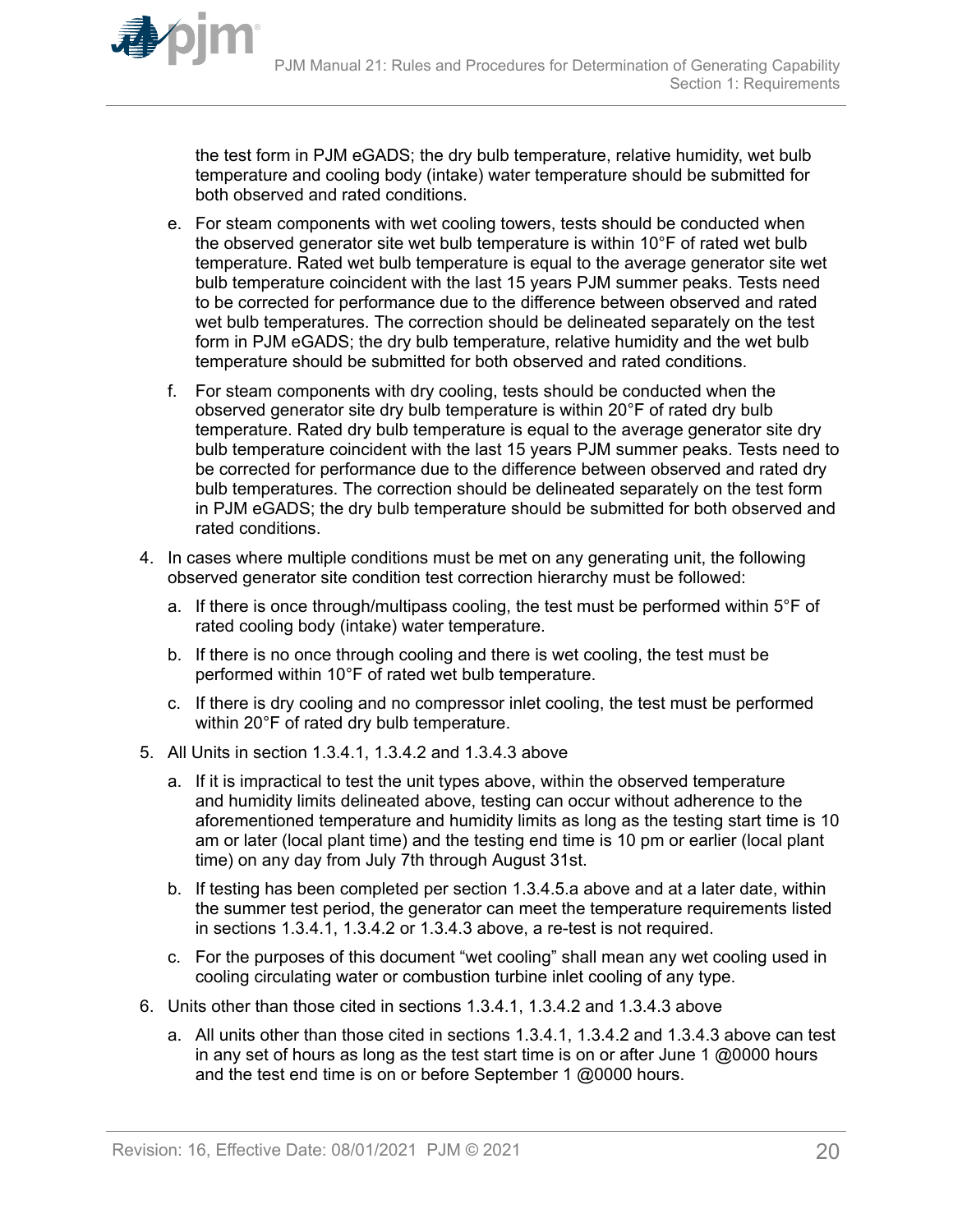<span id="page-20-0"></span>

## **1.3.5 Capacity Interconnection Right Limitations**

1. All increases in capability are subject to limitations of capacity interconnection rights (CIRs) to the bus to which the generating unit is currently or about to be connected as verified by the Resource Adequacy Department of the PJM Interconnection. If CIRs for the generating unit(s) were issued on a revenue meter basis, then Net Capability testing must be verified on all generating units behind that respective revenue meter, simultaneously. For the purposes of capability testing only, a project, that is issued CIRs with multiple generating units behind a single revenue meter, will be considered a single generating unit. CIR retention is determined based on the largest Corrected Net Test Capacity of the most recent three years' summer verification tests. If the largest Corrected Net Test Capacity of a generating unit's summer verification test of the prior three years falls short of the existing CIR value for that generating unit, the generating unit will lose the difference in CIRs effective September 1. However, the generator will be required to reduce the ICAP of the unit to the new CIR level or lower with a CAPMOD effective the next February 1. This delay is intended to allow generators to arrange for replacement capacity, if so desired, and to ensure PJM has sufficient time to determine CIR retention; PJM will officially notify generators of lost CIRs that require CAPMODs prior to the end of the calendar year. CIR retention will be analyzed based on only those summer verification tests performed within the summer test period. Results of out of period tests cannot be used in CIR retention calculations. Any increase in CIRs can only be attained by initiating an Interconnection Request and executing a new ISA or WMPA. (see section 1.1 of this document for complete details on CIRs)

### **1.3.6 Impacts of Test Results**

- 1. **Successful Test Result** –A successful test result is one in which the Corrected Net Test Capacity is equal to or greater than the claimed installed capacity (ICAP) for the applicable test period and conducted within the respective test period.
- 2. **Failed Test** A failed test is one in which the Corrected Net Test Capacity is less than the claimed installed capacity (ICAP) for the applicable test period. This case will result in a forced outage or derating in the amount of the difference between the claimed installed capacity (ICAP) and the Corrected Net Test Capacity being applied to the generating unit in question, retroactive from the beginning of the respective test period and lasting until either a) a successful out of period test is conducted, b) a reduction in the claimed installed capacity (ICAP) of the generating unit is in effect (if and only if the capability is not to be restored, in accordance with section 2.1, item 4 of this document), or c) the beginning of the next test period. Out of period tests cannot be performed to remedy a shortfall caused by lack of resources or environmental constraints, such as, but not limited to, streamflow, head, lack of fuel, opacity, thermal discharge limits or emissions limits. Also, a Generation Resource Rating Test Failure Charge, per PJM Manual 18, PJM Capacity Market, will be assessed if a verification test shortfall is not accompanied by a derating in the eGADS system and a derate event was not submitted by the generating units owner or agent. Examples of applying the failed test rules using the summer test period are:
	- a. **A notice of a Capacity Modification (CAPMOD) is received and approved for reducing the claimed installed capacity of the generating unit to the Corrected Net Test Capacity effective August 31 @0000 hours.** A forced outage or derating as described above is entered for the generating unit starting June 1@0000 hours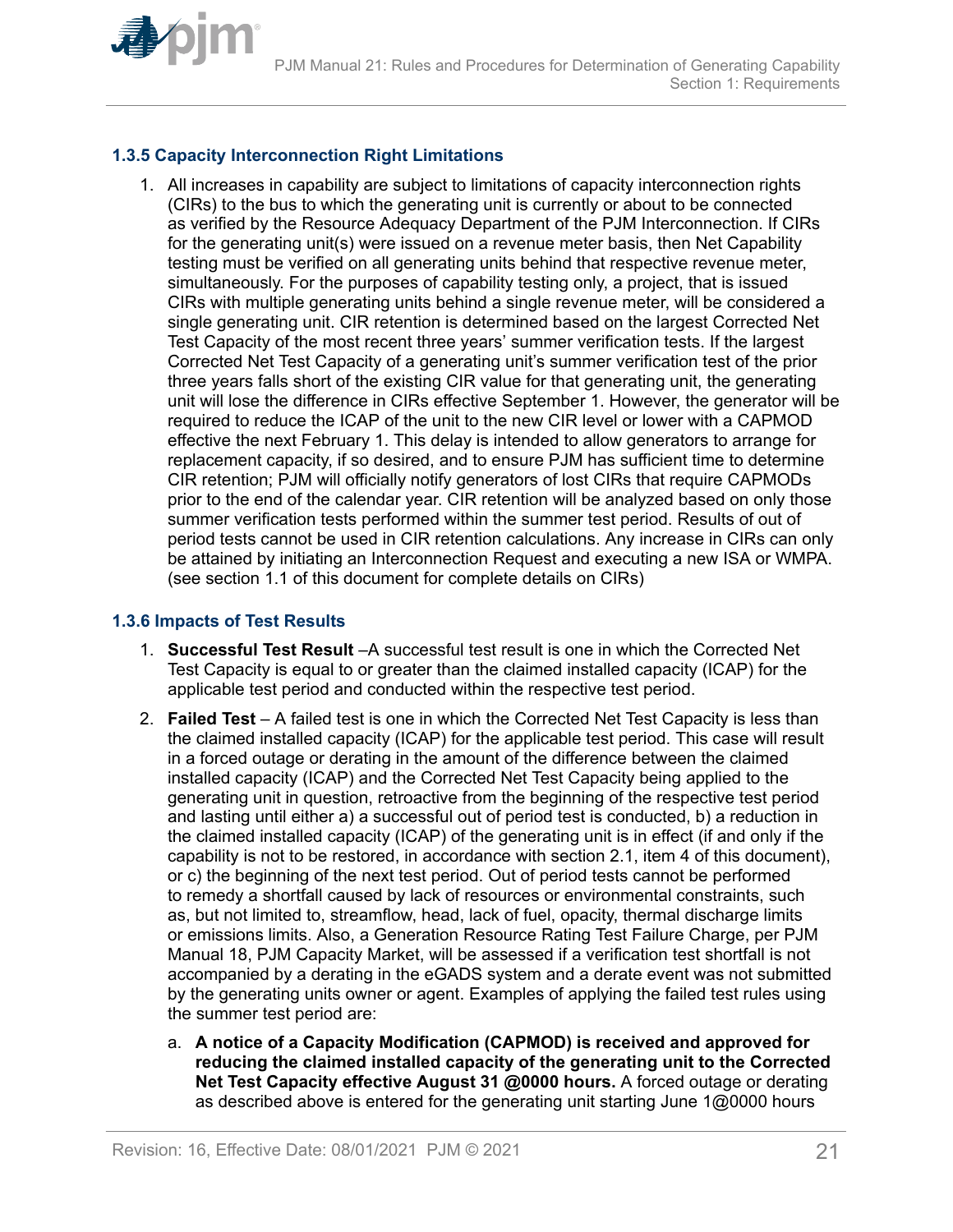

and ending August 31 @0000 hours (the outage or derating ends when the CAPMOD begins).

- b. **The beginning of the next test period.** No test outside the test period (June-July-August) or CAPMOD are received. A forced outage or derating as described above is applied to the generating unit starting June 1 @0000 hours and ending December 1 @0000 hours (December 1 begins the winter test period).
- c. **An out of period test is conducted.** A successful out of period test is conducted on October 15 commencing at 1700 hours and ending at 1900 hours. A forced outage or derating as described above is applied to the generating unit starting June 1 @0000 hours and ending October 15 @1900 hours.
- 3. **Failure to Submit Test** Failure to submit a verification test (conducted within the respective test period), unless exempted by GADS support personnel, will result in a full forced outage being applied to the generating unit in question retroactively from the beginning of the applicable test period and will remain in effect until either a successful out of period test is conducted or the next test period begins. For example, a generating unit not submitting a verification test for the summer test period will have a full forced outage applied retroactively starting June 1 @0000 hours of the year of the test period and ending December 1 @0000 hours of that same year (ending December 1, the beginning of the winter test period), unless a test is received prior to December 1. The results of this outage will be applied going forward and no retroactive adjustments to PJM Markets will be made. Also, a Generation Resource Rating Test Failure Charge, per PJM manual, M-18, PJM Capacity Market, will be assessed if a verification test shortfall is not accompanied by a derating in the eGADS system and the event was not submitted by the generating units owner or agent.
- 4. **Late Data Submittal Charges** In accordance with Schedule 6 (Plans to Meet Capacity Obligations), Schedule 12 (Data Submittals) and Schedule 13 (Data Submission Charges) of the Reliability Assurance Agreement, a data submission charge of \$500/day can be applied to any data not submitted in accordance with published deadlines. The deadlines for verification test result submittal are September 20 for the summer test period and March 20 for the winter test period.
- 5. **RPM Resources that are aggregates of multiple generating units** Typically, units that are thermally dependent (Combined Cycle and Cross Compound units) are tested simultaneously as one generating unit even though there are multiple generators associated with the unit as a whole. This allows the aggregated unit to pass the capability verification test in aggregate even though one or more individual components may not. This allows the excess of units in the aggregate to offset the deficiency of the other units in the aggregate. This is allowed so that thermally dependent units do not have to take a component derate for test failures as specified in section 1.3.6.2 of this manual. This has been specifically for units that are thermally dependent and test simultaneously. This treatment is allowed for any aggregated RPM resource that has interdependency as long as all resource components (i.e. all units at the plant) are tested simultaneously. Typically, these resource types are hydroelectric units that get their energy from a common water source (streamflow and/or head) or landfill gas generators that get their landfill gas from a common landfill gas collection system. However, once an aggregate test is performed, the units in that aggregate must continue to test in aggregate for all future capability verification tests until they disaggregate in RPM.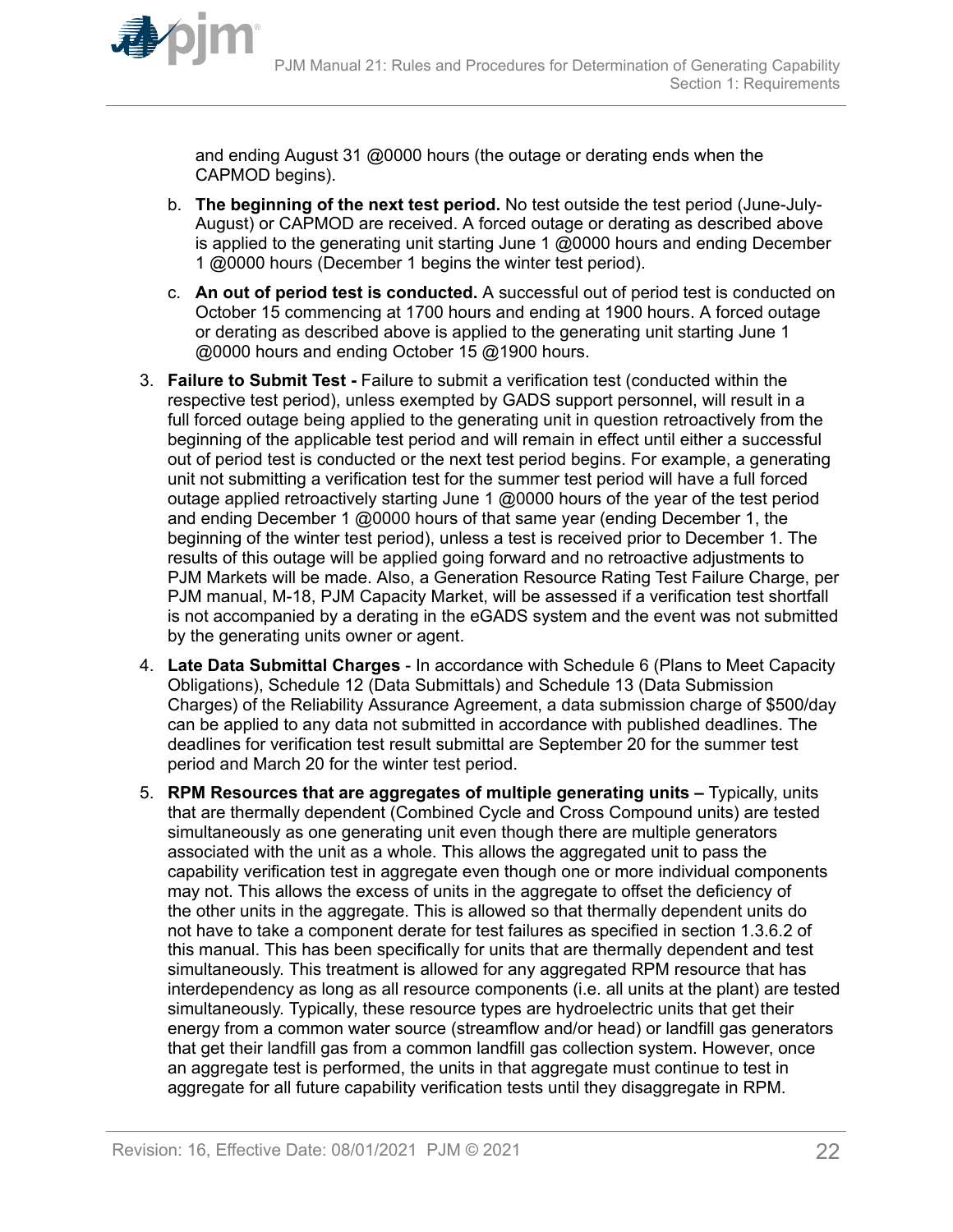<span id="page-22-0"></span>

## **1.4 Testing Changes Commencing Delivery Year 2022/2023**

The following changes in this section will become effective on June 1, 2022 and they are being delineated here as a reminder that these requirements will be in effect for any generating unit that participates in any auction for Delivery Year 2022/2023 and later.

### **1.4.1 PJM Required Simultaneous Multiple Unit Capability Verification Testing**

- 1. PJM, at its discretion, can require multiple generating units to perform simultaneous Capability Verification tests during the Summer Test Period. This is to ensure that all shared auxiliary, common and process load is accounted for during Capability Verification tests. This also ensures proper testing for units with common cooling intakes and that share cooling water and auxiliary equipment.
- 2. PJM will limit the number of plants subject to simultaneous testing to a maximum not to exceed ten per summer test period and notify (no later than April  $15<sup>th</sup>$  annually) each plant owner/agent prior to the summer test period which generating units and plant(s) have been chosen for simultaneous testing. PJM will also specify a period of time in which the simultaneous tests must be performed. This period of time will be no less than a contiguous fourteen day period for each set of generating units.
- 3. Keep in mind, that CIR retention calculations for units that are subject to simultaneous multiple unit Capability Verification testing for three or more consecutive summer test periods, are based on sum of the multiple generating units Net Corrected Test Capacities (the actual corrected summer test value) and the sum of multiple generating units CIRs (see Section 1.1.2 of this manual).
- 4. Coordination between PJM Dispatch and the Generator Owner will be necessary for testing units whether they are scheduled day ahead or real time and it is important for both the Generator Owner and the PJM Dispatcher to maintain open communications. It is also incumbent upon the Generation Owner to ensure its preparation for the generator/plant testing has been executed properly. PJM will facilitate test coordination with other dependent resources, e.g. run of river hydro units. There may be times that testing cannot be accommodated by PJM Dispatch because of constraints or other system issues. If PJM Dispatch cannot accommodate the testing, extension of the delineated testing period in the PJM required simultaneous testing request can be granted only for those capacity verification tests specifically delineated under section 1.4.1 of Manual 21. If an extension is needed because PJM Dispatch could not accommodate simultaneous testing under Manual 21, section 1.4.1, please email gadssupport@pjm.com and request an extension of the delineated time period.

#### **1.4.2 CIR retention for units subject to PJM Required Simultaneous Multiple Unit Capability Verification Testing**

In cases where simultaneous multiple unit testing (discussed in section 1.4.1 above) was required of the same set of units for three consecutive summer test periods, CIR retention will be determined on the sum of the multiple unit Net Corrected Test Capacities and the sum of the multiple unit CIRs. CIR evaluation will then occur based on the highest test year of the three and the individual unit Net Corrected Test Capacities of that highest year will be used.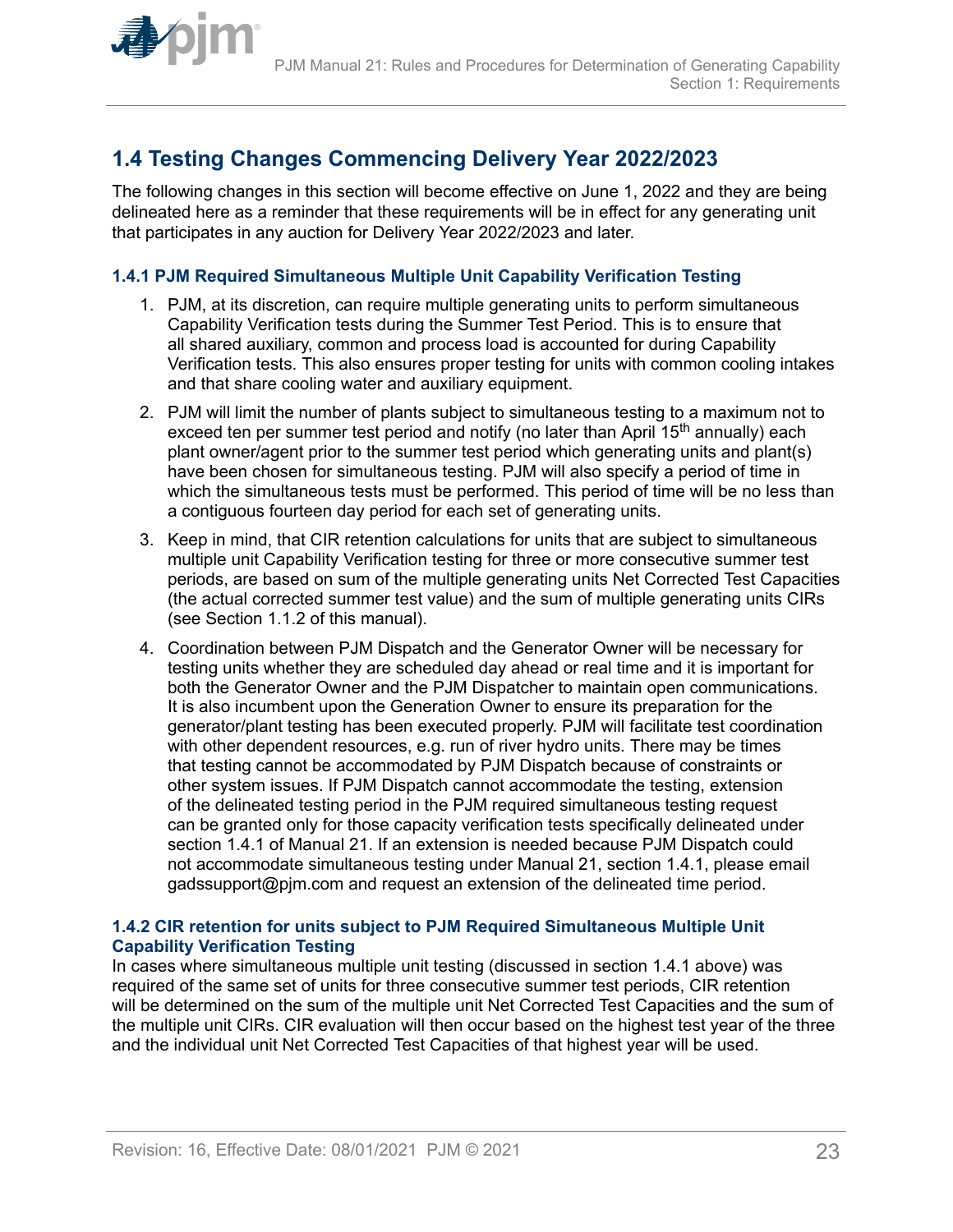<span id="page-23-0"></span>

## **1.4.3 Simultaneous testing for Capacity Storage and Intermittent Units**

Capacity Storage and Intermittent units, as defined in Manual 18, located at the same plant must perform their summer and winter capability verification tests simultaneously. This excludes Wind and Solar units. There may be additional testing parameters that are collected with the summer and winter verification tests for the aforementioned units types. These parameters are, but are not limited to: forebay elevation(s), discharge rate(s), tailwater elevation(s), reservoir elevation(s) and volume(s), state(s) of charge, etc..

#### **1.4.4 Generator Rating Requirements**

Section 1.2 of this manual states that ICAP is the capability of a generating unit at the expected time of the PJM Summer Peak. It is intended that adjusting ICAP to summer conditions is a proxy for a generators ICAP during future PJM summer peaks. By definition, rating all generators at a plant based on conditions coincident with the last 15 years' PJM summer peaks, all generators should then be rated coincident with those conditions and hence, be rated for simultaneous operation. However, this is not specifically delineated in section 1.2 of this manual. Commencing Delivery Year 2022/2023 all generating units at a plant must be rated for simultaneous operation. This is to account for shared auxiliary loads and any interdependence therein.

## **1.5 Changes for ELCC Resources Commencing Delivery Year 2023/2024**

Requirements for the following resource types below, which are covered in this manual, will expire on June 1, 2023 as they are being transitioned to Manual 21A. Commencing Delivery Year 2023/2024, Manual 21A will become the official manual for the rules and procedures for determination of ELCC resource capability.

- 1. Capacity Storage Units
	- a. Pumped Storage Units
	- b. Battery Units
- 2. Run of River Hydroelectric Units (with pooling/storage/dispatch capability)
- 3. Intermittent Units
	- a. Wind Units
	- b. Solar Units
	- c. Landfill Gas Units (without backup or supplemental fuel)
	- d. Run of River Hydroelectric Units (without pooling/storage/dispatch capability)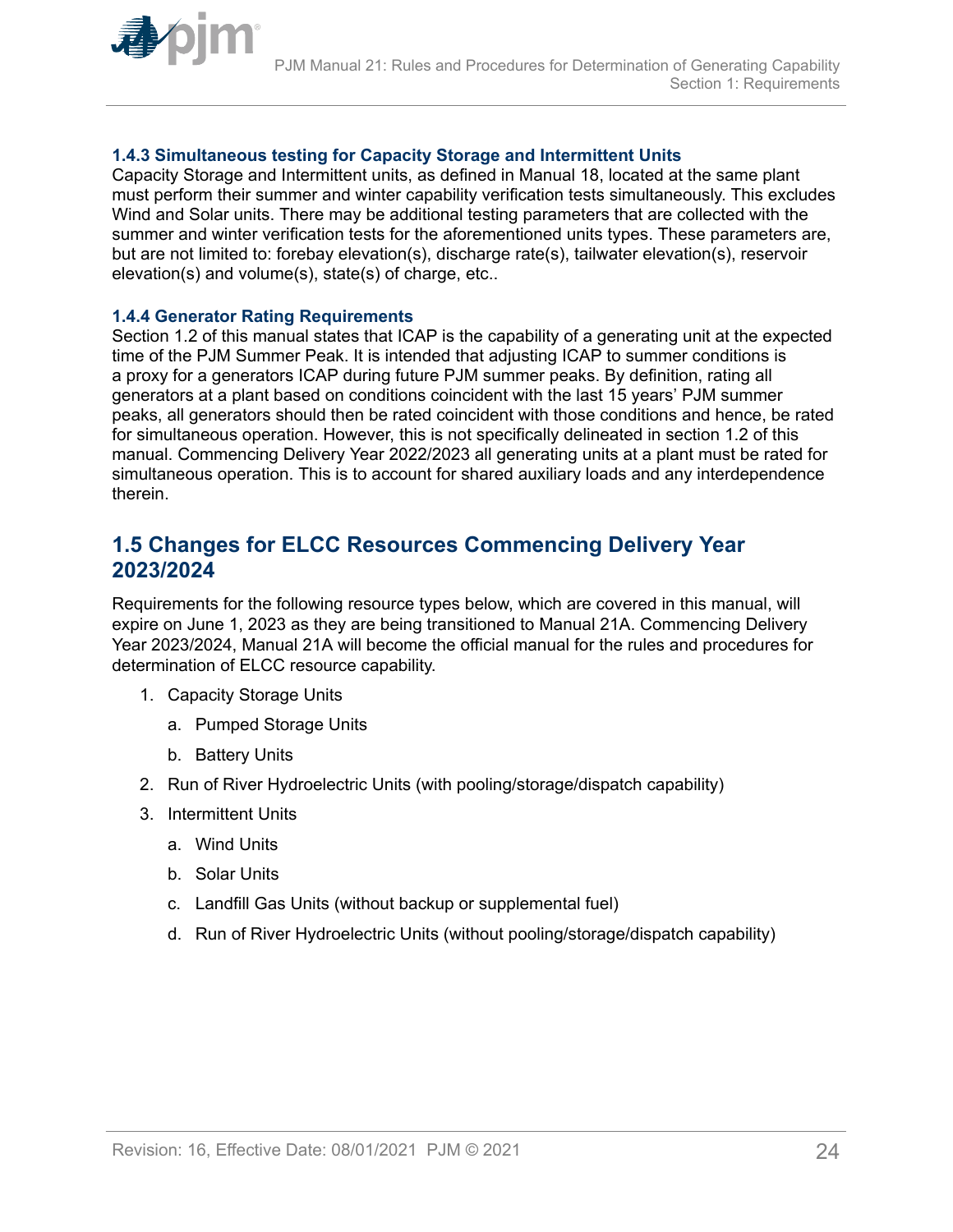<span id="page-24-0"></span>

## **Section 2: Net Capability**

## **2.1 General**

- 1. Net Capability shall mean the number of megawatts of electric power which can be delivered by an electric generating unit without restriction by the owner under the conditions and criteria specified herein and shall be determined as the gross output of the unit less power used for unit auxiliaries and other station use required for electrical generation and any power required to serve host process load. In the case where auxiliary load, station use and/or process load is apportioned across multiple units at a plant, the apportioned auxiliary load, station use and/or process load during the test must be commensurate with the apportioned auxiliary load, station use and/or process load during summer conditions (summer conditions are delineated in section 2.2, item 2 of this document). As mentioned in section 1.2, Net Capability is equivalent to rated ICAP and the claimed installed capacity in PJM eGADS.
- 2. Without restriction means that Net Capability values so determined are available for utilization at the request of PJM for supply of operating capacity and energy before any operating procedures are placed in effect anticipatory to a voltage reduction on the PJM system except as such utilization may at times be limited in duration by water or fuel availability. If the Net Capability, at times, is limited by water or fuel availability, the Net Capability should be based on the expected streamflow or expected fuel availability at the time of the summer PJM peak.
- 3. After a unit is in operation, its Net Capability shall be based on current operating performance or test results. Specifically, once a generator has historical operating data, it is expected that the data be used to render more appropriate rated ICAP values by updating them no less than once every five years (refer to section 2.2, item 2 of this manual). It is preferred that the rated ICAP values be updated more often, when changes to rated ICAP are realized. Both Summer and Winter Net Capability values shall be confirmed annually. If adequate data is available from normal operation to confirm Net Capability during the summer or winter test period, no test is required to be performed, as long as actual operating data from the respective test period is used. Units for which the foregoing data is not available shall be tested to confirm Summer and Winter Net Capability. Winter Net Capability Tests may utilize the latest Summer Net Capability test data corrected for winter conditions. When a known change occurs in the Net Capability of a unit, or is indicated by operating data or test results, it shall become effective as soon as possible except as noted in items 4 and 7 below.
- 4. The Net Capability of a unit shall not be reduced to reflect unplanned deratings or temporary capacity restrictions provided it is the intention of the owner to restore the reduced capability. The time of this restoration may depend on availability of parts and scheduling of an outage required for repairs. If the owner does not intend to restore the reduced capability by the end of the next Delivery Year, a reduced Net Capability value (CAPMOD down) may become effective at the request of the owner. The owner shall make the required changes via the Capacity Modifications (CAPMOD) process of the PJM Capacity Market.

## 5. **[Reserved]**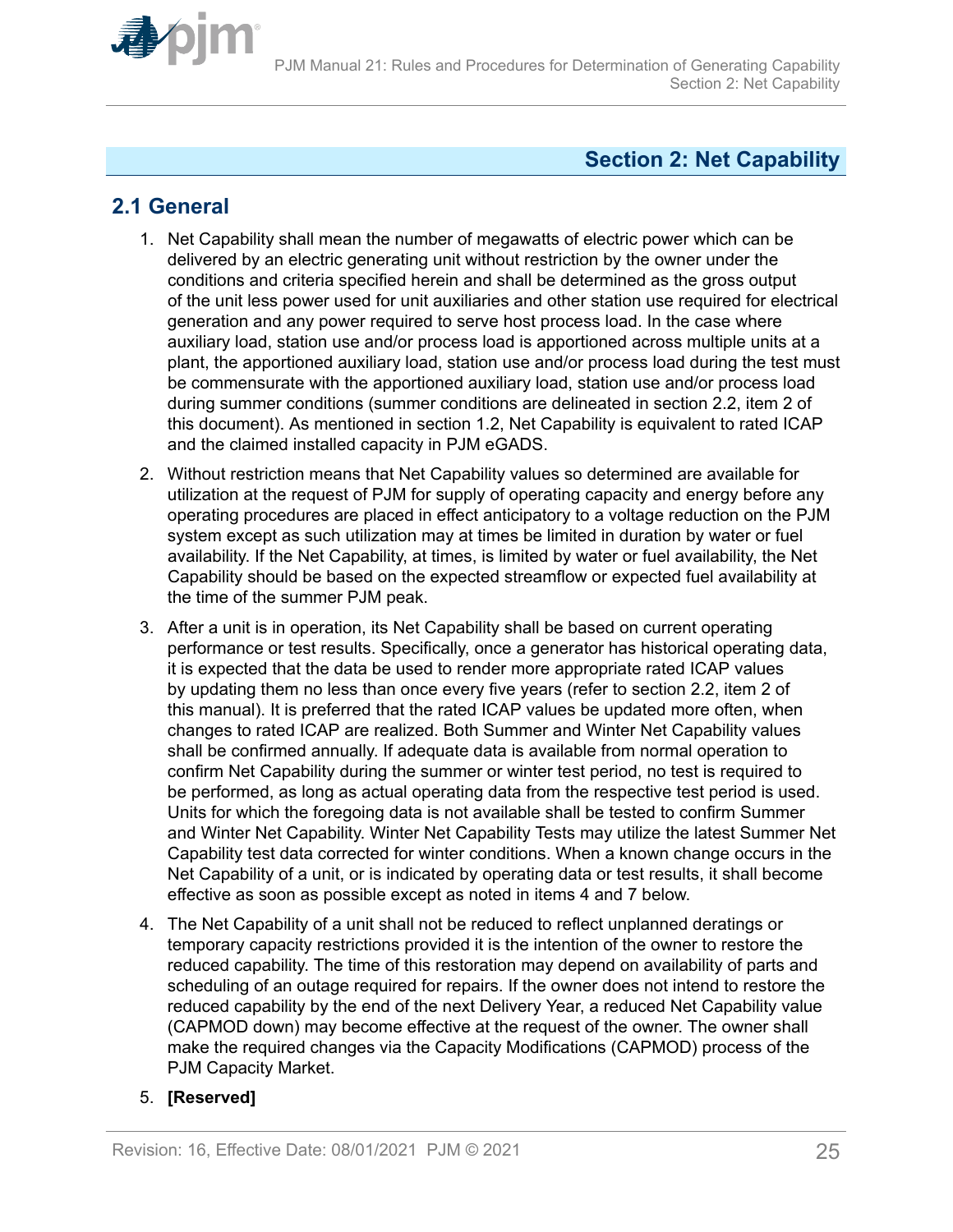<span id="page-25-0"></span>

- 6. Each generation owner shall be responsible for the determination and reporting of Summer and Winter Net Capability. The first notification is through completion of Attachment N of the Open Access Transmission Tariff (Form of Feasibility Study Agreement) and sending this application to the Interconnection Analysis Department of PJM. The second notification, if approval is received, is via the CAPMOD procedures of the PJM Capacity Market. The Resource Adequacy Planning Department of the PJM RTO shall be responsible for the establishment of test procedures required to confirm such values including any amount which could be treated as limited energy capability.
- 7. The Net Capability reported for a generating unit shall in no case exceed an amount determined by the owner in accordance with items 1, 2 and 5 above but for PJM accounting purposes may initially be less than that amount. The extent of any such reduction in reported capability may be determined by the company in such manner as will permit the most effective use of its own resources.

### **2.1.1 Generator Site Conditions and Weather Data**

- 1. Both observed and rated generator site conditions shall be based on plant weather station records or local weather bureau records.
- 2. Rated generator site conditions (summer/winter) shall be based on weather data coincident with the dates and times of the last 15 years' summer/winter PJM peaks, updated no less than once every five years.
- 3. Observed generator site conditions shall be those experienced at the generator site during the capability verification tests.
- 4. Both rated and observed generator site conditions shall be obtained from the same weather data source.
- 5. All generators at the same plant shall use the same weather data source.
- 6. If rated generator site conditions are obtained from the respective plants weather station, it is permissible to use local weather bureau records in lieu of plant weather data records, if plant weather data history is incomplete. This typically occurs when a new generator comes online and has little or no historical plant weather data. It is expected that the plant weather records will replace the local weather bureau records as the plant weather station accumulates weather data history.
- 7. Local weather bureau records should be obtained for a locale that is a good surrogate for the ambient conditions at the plant. In other words, the local weather bureau station should experience similar ambient conditions as the generator site. The weather station selected does not necessarily need to be the weather station that is closest in proximity to the plant.
- 8. Irrespective of the weather data used or its source, barometric pressure values (both observed and rated) must be corrected to plant elevation. This includes any barometric pressure values that are used to:
	- a. determine the rated ICAP
	- b. determine any test corrections
	- c. determine the rated conditions coincident with the most recent 15 years' PJM summer peaks.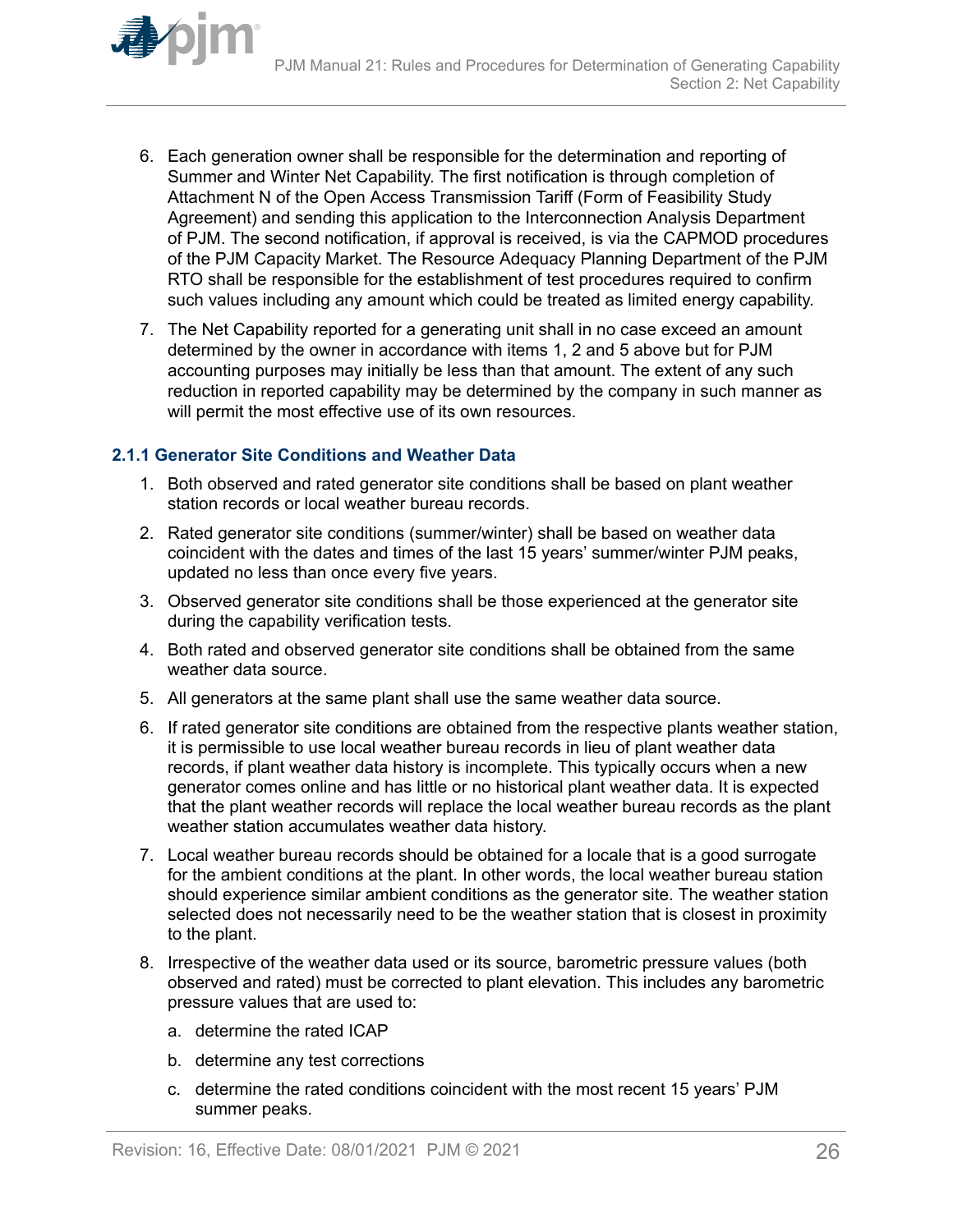<span id="page-26-0"></span>

### **2.1.2 Conventional Generating Units**

- 1. Adjustments for generator site conditions (delineated in section 1.2 of this manual) under summer and winter conditions must be used to determine generator Net Capability (rated ICAP).
- 2. The determination of the Net Capability (rated ICAP) of a combined-cycle unit will depend on the structure of the complete unit and its components. The steam turbine and combustion turbines shall adhere to the existing guidelines set forth in this reporting manual. In the case of thermally dependent components, the determination of the Net Capability shall require the operation of both combustion turbine and steam components simultaneously. The output of the components can be netted to determine the combinedcycle unit net capability.
- 3. The determination of the Net Capability (rated ICAP) of a steam unit shall recognize the use of any procedures for increasing unit output such as turbine over-pressure, boiler overrating, cycle modification or any others which are normally utilized in operation. If these procedures are used for determining Net Capability (Rated ICAP), then they should also be used for their respective Summer/Winter Capability Verification tests.
- 4. The determination of the Net Capability (rated ICAP) of a nuclear unit shall recognize its nuclear fuel management program and any restrictions (except as noted in section 2.1, item 4 above) imposed by regulatory authority.
- 5. The determination of Net Capability (rated ICAP) for a combustion turbine unit shall be consistent with the owner's policy with respect to maximum outputs.
- 6. The determination of Net Capability (rated ICAP) for a reciprocating engine unit or fuel cell unit shall be consistent with the owner's policy with respect to maximum outputs and on the type(s) of fuel used.
- 7. The Net Capability (rated ICAP) of a planned steam or combined-cycle unit shall be based on the manufacturer's guarantee or estimate of performance corrected for the expected site conditions coincident with the last 15 years' PJM summer peaks (i.e. under summer conditions pursuant to section 1.2 of this manual).
- 8. The Net Capability (rated ICAP) of a planned combustion turbine or combined-cycle unit shall give recognition to the elevation of the unit location, the type of fuel available for use, and the owner's policy with respect to the maximum output and the expected site conditions coincident with the last 15 years PJM summer peaks (i.e. under summer conditions pursuant to section 1.2 of this manual).
- 9. The Net Capability (rated ICAP) of a planned reciprocating engine unit or fuel cell unit shall be consistent with the owner's policy with respect to maximum outputs and on the type(s) of fuel used.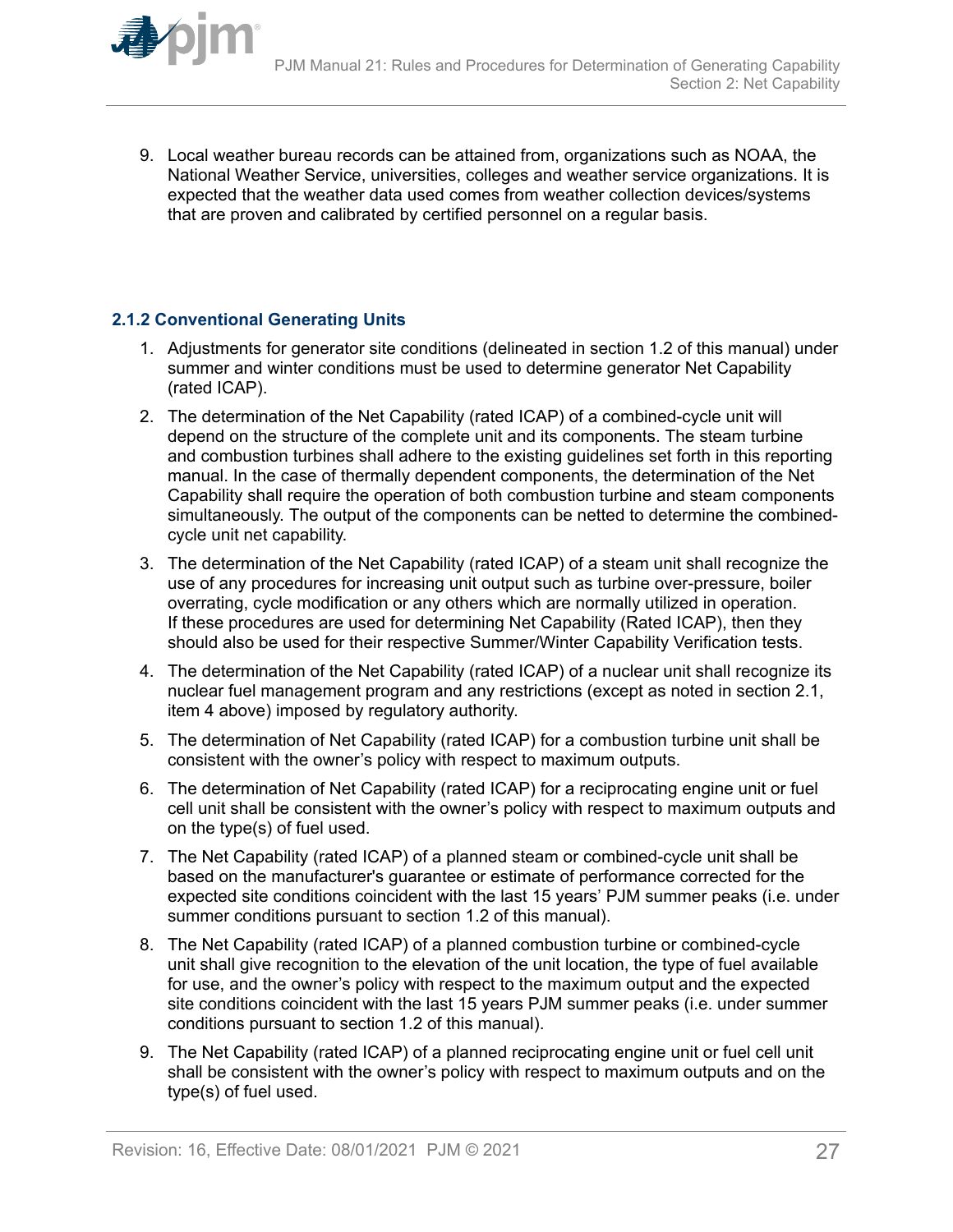<span id="page-27-0"></span>

## **2.1.3 Capacity Storage Units**

- 1. The determination of Net Capability (rated ICAP) for a hydro (with storage and/or pooling capability) or pumped storage unit shall recognize the head available giving proper consideration to operating restrictions and the reservoir storage program during a normal cycle at the expected time of the PJM peak under summer conditions.
- 2. The determination of Net Capability (rated ICAP) for a storage (non-hydro) unit shall recognize the MWH energy available, giving proper consideration to other market activities for which the storage (non-hydro) unit may be committed during the expected time of the PJM peak. All units at the respective plant must be rated for simultaneous operation under the expected site conditions coincident with the last 15 years PJM summer peaks (i.e. under summer conditions pursuant to section 1.2 of this manual).
- 3. The Net Capability (rated ICAP) of a planned hydro (with storage and/or pooling capability) or pumped storage unit shall be based on the expected head and/or streamflow in accordance with item 1 above. All units at the respective plant must be rated for simultaneous operation under the expected site conditions coincident with the last 15 years PJM summer peaks (i.e. under summer conditions pursuant to section 1.2 of this manual).
- 4. The Net Capability (rated ICAP) of a planned storage (non-hydro) unit shall be based on the MWH energy available, given proper consideration to other market activities in which the unit may be participating at the expected time of the PJM peak under summer conditions. All units at the respective plant must be rated for simultaneous operation under the expected site conditions coincident with the last 15 years PJM summer peaks (i.e. under summer conditions pursuant to section 1.2 of this manual).

## **2.1.4 Run of River Hydroelectric Units (with pooling/storage/dispatch capability)**

- 1. The determination of Net Capability (rated ICAP) for a run of river hydro unit (with pooling/storage/dispatch capability) shall recognize the head available giving proper consideration to operating restrictions and the reservoir storage program during a normal cycle at the expected time of the PJM peak under summer conditions.
- 2. The Net Capability (rated ICAP) of a planned run of river hydro unit (with pooling/ storage/dispatch capability) shall be based on the expected head and/or streamflow in accordance with item 1 above. All units at the respective plant must be rated for simultaneous operation under the expected site conditions coincident with the last 15 years PJM summer peaks (i.e. under summer conditions pursuant to section 1.2 of this manual).

## **2.1.5 Intermittent Units (other than wind and solar)**

- 1. The determination of Net Capability (rated ICAP) for a hydro unit (without storage and pooling capability) shall be based on the expected head and streamflow at the expected time of the PJM peak under summer conditions.
- 2. The Net Capability rated ICAP) of a generating unit consuming landfill gas shall be based on the availability of landfill gas at the expected time of the PJM peak under summer conditions.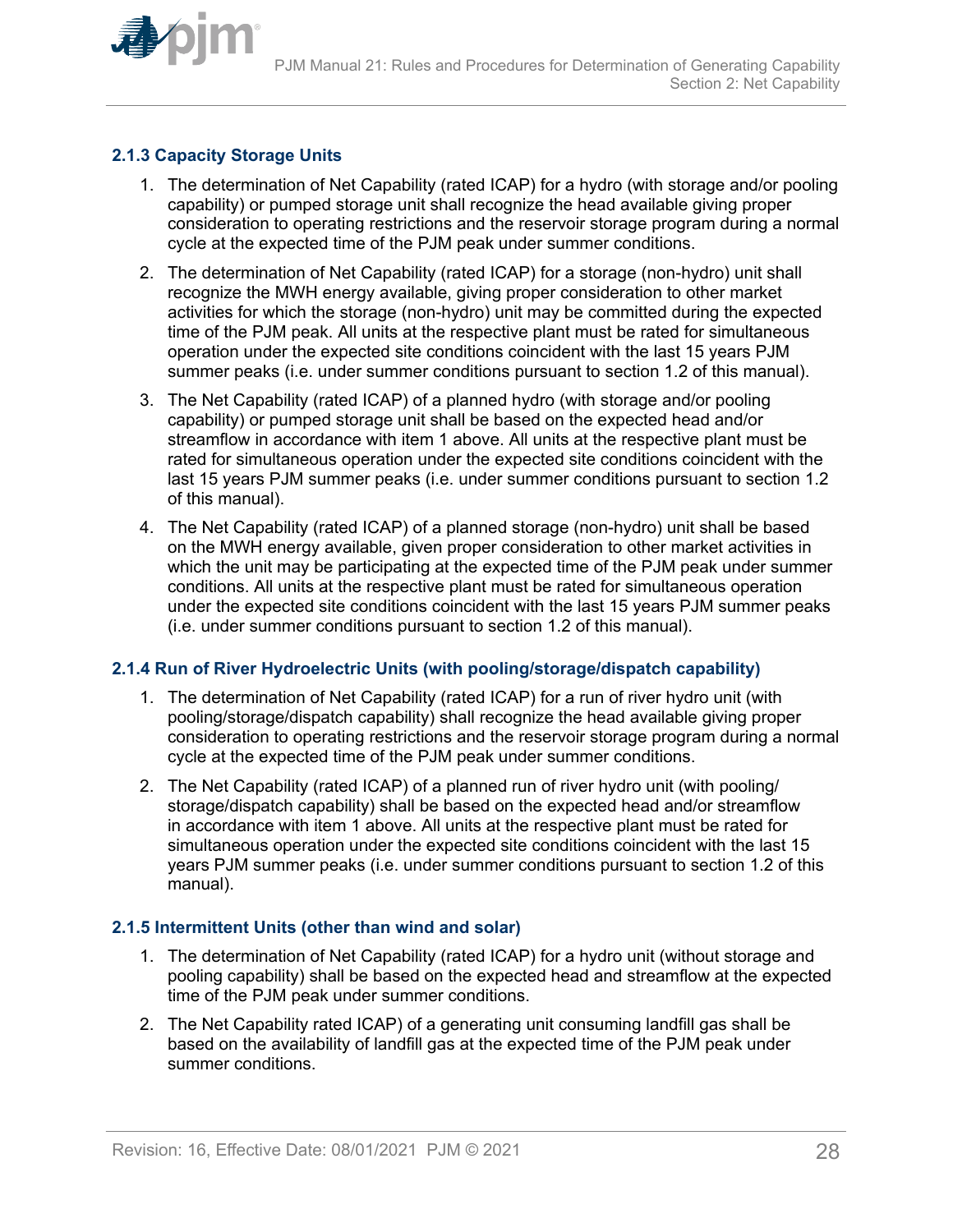<span id="page-28-0"></span>

- 3. The Net Capability (rated ICAP) of a planned hydro unit (without storage and pooling capability) shall be based on the expected head and streamflow at the expected time of the PJM peak under summer conditions. All units at the respective plant must be rated for simultaneous operation for the expected site conditions coincident with the last 15 years PJM summer peaks (i.e. under summer conditions pursuant to section 1.2 of this manual).
- 4. The Net Capability (rated ICAP) of a planned generating unit consuming landfill gas shall be based on the availability of landfill gas at the expected time of the PJM peak under summer conditions. All units at the respective plant must be rated for simultaneous operation under the expected site conditions coincident with the last 15 years PJM summer peaks (i.e. under summer conditions pursuant to section 1.2 of this manual).

## **2.2 Summer Net Corrected Test Capability**

- 1. The Summer Net Corrected Test Capability of each generating unit shall be based on the actual generator site conditions observed at the time of the summer test.
- 2. Summer conditions shall reflect the 50% probability of occurrence (approximated by the mean) of generator site conditions coincident with the dates and times of the last 15 years' summer PJM peaks. Generator site conditions and weather data are discussed in section 2.1.1 of this manual. Generator site conditions shall be based on plant records or local weather records coincident with the dates and times of the last 15 years' summer PJM peaks, updated no less than once every five years. When local weather records are not available, the values shall be estimated from the best data available. Generator site conditions include, but are not limited to, dry bulb temperature, relative humidity, wet bulb temperature, dew point temperature, cooling body (intake) water temperature and barometric pressure. If tests are corrected using any of the above parameters observed during the test, rated site conditions must also include those same parameters. In other words, if only wet bulb temperature and barometric pressure are used to render a correction, the rated ICAP must be determined using only wet bulb temperature and barometric pressure coincident with the dates and times of the last 15 years' PJM summer peaks. These conditions under which rated ICAP is determined are known as rated conditions.
- 3. The Summer Net Corrected Test Capability is the Summer Net Test Capability plus the correction (if any) for observed generator site conditions (those conditions present at the generator site at the time of the test).

## **2.2.1 Conventional Generators**

- 1. The determination of the Summer Net Corrected Test Capability of fossil and nuclear steam units shall be based on, where applicable, the actual observed condenser intake water temperature, the actual observed temperature of once-through and/or open cooling systems as well as the actual observed performance of cooling towers during the summer test
- 2. The determination of the Summer Net Corrected Test Capability of combustion turbine units shall be based on, where applicable, actual observed generator site conditions during the summer test.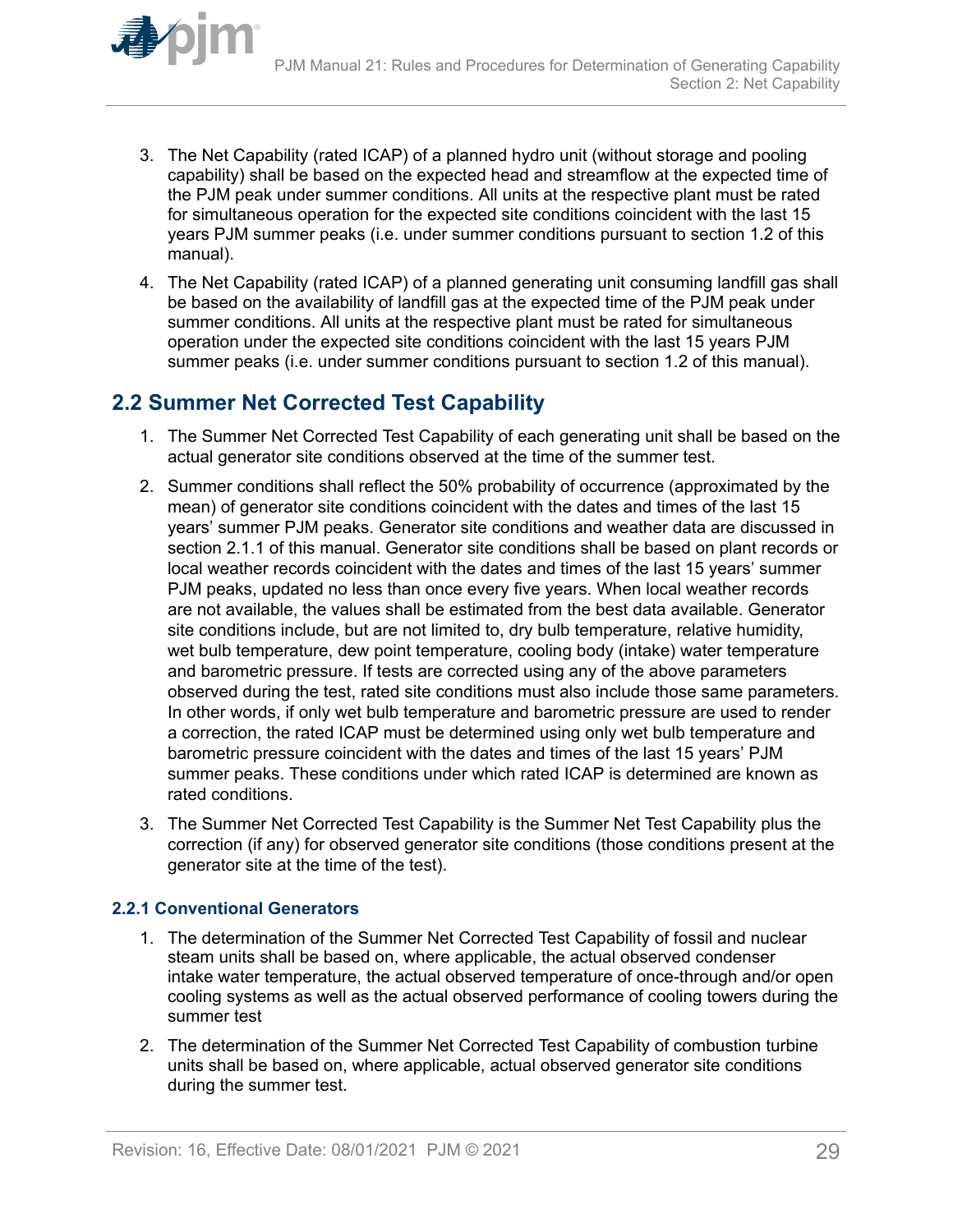<span id="page-29-0"></span>

- 3. The determination of Summer Net Corrected Test Capability of combined-cycle units shall be based on, where applicable, the actual observed intake water temperature of once-through or open cooling systems and/or the actual observed performance of cooling towers and combustion turbines during the summer test.
- 4. The determination of the Summer Net Corrected Test Capability of reciprocating engine units or fuel cell units shall be based on operational data or test results taken once each PJM delivery year during the summer test.

## **2.2.2 Capacity Storage Units**

- 1. The determination of the Summer Net Corrected Test Capability of pumped storage units shall be based on operational data or test results taken once each PJM delivery year during the summer test. The Summer Net Corrected Test Capability shall be based on the actual head and/or streamflow during the summer test.
- 2. The determination of the Summer Net Corrected Test Capability of storage (non-hydro) units shall be based on the actual inventory of energy given other market activities for which the storage (non-hydro) unit may be committed and the actual state of charge during the summer test.

### **2.2.3 Run of River Hydroelectric Units (with pooling/storage/dispatch capability)**

1. The determination of the Summer Net Corrected Test Capability of run of river hydro units (with pooling/storage/dispatch capability) shall be based on operational data or test results taken once each PJM delivery year during the summer test. The Summer Net Corrected Test Capability shall be based on the actual head and/or streamflow during the summer test

### **2.2.4 Intermittent Units (excluding wind and solar)**

- 1. The determination of the Summer Net Corrected Test Capability of hydro units (without storage and/or pooling capability) shall be based on operational data or test results taken once each PJM delivery year during the summer test. The Summer Net Corrected Test Capability shall be based on the actual head and/or streamflow during the summer test.
- 2. The determination of the Summer Net Corrected Test Capability of units consuming landfill gas shall be based on operational data or test results taken once during the summer test. The Summer Net Corrected Test Capability shall be based on the actual landfill gas production during the summer test. If the generating unit is a combustion turbine it shall also be based on, where applicable, actual generator site conditions during the summer test.

## **2.3 Winter Net Corrected Test Capability**

- 1. The Winter Net Corrected Test Capability of each generating unit shall be based on the actual generator site conditions observed at the time of the winter test.
- 2. Winter conditions shall reflect the 50% probability of occurrence (approximated by the mean) of generator site conditions at the time of the last fifteen years' winter PJM peaks. Generator site conditions and weather data are discussed in section 2.1.1 of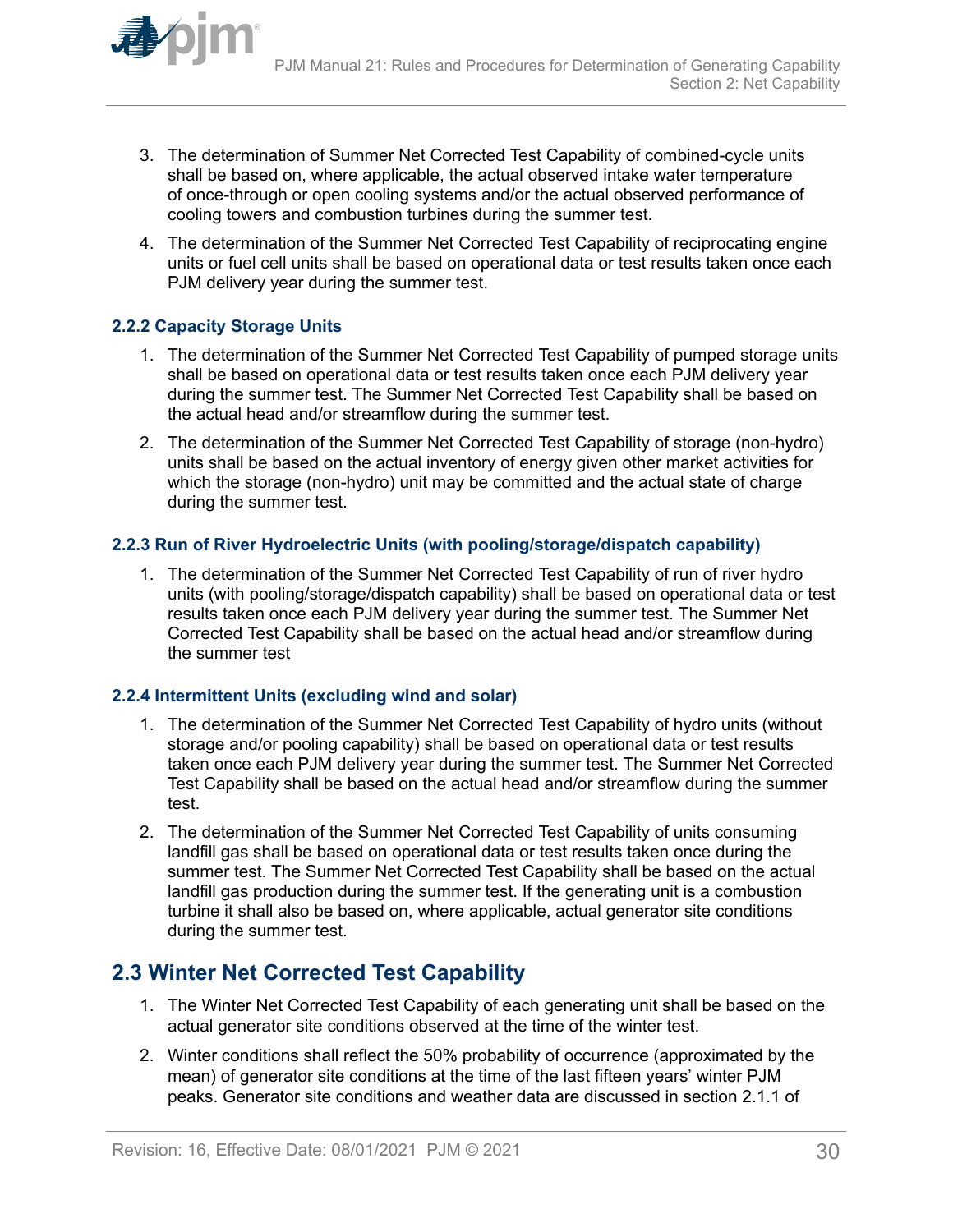<span id="page-30-0"></span>

this manual. Generator site conditions shall be based on plant records or local weather bureau records coincident with the dates and times of the last 15 years' winter PJM peaks, updated no less than once every five years. When local weather records are not available, the values shall be estimated from the best data available. Generator site conditions include, but are not limited to, dry bulb temperature, relative humidity, wet bulb temperature, dew point temperature, cooling body (intake) water temperature and barometric pressure. If tests are corrected using any of the above parameters observed during the test, rated site conditions must also include those same parameters. In other words, if wet bulb temperature and barometric pressure are used to render a correction, the rated conditions must also be based on wet bulb temperature and barometric pressure coincident with the last 15 years' PJM winter peaks.

- 3. The Winter Net Corrected Test Capability is the Winter Net Test Capability plus the correction (if any) for observed generator site conditions (those conditions present at the generator site at the time of the test).
- 4. Winter capability verification tests can be satisfied by correcting the most recent summer capability verification tests to winter conditions.

### **2.3.1 Conventional Generators**

- 1. The determination of the Winter Net Corrected test Capability of fossil and nuclear steam units shall be based on, where applicable, the actual observed condenser intake water temperature during the winter test, the actual observed temperature of once-through or open cooling systems during the winter test as well as the actual observed performance of cooling towers during the winter test.
- 2. The determination of the Winter Net Corrected Test Capability of combustion turbine units shall be based on, where applicable, the actual observed generator site conditions during the winter test.
- 3. The determination of Winter Net Corrected Test Capability of combined-cycle units shall be based on, where applicable, the actual observed intake water temperature of once-through or open cooling systems during the winter test and/or the actual observed performance of cooling towers and combustion turbines during the winter test
- 4. The determination of the Winter Net Corrected Test Capability for reciprocating engine units or fuel cell units shall be based on operational data or test results taken once each PJM delivery year during the winter test.

## **2.3.2 Capacity Storage Units**

- 1. The determination of the Winter Net Corrected Test Capability shall be waived for pumped storage units.
- 2. The determination of the Winter Net Corrected Test Capability of storage (non-hydro) units shall be based on the actual inventory of energy given other market activities for which the storage (non-hydro) unit may be committed and the actual state of charge during the winter test.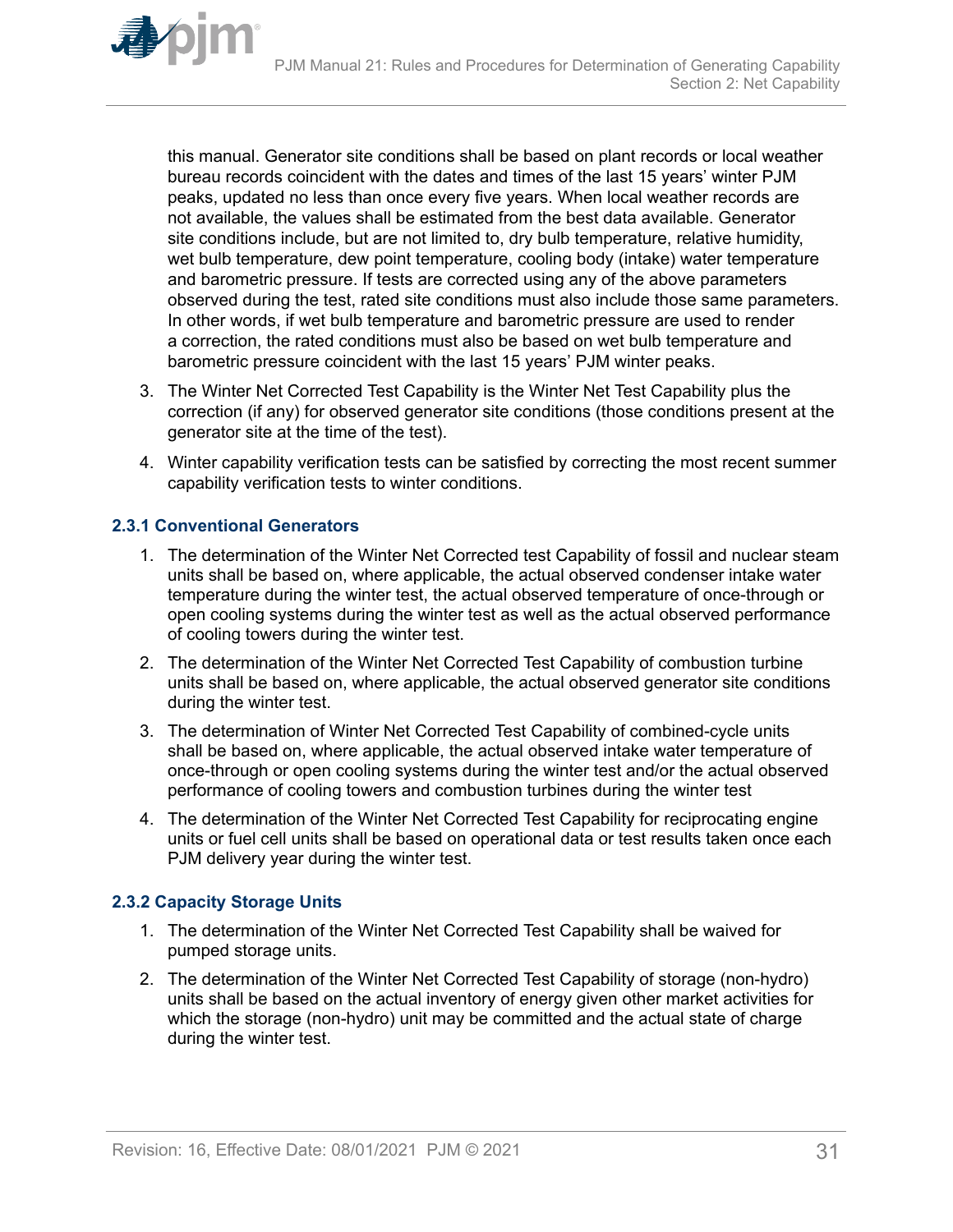<span id="page-31-0"></span>

### **2.3.3 Run of River Hydroelectric Units (with pooling/storage/dispatch capability)**

1. The determination of the Winter Net Corrected Test Capability shall be waived for run of river hydro units (with pooling/storage/dispatch capability).

### **2.3.4 Intermittent Units (excluding Wind and Solar)**

- 1. The determination of the Winter Net Corrected Test Capability shall be waived for hydroelectric (without storage and/or pooling capability) units.
- 2. The determination of the Winter Net Corrected Test Capability of units consuming landfill gas shall be based on operational data or test results taken once during the winter test. The Winter Net Corrected Test Capability shall be based on the actual landfill gas production during the winter test. If the generating unit is a combustion turbine it shall also be based on, where applicable, the actual observed generator site conditions during the winter test.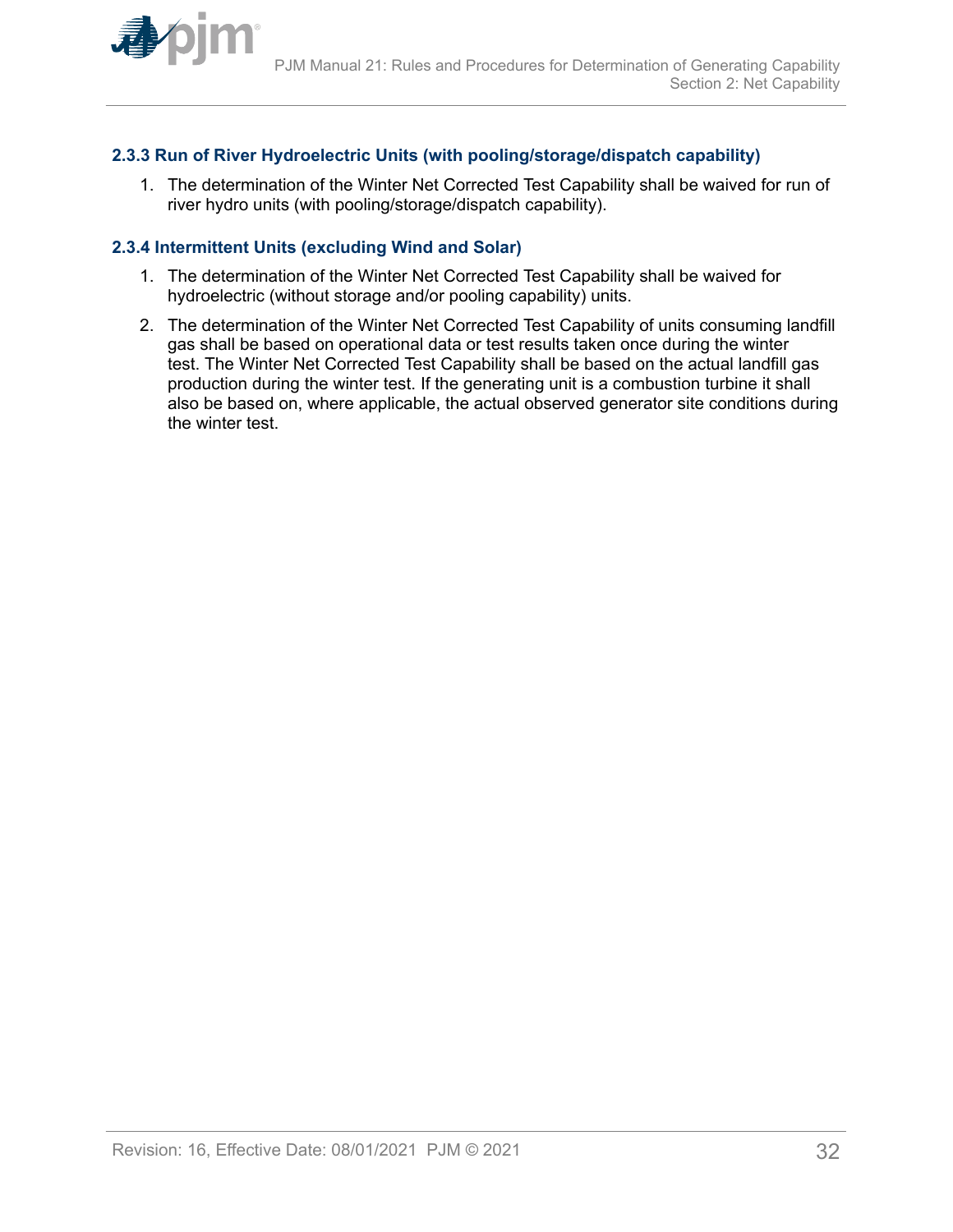<span id="page-32-0"></span>

## **Appendix A: Net Capability Verification Guidelines**

## **A.1 Purpose**

These guidelines are to supplement the requirements set forth in the PJM manual, *M-21, Rules* and Procedures for Determination of Generating Capability by setting forth requirements for Net Capability verification, reporting and review of results to ensure uniform and consistent compliance.

- 1. Philosophy of Net Capability Verification
	- a. Responsibility
		- i Generation owners are responsible to comply with these requirements at their own expense.
		- ii Test data are to be submitted to the Resource Adequacy Planning department (RAP) of PJM via the PJM eGADS system. This requirement applies to both discrete tests and to tests that use actual operating data.
	- b. Exceptions and Deviations.
		- i Exceptions to and deviations from these Net Capability verification guidelines shall be by RAP approval. These exceptions shall be requested in writing by the generating entity prior to the end of the respective test period for known occurrences such as, but not limited to, environmental restrictions and fuel limitations.
- 2. Net Capability Verification
	- a. Net Capability verification is to demonstrate the Net Capability of each unit(s) and for CIR retention. If that Net Capability was not demonstrated during the test period, a reduction or derating in PJM eGADS shall be enacted to account for the deficiency. CIR retention is determined based on the largest Corrected Net Test Capacity of the prior three years' summer verification tests conducted during the summer test period. If the Corrected Net Test Capacity in any of the three prior years meets or exceeds the CIR level, CIRs are retained. Results of out of period tests cannot be used in CIR retention calculations. See section 1.1 of this manual for complete CIR details.
	- b. Both Summer and Winter Net Capability shall be confirmed annually during the respective test periods:
		- i The summer test period shall be the first day of June through the last day of August.
		- ii The winter test period shall be the first day of December through the last day of February. Alternatively, data used to satisfy the Summer Capability Verification test may be used to satisfy the Winter Capability Verification test requirements after adjustment to the appropriate winter conditions.
	- c. If adequate data is available from normal operation to confirm Net Capability values and to satisfy the reporting requirements during the respective test period, data from normal operation can be used for that period's capability verification test. Units for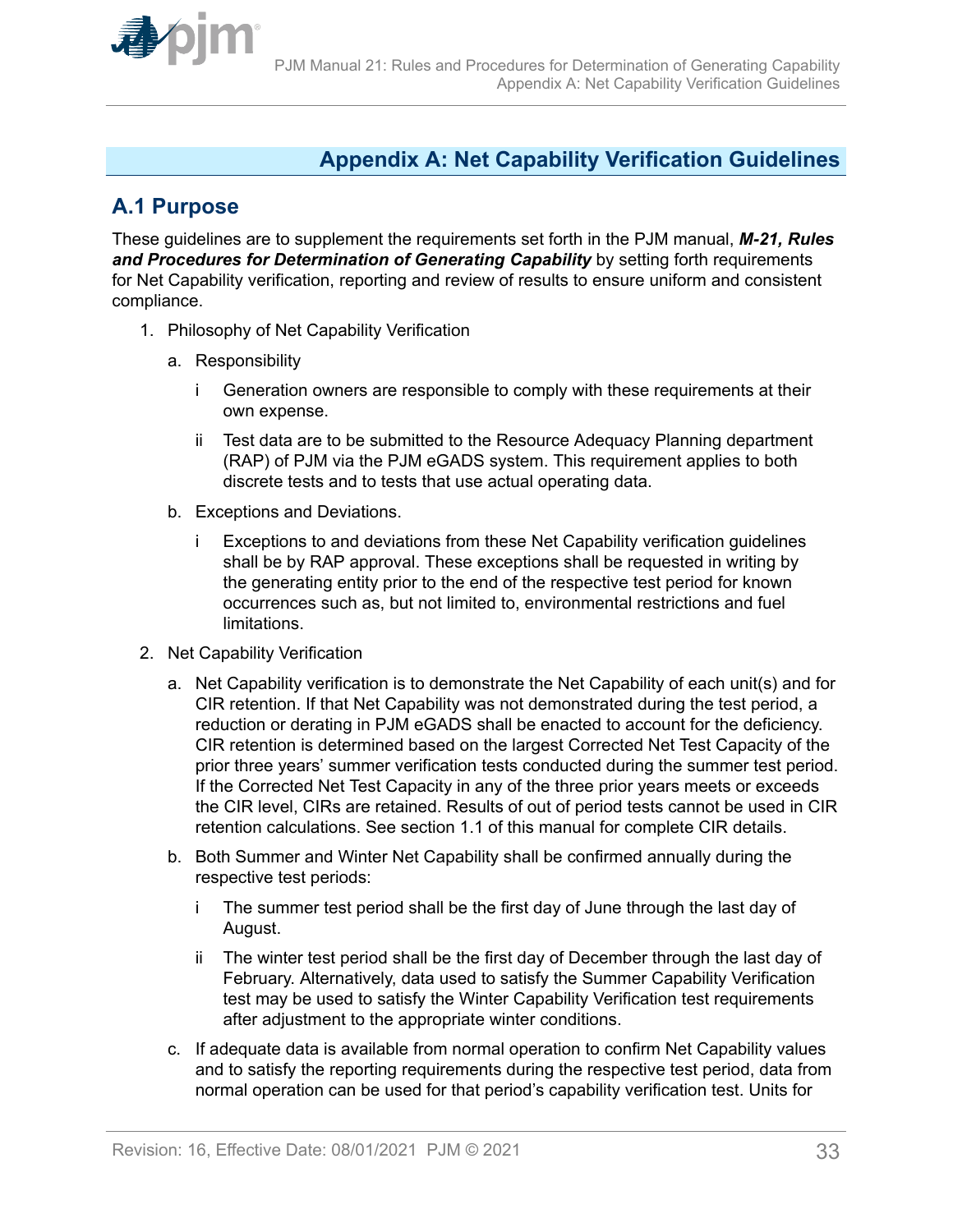which the foregoing data is not available shall be required to specifically test to confirm Summer Net Capability values. A test shall include any unit brought on-line or a unit that is on-line and its mode of operation altered for the specific purpose of capability verification. All capability verification tests, including those based on actual operating data, shall be corrected for the respective summer or winter conditions. The updated peaks, called the PJM Peak Hour History, are published by the Resource Adequacy Planning department after each respective test period and are posted on this PJM webpage: [http://www.pjm.com/planning/resource-adequacy](http://www.pjm.com/planning/resource-adequacy-planning/resource-reports-info.aspx)[planning/resource-reports-info.aspx](http://www.pjm.com/planning/resource-adequacy-planning/resource-reports-info.aspx)

- d. The duration of acceptance, CAPMOD and capability verification tests shall be two (2) contiguous hours for nuclear, fossil steam and combined-cycle units. The duration of acceptance, CAPMOD and capability verification tests shall be one (1) contiguous hour for hydro, pumped storage, non-hydro storage, simple cycle combustion turbine, fuel cell, and diesel (including other reciprocating engine type) units. If actual operating data is used for any acceptance, CAPMOD or capability verification test, the data must be contiguous for the aforementioned unit types and durations.
- e. If a unit does not meet its stated Summer or Winter Net Capability (rated ICAP) due to a temporary condition that existed prior to the conduct of the test, the deficiency shall be covered by an appropriate reduction (outage or derating) from the date of the problem. If a capability deficiency is uncovered during this verification, a reduction (outage or derating) covering the deficiency shall be entered into the PJM eGADS system retroactive from June 1 or December 1 for summer and winter test periods, respectively.
- f. Net Capability verification is required outside of the test period when a reduction (outage or derating) in PJM eGADS occurred prior to or during the test period which prevented demonstration of maximum Net Capability. The Net Capability shall be demonstrated by either actual operating data or by performing a test outside of the respective test period. Any unit may remedy a test shortfall using an out of period test provided that a) the original test was not caused by a lack of fuel availability or other restriction(s) agreed upon in the generating unit's operating licenses or agreements, or b) the original test was not caused by lack of head, streamflow or other restriction(s) agreed upon in the generating unit's operating licenses or agreements.
	- i If an out of period test is to be conducted for the summer test period, the out of period test must be conducted between September 1 @0000 hours and December 1 @0000 hours. Likewise, if actual operating data is used in lieu of a formal test, the actual operating data used in the test must be within the aforementioned dates.
	- ii If an out of period test is to be conducted for the winter test period, the out of period test must be conducted between March 1 @0000 hours and June 1 @ 0000 hours. Likewise, if actual operating data is used in lieu of a formal test, the actual operating data used in the test must be within the aforementioned dates.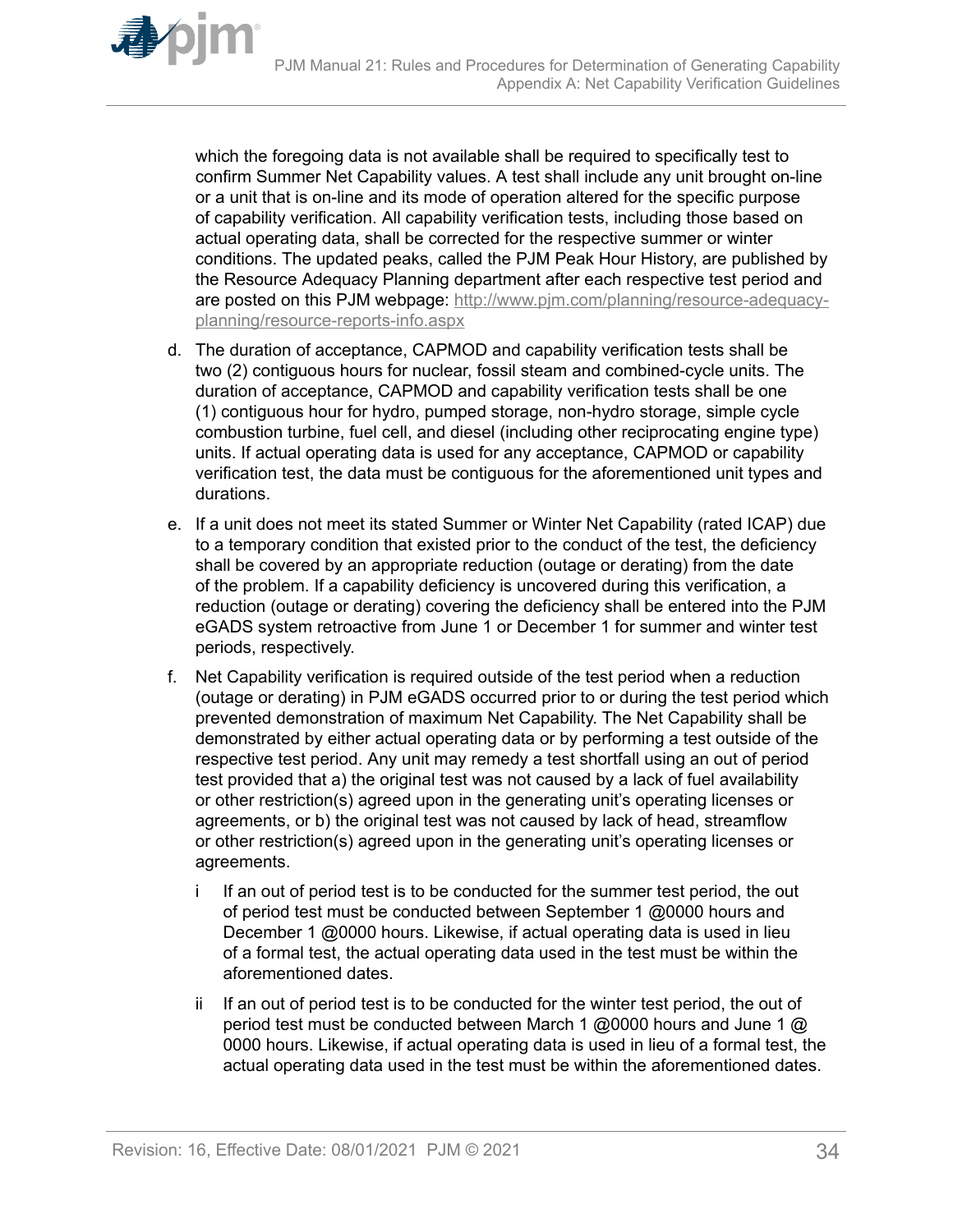

- g. Net Capability of multiple generating units that are connected behind a single revenue meter and have CIRs issued based on that single revenue meter, must be determined by the simultaneous testing of all generating units behind a single revenue meter for the aforementioned durations.
- 3. Reporting
	- a. Reporting is accomplished through the PJM eGADS reporting system as described in Appendix B: PJM Net Capability Verification Test User of the *eGADS User Guide. The eGADS User Guide can be found at this link:* [http://www.pjm.com/-/media/etools/](http://www.pjm.com/-/media/etools/egads/egads-user-guide.ashx?la=en) [egads/egads-user-guide.ashx?la=en](http://www.pjm.com/-/media/etools/egads/egads-user-guide.ashx?la=en)
	- b. There is also a set of frequently asked questions (FAQs) about testing at this link: *[https://www.pjm.com/-/media/planning/res-adeq/pjm-capacity-verification](https://www.pjm.com/-/media/planning/res-adeq/pjm-capacity-verification-testing-frequently-asked-questions.ashx)[testing-frequently-asked-questions.ashx](https://www.pjm.com/-/media/planning/res-adeq/pjm-capacity-verification-testing-frequently-asked-questions.ashx)*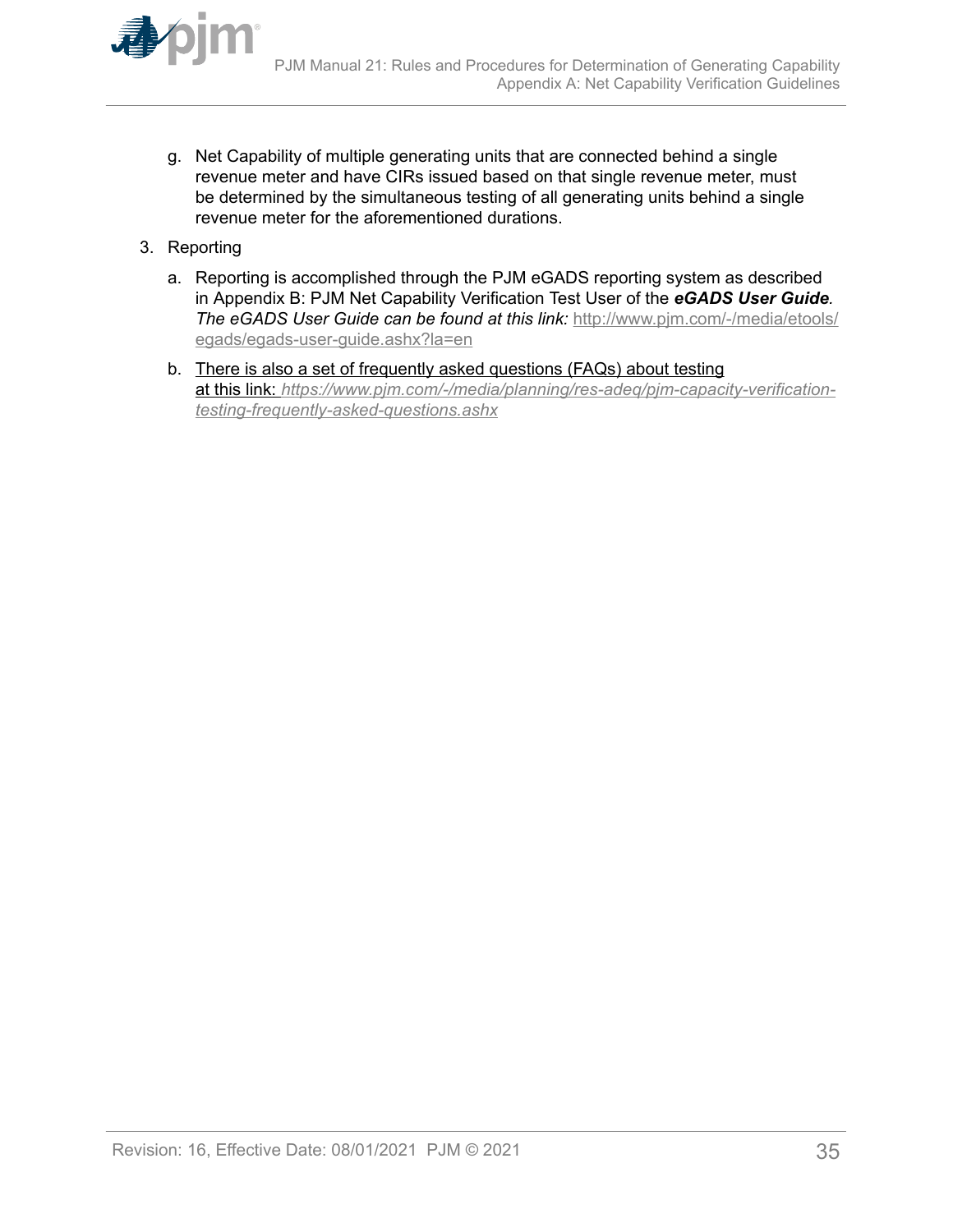<span id="page-35-0"></span>

## **Appendix B: Calculating Capacity Values for Wind and Solar Capacity Resources**

## **B.1 Purpose**

This appendix describes the procedure for the calculation of capacity values for all wind and solar capacity resources. This procedure is done in place of verification tests.

## **B.2 Definitions**

- 1. The Capacity Value for a wind or solar capacity resource represents that amount of generating capacity, expressed in MW that it can reliably contribute during summer peak hours and which can be offered as unforced capacity into the PJM capacity markets.
- 2. The "Capacity Factor" for a wind or solar capacity resource is a factor based on historical operating data and/or the Class Average Capacity Factor, and is used in the calculation that determines a wind or solar capacity resource's Capacity Value.
- 3. The wind or solar capacity resource's "Net Maximum Capacity" is the manufacturer's output rating less the Station Load where "Station Load" refers to the amount of energy that is consumed to operate all auxiliary equipment and control systems.
- 4. Wind or solar capacity resources with three or more years of applicable operational data are referred to as "Mature." Those with fewer than three years of data are "Immature."
- 5. "Class Average Capacity Factor" is a factor that is used only in the calculations for the Capacity Value of an immature wind or solar capacity resource. Class average capacity factors shall be determined and periodically updated by PJM based upon review of operating data for similar units and/or engineering studies for future installations.
- 6. "Hourly output" is the average of the metered outputs, in MW, integrated over a one-hour period.
- 7. "Summer Day" is defined as any day from June 1 through August 31, inclusive.
- 8. "Summer Period" is the period from June 1 through August 31, inclusive.
- 9. "Peak Hours" are those ending 3, 4, 5, and 6 PM Local Prevailing Time.
- 10. "Summer Peak Hours" means all "Peak Hours" for all of the "Summer Days".
- 11. "Summer Calculation Hours" means all "Summer Peak Hours" for which PJM did not direct the resource to reduce its output.

## **B.3 Calculation Procedure**

1. General Approach - The calculation of a capacity value for a particular wind or solar capacity resource for a particular year is performed by first computing its unique single year capacity factors for each of the prior three summers. Single year capacity factors are based upon operating data for each of those summers, or in the case of an immature wind or solar capacity resource, the single year capacity factor is assigned the value of the Class Average Capacity Factor delineated in the resources ISA or WMPA for each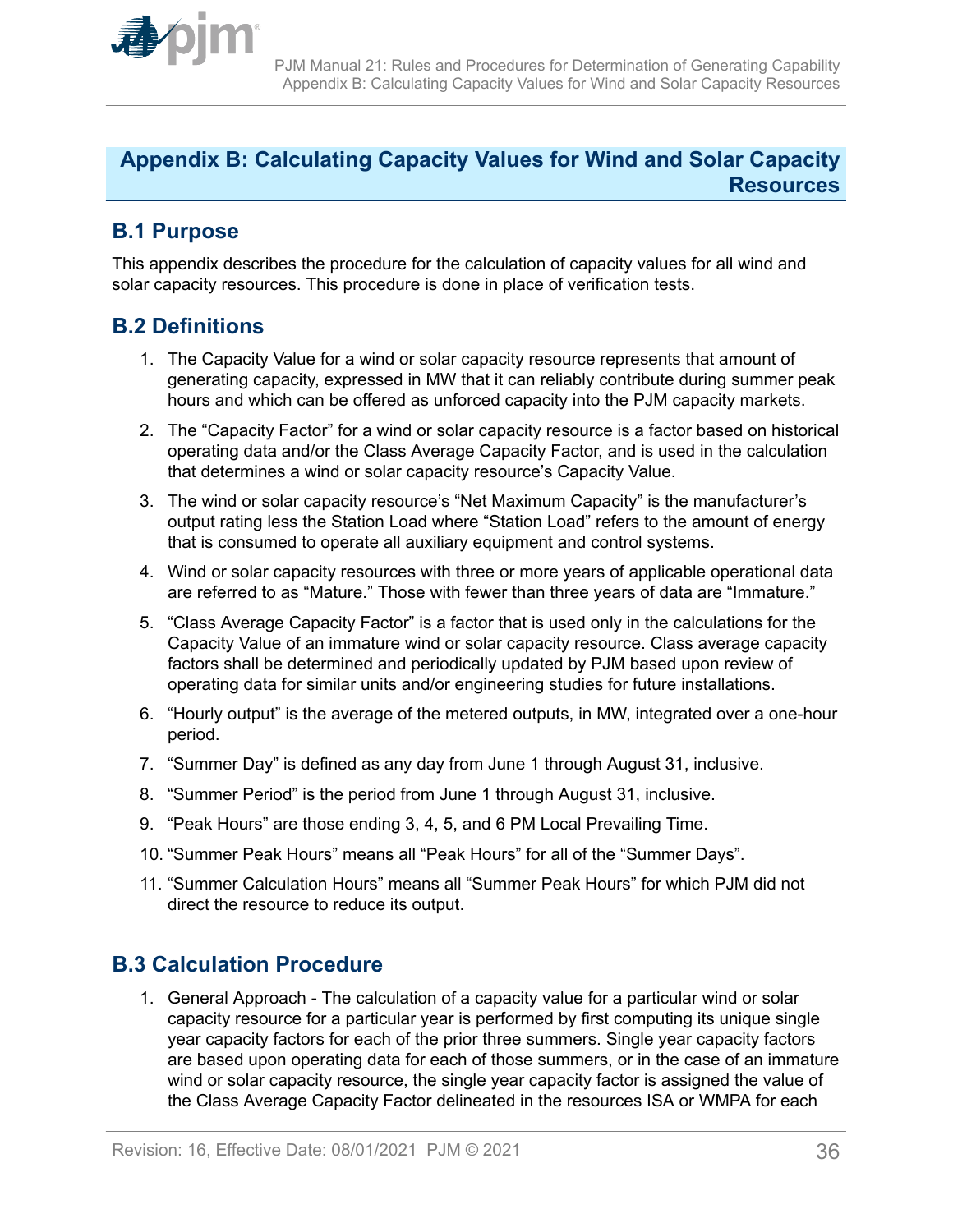

summer where there is no or incomplete data. The mean of single year capacity factors for each of the prior three years results in a Capacity Factor representative of the three prior years. That Capacity Factor, when multiplied by the current Net Maximum Capacity yields the current capacity value (UCAP) for that wind or solar capacity resource. This two- step process accommodates any changes in the Net Maximum Capacity that may have occurred during the prior three summers of operation.

- 2. A detailed outline of this approach (addressing both mature and immature wind or solar capacity resources) is as follows:
	- a. Sum all of the "hourly generation" for each of the summer calculation hours in the year that is three years prior to the current year.
	- b. Then, for each of those same summer calculation hours, sum the Net Maximum Capacity values.
	- c. For solar resources, any hour in which the output of the solar resource has been reduced, wholly or in part, due to a constraint on the transmission or distribution system or by order of the PJM system operator, both the hourly output and the Net Maximum Capacity for the constrained hour will be omitted. The resource owner must notify the PJM Resource Adequacy Planning department of those curtailed hours via email to GADSSUPPORT@pjm.com by September 30 each year.
	- d. For wind resources, any hour in which the output of the wind resource has been reduced, wholly or in part, due to a constraint on the transmission or distribution system or by order of the PJM system operator, the hourly data for the curtailed hours will be replaced, in part, with 5 minute data from the PJM state estimator for each 5 minute period without constraints and, for the five minute periods with constraints, values will be determined by linear interpolation using the nearest 5 minute data surrounding the constrained period(s).
	- e. The quotient of the summed summer calculation hour outputs (a) divided by the summed summer calculation hour Net Maximum Capacities (b) will yield a single year capacity factor for that year.
	- f. If there is no or incomplete operating data for one or more of the summers (immature wind or solar capacity resource) then the single year capacity factor for each of those years is assigned the value of the Class Average Capacity Factor.
	- g. Repeating steps (a) through (d) above for each of the two intervening years (current year minus 2, and current year minus 1) will generate two more single year capacity factors, one for each of those years.
- 3. The Capacity Factor to be used in the current year is the mean (arithmetic average) of the three single year capacity factors calculated in steps (c) and (d) above.
- 4. Capacity factors shall be calculated annually following the summer peak period and be applicable for the delivery year beginning the following June.
- 5. Currently effective class average capacity factors are posted to the PJM website on this webpage: [http://www.pjm.com/planning/resource-adequacy-planning/resource](http://www.pjm.com/planning/resource-adequacy-planning/resource-reports-info.aspx)[reports-info.aspx](http://www.pjm.com/planning/resource-adequacy-planning/resource-reports-info.aspx)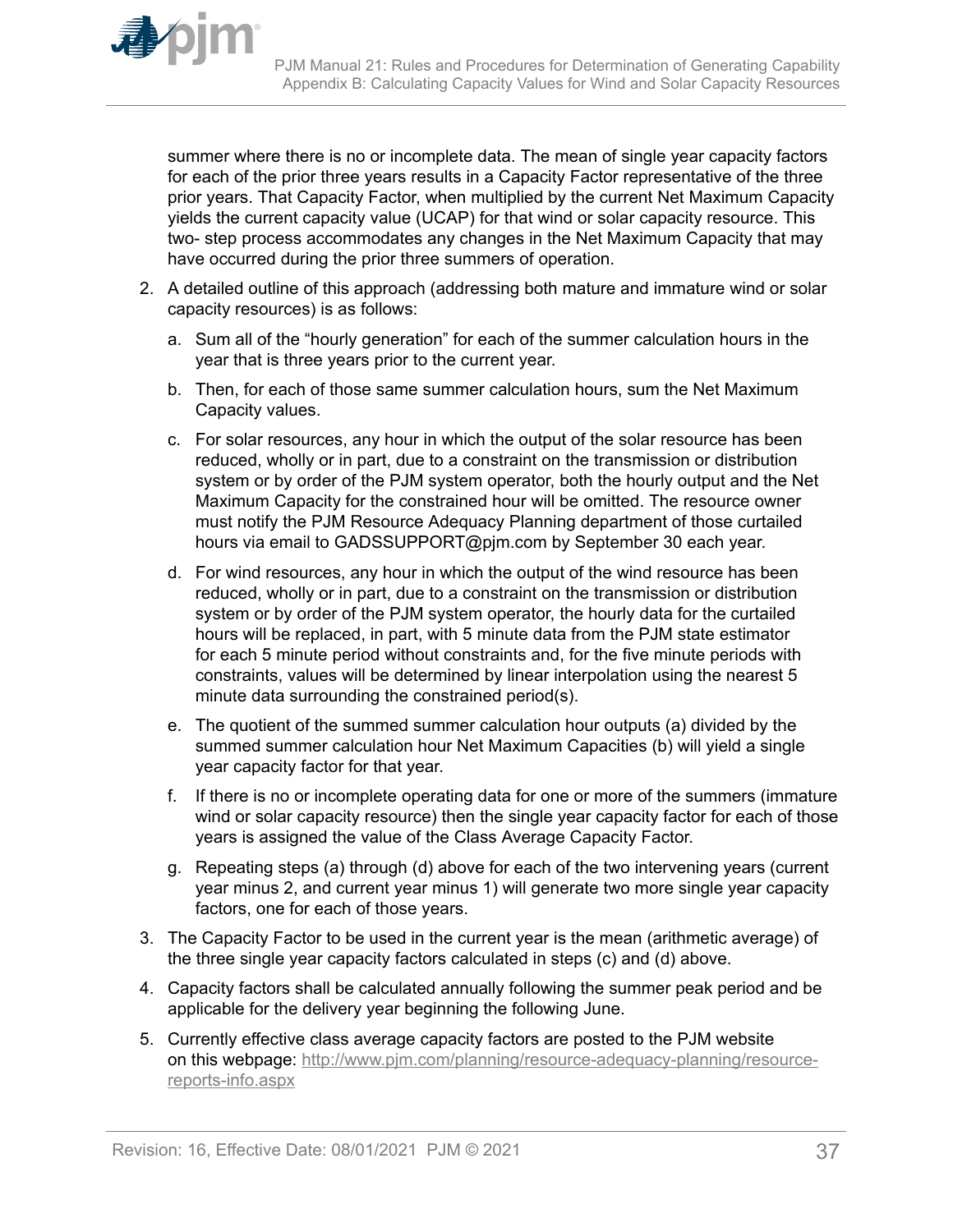

- 6. Owners of immature wind and solar units may substitute an alternate class average capacity factor with suitable documentation and approval by PJM.
- 7. The current Capacity Value is then calculated by multiplying the applicable Capacity Factor from (g) above by the current Net Maximum Capacity of the wind or solar capacity resource.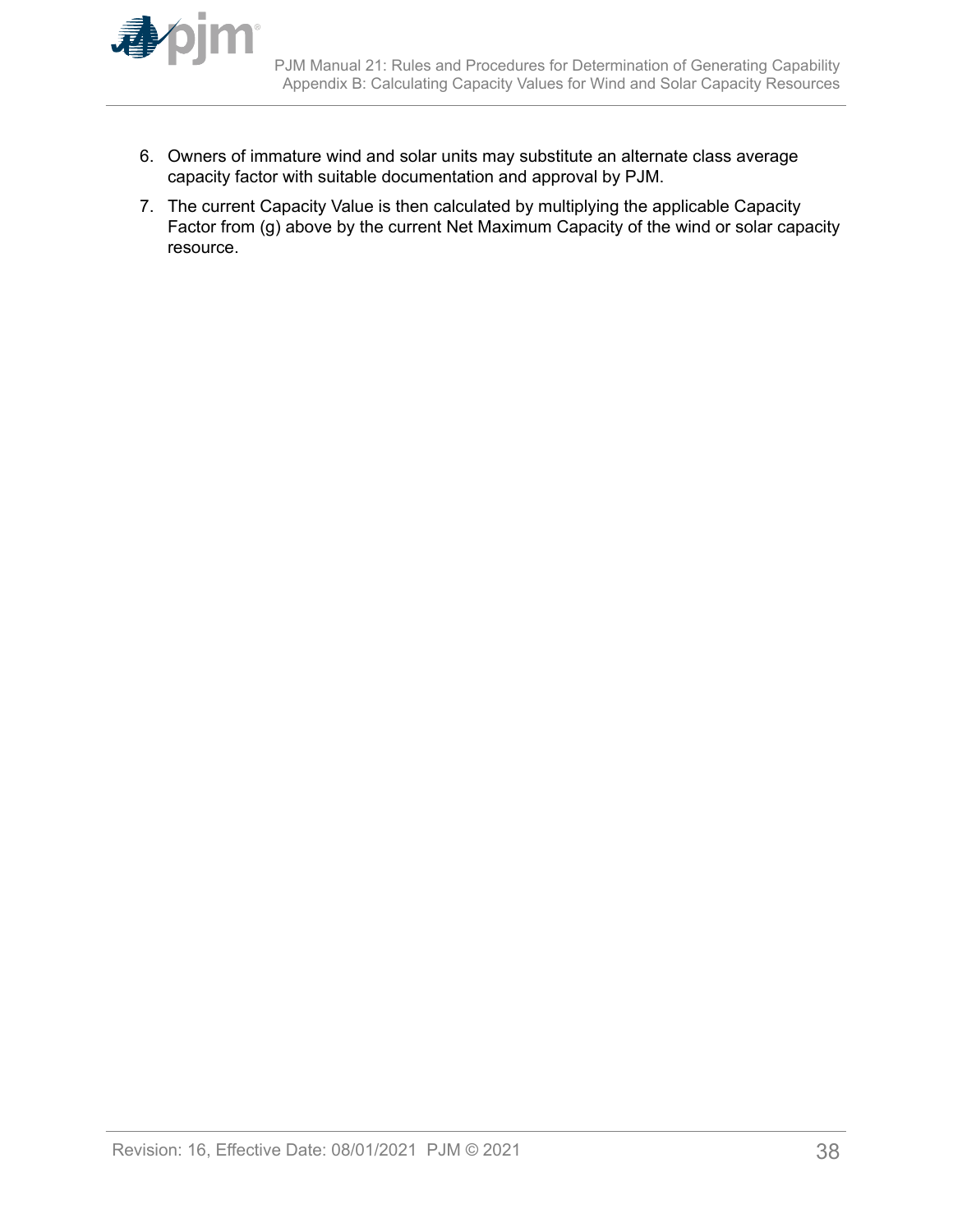<span id="page-38-0"></span>

## **Revision History**

#### **Revision 15 (05/26/2021):**

- Biennial review and minor restructuring
- Proper use of weather data for verification tests

#### **Revision 14 (08/01/2019):**

- Added specific wording, in section 1.1.6, for combined cycle components and other grouped units that report in aggregate pertaining to the CIR evaluation method in section 1.1.5
- Added specific wording for Combined Cycle units with once through cooling in Section 1.3
- Separated run of river hydro units (with pooling/storage/dispatch capability) from the Capacity Storage Resources category to conform to the changes in the OATT

#### **Revision 13 (05/01/2019):**

- Cover to cover periodic review
- Added a specific reference in the introduction that this manual augments the RAA Schedule 9
- Addition of Capacity Interconnection Rights and Testing section
- Required testing within defined temperature limits
- Commencing with Delivery Year 2022/2023, simultaneous testing requirements for all Manual 18 defined Capacity Storage and Intermittent Resources (excluding wind and solar)
- Commencing with Delivery Year 2022/2023, PJM required simultaneous multiple generator and full plant testing

#### **Revision 12 (01/01/2017):**

- Cover to Cover Periodic Review
- Added more detail to testing requirements, acceptance testing for newly constructed units and re-wording of Net Capability terms
- Added references to capacity interconnect rights and added testing rules for non-hydro storage
- Removed reference to wind and solar as intermittent units (per Manual 18) to include units other than just wind and solar capacity resources

#### **Revision 11 (03/05/2014):**

• Added general administrative updates. Added requirement that hydro and pumped storage units must perform ratings test during Summer verification window. Added clarification that all generators, with the exception of hydroelectric, pumped storage and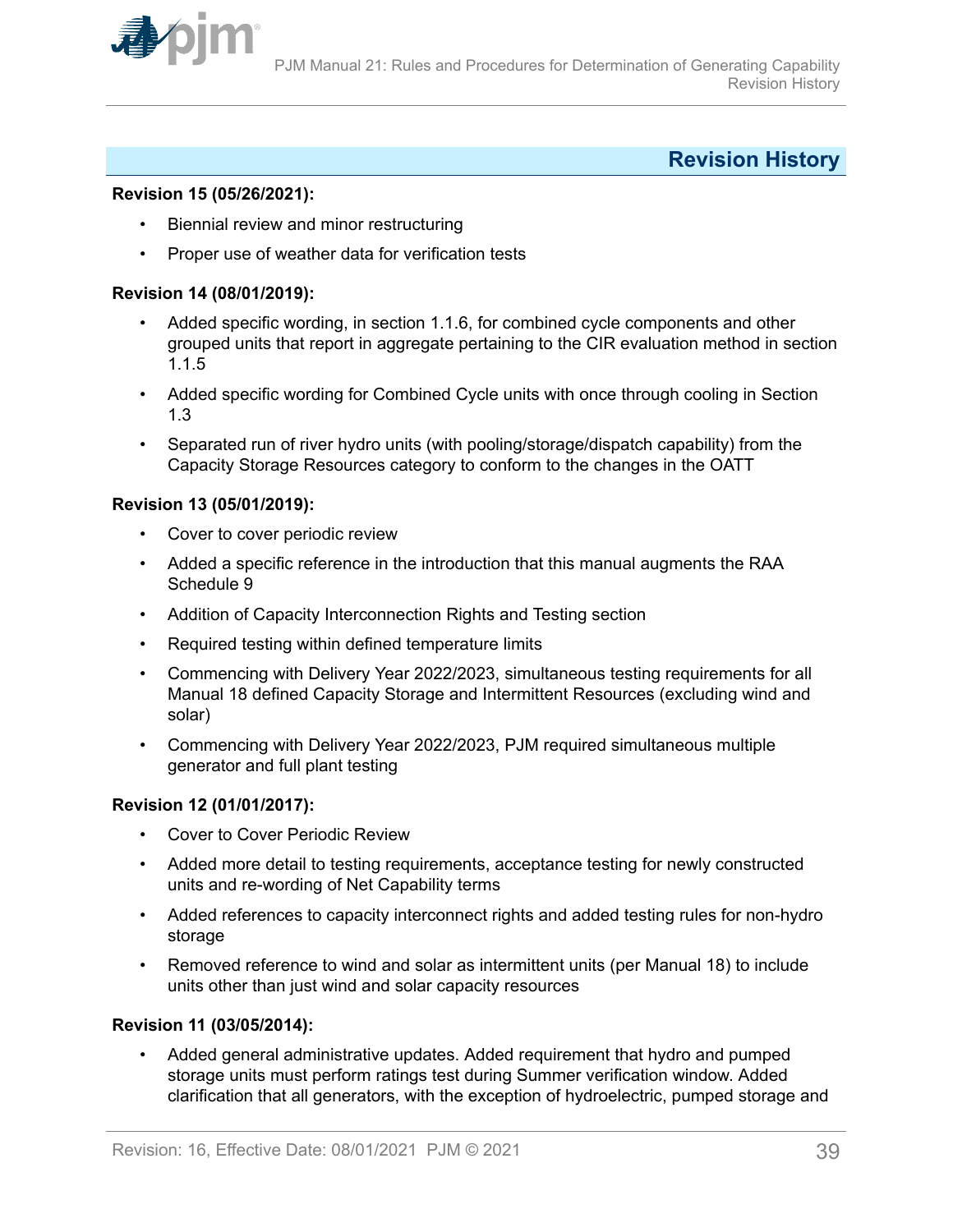

diesel units, must adjust their ratings test for ambient conditions beginning June 1, 2014. Changes were endorsed at the 2/27/14 MRC meeting.

### **Revision 10 (10/01/2013):**

• Added specific instructions for calculating capacity factors for wind resources when hourly output is constrained over summer peak hours.

### **Revision 09 (05/01/2010):**

- Added requirement to document cases where unit winter ratings are less than summer ratings.
- Clarified language regarding correction of observed test data to rated site ambient conditions.
- Changes to Appendix B to specify that, in the calculation of an intermittent resource's capacity value, any hours during which PJM directed the resource to reduce its output are excluded.

### **Revision 08 (01/01/2010):**

- Revisions approved by stakeholders at November 30, 2009 MRC meeting and awaiting FERC approval by February 1, 2010 (received FERC approval in January, 2010):
- Removed all references to the Winter Net Capability Test Exemption Program.
- Revision to Appendix A allowing submission of ambient weather-adjusted data from the summer verification test in place of an actual winter verification test.

#### **Revision 07 (06/01/2008):**

- Clarification of capacity verification testing corrections to average ambient conditions described in Section 2.
- Clarification of test duration requirements for various unit types in Appendix A.
- Revision to Appendix B to add Solar Class Average Capacity Factor of 38%.
- Elimination of Appendix B-1 and combination of wind and solar calculation methodology into Appendix B. Update to list of Manuals.

#### **Revision 06 (04/01/2008):**

- Revision to Appendix B-1 to indicate change of Wind Class Average Capacity Factor to 13%.
- Clarification of existing practices regarding performance of seasonal verification tests.

#### **Revision 05 (06/01/2007):**

- Revisions for the implementation of the Reliability Pricing Model and general clean-up.
- Added Section 1: Requirements
- *Added Definition of* Installed Capacity (ICAP)